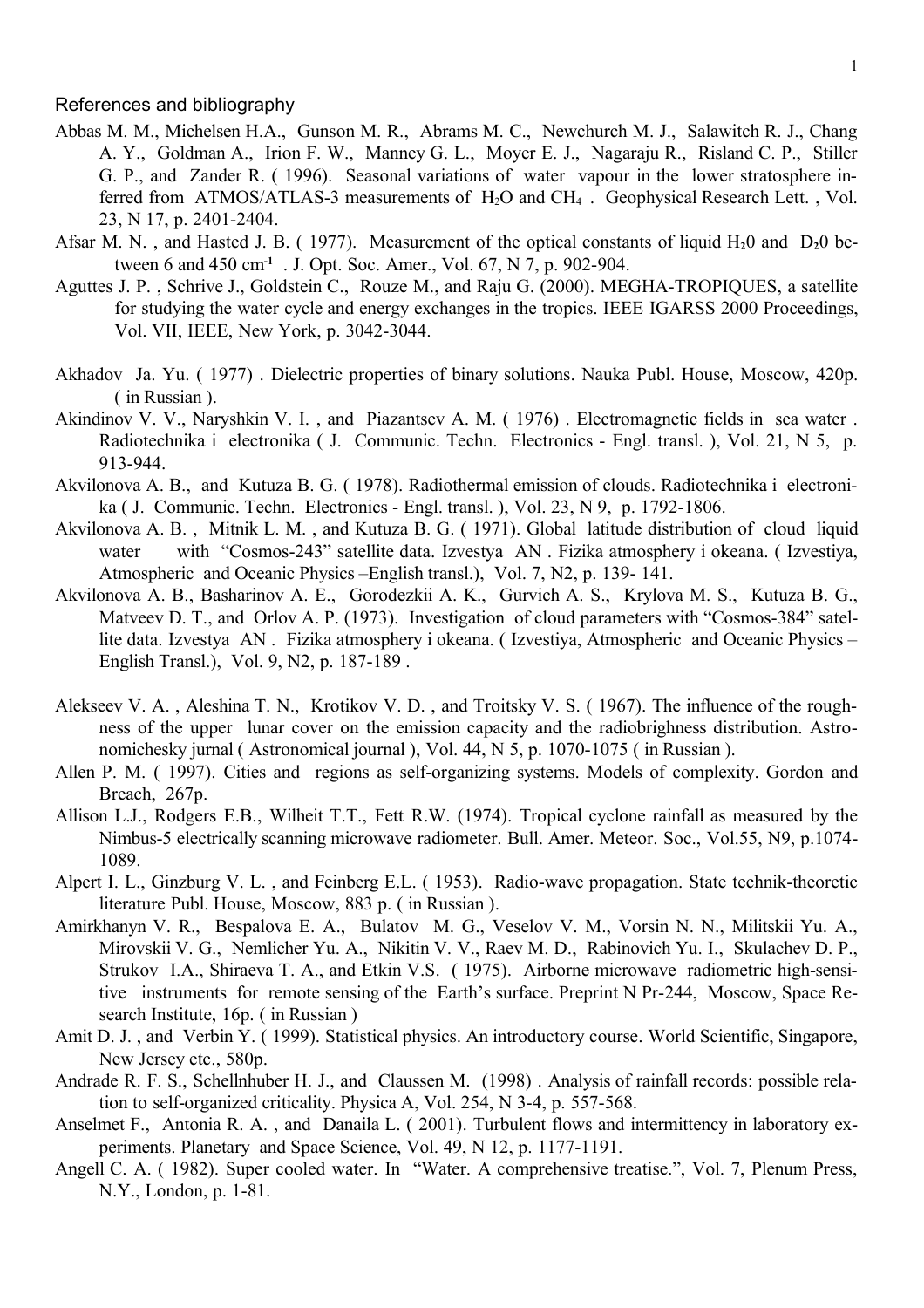- Antonov V.V., Armand N.A., Bobylev L.P., Bunkin F.V. et al. (1995). Russian spacecrafts for the Earth's study as a common ecological system. Preprint N Pr-1916.Moscow, Space Research Institute, 73p. ( in Russian ).
- Aoki I. (1988 ). Entropy flows and entropy productions in the Earth's surface and in the Earth's atmosphere. J. of the Physical Soc. Japan, Vol.  $57$ , N  $9$ , p.  $3262-3269$ .
- Apel J. R. ( 1994). An improved model of the ocean surface wave vector spectrum and its effects on radar backscatter . J . Geophysical Research, Vol. 99, N C8, p. 16269-16291.
- Apletalin V. N., Meriakri V. V., and Chigryai E. E. ( 1970). Measurements of absorbability and refractivity of the water at the band from 2 to 0,8 mm. Radiotechnika i electronika ( J. Communic. Techn. Electronics - Engl. transl. ), Vol.  $15$ , N 7, p.  $1502-1503$ .
- Apresyan L. A. and Kravtsov Yu. A. ( 1996 ). Radiation transfer: statistical and wave aspects. Gordon and Breach Publ., Amsterdam, 456 p.
- Arkin P. A.,and Xie P. ( 1994 ). The Global Precipitation Climatology Project: first Algorithm Intercomparison Project. Bull. Am. Meteorol. Soc., Vol. 75, p. 401-419.
- Armand N. A. , Ed. ( 1993 ). International Project PRIRODA. Instruments. Reference handbook. Institute of Radioengineering and Electronics RAS, Moscow,9 p.
- Armand N. A. , Savorsky V. P. , Smirnov M. T. , and Tischenko Yu. G. ( 2001). Earth nature resources research and ecological monitoring on the Russian segment of International Space Station ( ISS). Earth Research from Space (Earth Obs. Remote Sensing - Engl. transl.). N 2. p. 55-60.
- Arrault J., Arneodo A., Davis A. and Marshak A. ( 1997). Wavelet based multifractal analysis of rough surfaces: application to cloud models and satellite data. Physical Review Letters, Vol. 79, N 1, p. 75-78.
- Asheko A. A. , Moroz V. I. , and Sharkov E. A. (1989). Dielectric and radiothermal properties of electrolyte water systems at 9,5 GHz. Preprint N Pr-1578. Moscow, Space Research Institute, 41p. (in Russian )
- Asrar Gh. and Dokken D. J., Eds. (1993). EOS reference handbook. NASA, Washington, 145 p.
- Astafyeva N. M. (1996). Wavelet analysis : basic theory and some applications. Physics- Uspekhi, Vol. 39, N 11, p. 1085-1108.
- Astafyeva N. M. ( 1997 ). Nonlinear shear flow in rotating spherical layers and global atmosphere motion modeling. Izvestiva VUZ. Applied Nonlinear Dynamics. Vol. 5, N5, p. 3-29 (in Russian).
- Astafyeva N.M., Pokrovskaya I.V., Sharkov E.A. (1994a). Scaling features of global tropical cyclogenesis. Doklady Acad. Nauk (Trans. of Russian Academy of Sciences / Earth Science Section- Eng. Transl.), Vol.337, N4, p.517-520.
- Astafyeva N.M., Pokrovskaya I.V., Sharkov E.A. (1994b). Hierarchical structure of global tropical cyclogenesis. Earth Research from Space. N2, p.1423 (in Russian).
- Astafyeva N. M. and Sharkov E. A.(1998) Hierarchical structure of railway traffic popular service . Matematicheskoe modelirovanie (Mathematical Modeling). Vol. 10. N 7. P. 37-47. (in Russian).
- Atlas D. , Ulbrich C.W. , Meneghini R. ( 1984 ). The multiparameter remote measurement of rainfall. Radio Sci., Vol. 19, N 1, p. 3-22.
- Attema E. (1993). The geophysical validation of ERS-1 data products. Earth Observ. Quarterly, N40, p.5-7.
- Avduevskii V.S., Grishin S.D., Uspenskii V.K., Astashkin A.A., Saulskii V.K. (1983). On the problem of effectiveness and principal parameters of satellites for continuos observations of spontaneous natural phenomena. Earth Research from Space (Earth Obs. Remote Sensing- Engl. Transl.), N2, p.117-124 ( in Russian ).
- Bak P., Tang C., and Wiesenfeld K. (1987). Self-organized criticality: an explanation of 1/f noise. Phys. Rev. Lett., Vol. 59, N 4, p. 381-384.
- Bardati F., and Solimini D. ( 1984). On the emissivity of layered materials. IEEE Trans. Geosci. Remote Sensing, Vol. 22, N 4, p. 374-376.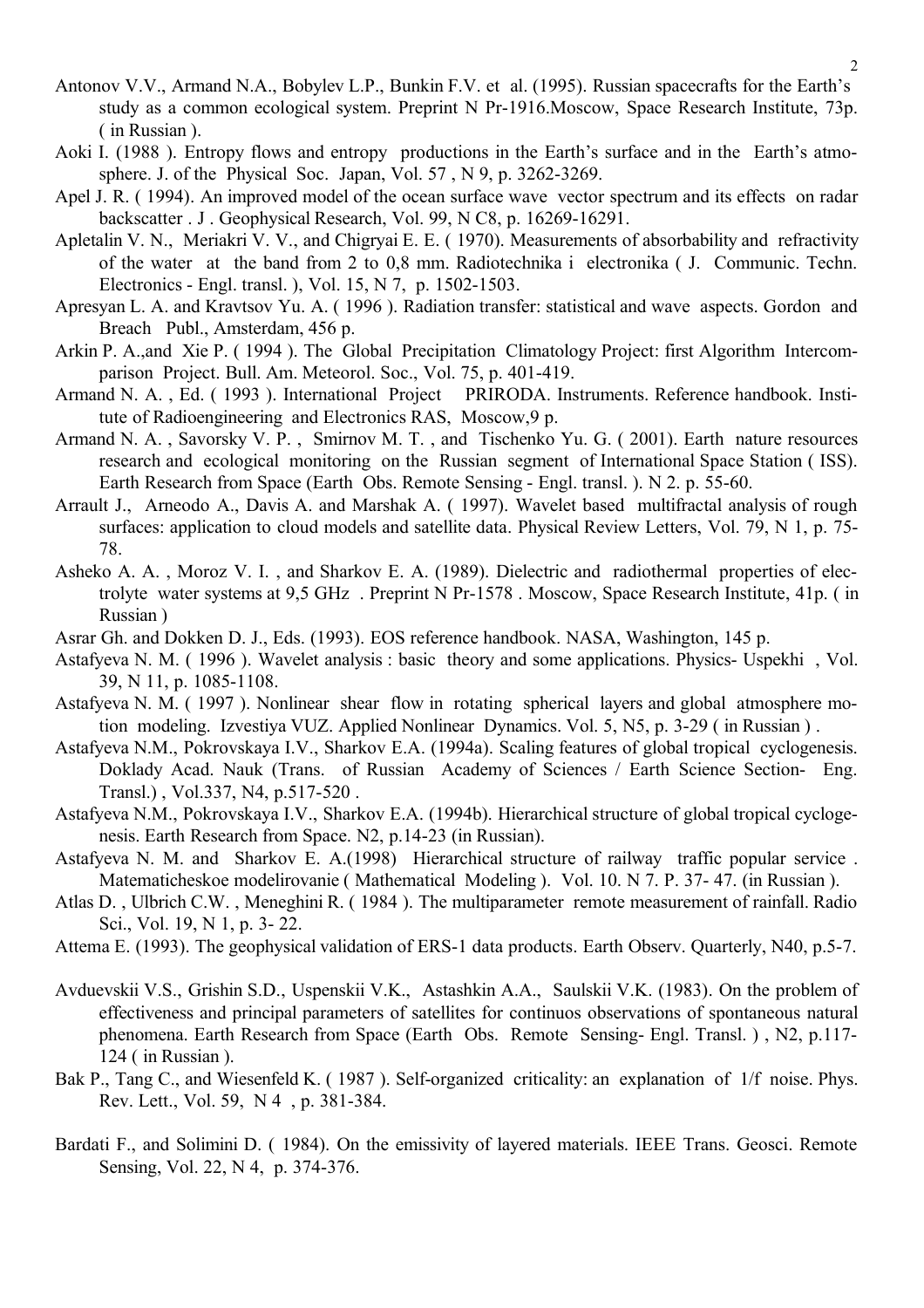- Barichello L. B., Garcia R. D. M., and Siewert C. E. (1998). A spherical-harmonics solution for radiative-transfer problems with reflecting boundaries and internal sources. J. Quant. Spectrosc. Radiat. Transfer, Vol. 60, N 2, p. 247-260.
- Barreiro R. B. ( 2000). The cosmic microwave background state of the art. New Astronomy Review , Vol. 44, N 3, p. 179-204.
- Barthel J. , Schmithals F., and Behret H. ( 1970). Untersuchen zur Dispersion der komplexen Dielektrizitats-Konstante waβriger und nichtwaβriger Electrolylosungen. Zeitschrift fur Physic. Chemie. Vol. 71. N 1-3, p. 115-131.
- Bartsch N., Gruner K., Keydel W., and Witte F. (1987). Contributions to oil-spill detection and analysis with radar and microwave radiometry : results of the Archimedes II campaign. IEEE Transc. Geoscience Remote Sensing, Vol.  $25$ , N  $6$ , p.  $677-690$ .
- Bartsch B., Bakan S., Fischer J. ( 1996). Passive remote sensing of the atmospheric water vapour content above land surface. Adv. Space Res., Vol. 18, N 7, p. 25-28.
- Baryshnikova Yu.S., Zaslavskii G.M., Lupian E.A., Moiseev S.S., Sharkov E.A. (1989a). Fractal dimensionality of cloudiness IR images and turbulent atmosphere properties. Earth Research from Space, N1, p.1726 (in Russian).
- Baryshnikova Yu.S., Zaslavsky G.M., Lupian E.A., Moiseev S.S., Sharkov E.A. (1989b).Fractal analysis of the pre-hurricane atmosphere from satellite data. Adv. Space Res., Vol.9, N7, p.405-408.
- Basharinov A. E., Gushina I. Ya., and Zatitskii V. A. ( 1967). Effect of form of particles' albedo on the emissivity of scattering layer. Radiotechnica I electronica. ( J. Communic. Techn. Electronics – English transl.), Vol. 12, N 2, p. 179-183.
- Basharinov A. E., Tuchkov L. T., Polyakov V. M., and Ananov N. I. ( 1968). Measurement of radiothermal and plasma radiation in the microwave band. Moscow, Sovetskoe radio Publ. House, 320p. ( in Russian ).
- Basharinov A. E. , Gurvich A. S. , Egorov S. T. ( 1969). The retrieval of geophysical parameters with thermal emission data by "Cosmos-243" satellite. Doklady Acad. Nauk USSR (Trans. of Russian Academy of Sciences / Earth Science Section Eng. Transl.), Vol.188, N6, p.1273-1275.
- Basharinov A. E. , Gurvich A. S. , Egorov S. T. , Zhukov V. I., Kurskay A. A. , Malafeev D. T., Matveev D. T., Michailov A. S., and Shutko A. M. (1971). Results of observations for the thermal radioemission of the Earth's surface with data of the experiment by "Cosmos-243" satellite . Kosmicheskie issledovania (Cosmic Research – English Transl.), Vol. 9, N  $2$ , p. 268-279.
- Basharinov A. E., Gorodezki A. K., Gurvich A. S., Egorov S. T., Kurskay A. A. , Matveev D. T., Orlov A. P. , and Shutko A. M. ( 1973). Brightness temperatures of Earth's surfaces at microwave and infrared bands with data of the experiment by "Cosmos-384" satellite. Izvestya Acad. Nauk USSR. Fizika atmosphery i okeana.( Izvestiya, Atmospheric and Oceanic Physics –English Transl.), Vol. 9, N 2, p. 183-186.
- Basharinov A. E., Gurvich A. S., Egorov S. T. (1974). Radioemission of the Earth as a planet. Moscow, Nauka Publ., 188 pp. ( in Russian ).
- Basu S. and Levy B. , Eds . ( 1997) . Multidimensional filter banks and wavelets . Kluwer Academic Publishers, Dordrecht , 244 p.
- Bauer A., Duterage B., and Godon M. (1986). Temperature dependence of water-vapor absorption in the wing of the 183 GHz line. J. Quant. Spectrosc. Radiat. Transfer, Vol. 36, N 4, p.  $307-318$ .
- Belchansky G. I. and Alpatsky I. V. ( 2000) . Comparative analysis of the sea ice classification algorithms using "Okean-01" satellite data, mixture models and MLP neural networks. Earth Research from Space ( Earth Observ. Rem. Sens. - Engl. Transl. ). N4, p. 40-54.
- Bell R. J. ( 1972). Introductory Fourier transform spectroscopy. Academic Press, New York, London, 350p.
- Bendat J. S. and Piersol A. G. (1966). Random data: analysis and measurement procedures. Wiley-Interscience, N.Y., 450p.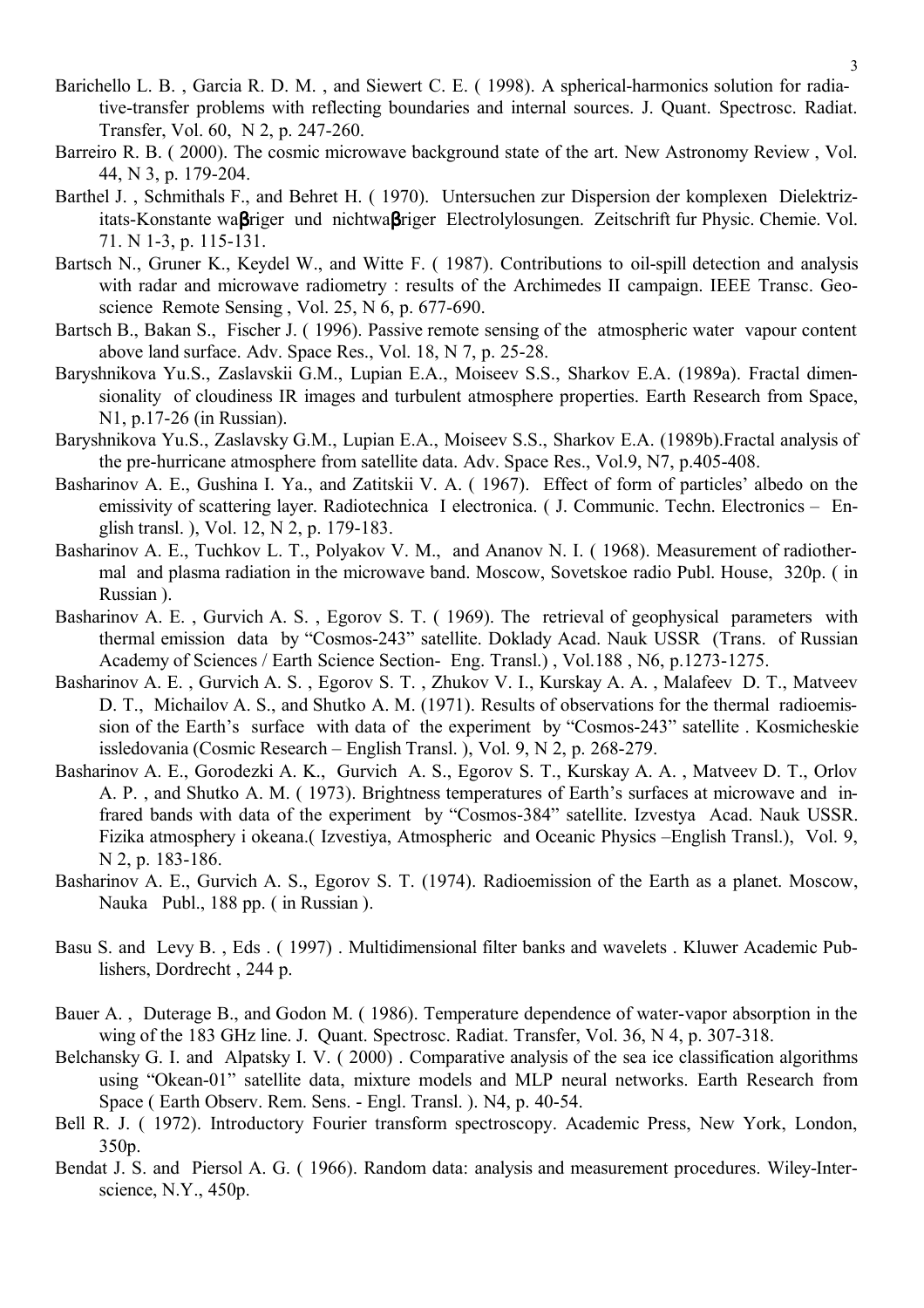- Beniston M. ( 1998) . From Turbulence to Climate. Numerical Investigations of the Atmosphere with a Hierarchy of Models. Springer, Berlin, 328p.
- Bennartz R., and Petty G. W. ( 2001). The sensitivity of microwave remote sensing observations of precipitation to ice particle size distributions. J. Applied Meteorology, Vol. 40, N  $3$ , p.  $345-364$ .
- Bespalova E. A., Melentiev V. V. , Rabinovich Y. I., Raizer V. Y., Popov A. E., , Sharkov E. A. , Shiraeva T. A., Etkin V. S. ( 1976a ). Some results of measurements of the radioemission of soils and grounds with airborne high-sensitive radiometer at 3 cm band. Trudy GGI (Trans. of State Hydrological Institute ), Issue 237, Leningrad, Hydrometeoizdat, p. 172-176 (in Russian).
- Bespalova E. A., Rabinovich Yu. I., Sharkov E. A. , Shiryeva T. A., and Etkin V. S. (1976b). Investigations of ice-forming processes with the radioemission data by air-borne instruments. Meteorologia i hidrologiy (Russian Meteorology and Hydrology – English Transl.), N 2, p.  $68-72$ .
- Bespalova E. A., Militskii Y. A., Mirovskii V. G., Pokrovskaya I. V., Raev M. D., Sharkov E.A., Etkin V. S.( 1978). Spectral characteristics of the radiothermal emission of the sea surface with oil pollution. Meteorologia i hidrologiy (Russian Meteorology and Hydrology – English Transl.), N 10, p. 71-77.
- Bespalova E. A., Veselov V. M.,Glotov A. A. , Militskii Y. A., Mirovskii V. G., Pokrovskaya I. V., Popov A. E. , Raev M. D., Sharkov E.A., Etkin V. S. ( 1979). Investigations of wind sea roughness's anisotropy with variability of thermal radioemission. Doklady Acad. Nauk (Trans. of Russian Academy of Sciences / Earth Science Section- Eng. Transl.), Vol.246, N6, p.1482-1485.
- Bespalova E. A., Veselov V. M.,Gershenson V. E., Militskii Y. A., Mirovskii V. G., Pokrovskaya I. V., Raev M. D., Trochimovskii J. G., Semin A. G., Smirnov N. K., Skachkov V. A., Khapin J. B., Chistjkov V. N., Sharkov E.A., Etkin V. S. ( 1982 ). On determination of wind speed with polarization anisotropy measurements of thermal and backscattering microwaves .Earth Research from Space. N1, p. 87-94.
- Bespalova E. A., Veselov V. M., Volyak K. I., Militstkii Y. A., Mirovskii V. G., Popov A.E., Raev M. D., Sharkov E. A., Etkin V. S. ( 1983 ). Experimental detection of oil pollution on sea surface with passive-active methods of microwave remote sensing. Wodnye resursy (Water Resources - Engl. Transl.), N 1, p. 154-162.
- Beste D.C. (1978). Design of satellite constellations for optimal continuous coverage. IEEE Trans. Aerospace Electronic Systems, Vol.14, N 3, p.466-473.
- Bevilacqua R. M., Kriebel D. L., Pails T.A., Aelling C. P., Siskind D. E., Daehler M., Olivero J.J., Puliafito S. E., Hartmann G. K., Kampfer N., Berg A., and Croskey C. L. ( 1996). MAS measurements of the latitudinal distribution of water vapor and ozone in the mesosphere and lower thermosphere . Geophysical Research Lett., Vol. 23, N 17, p. 2317-2320.
- Bhandari R. ( 1985). Scattering coefficients for a multilayered sphere: analytic expressions and algorithms. Applied Optics, Vol. 24, N 13, p. 1960-1967.
- Bhattacharya C. K. , Uppal G. S. , Raina M. K. , and Dubey V. ( 1983). Determination of excessive absorption by atmospheric water vapour at 22,235 GHz. J. Atmospheric Terrestrial Physics, Vol. 45, N 8/9, p. 617-620.
- Bizzari B., and Spera P. ( 2000). The role of microwave radiometry in the CLOUDS project. In "Microwave Radiometry and Remote Sensing of the Earth's Surface and Atmosphere". Eds.: Pampaloni P. and Paloscia S. VSP BV, Utrecht, Boston, Koln, Tokyo, p. 493-502.
- Bizzari B., Bordi I., Bordi R., Coppo P., Desbois M., Gasiewski A., Grant N., Harries J., Kunzi K., Liberti G. L., Miao J., Mungnai A. Murray J., Rizzi R., Rose T., Slingo A., Spera P., Sutera A., Tibaldi S., Vial L. and Zimmermann P. (2000). CLOUDS – a cloud and radiation monitoring satellite. IEEE IGARSS 2000 Proceedings, Vol. II, IEEE, New York, p. 515-517.
- Blanchard D. C. , and Woodcock A. H. ( 1957). Bubble formation and modification in the sea and its meteorological significance. Tellus, Vol. 9, N 2, p. 145-158.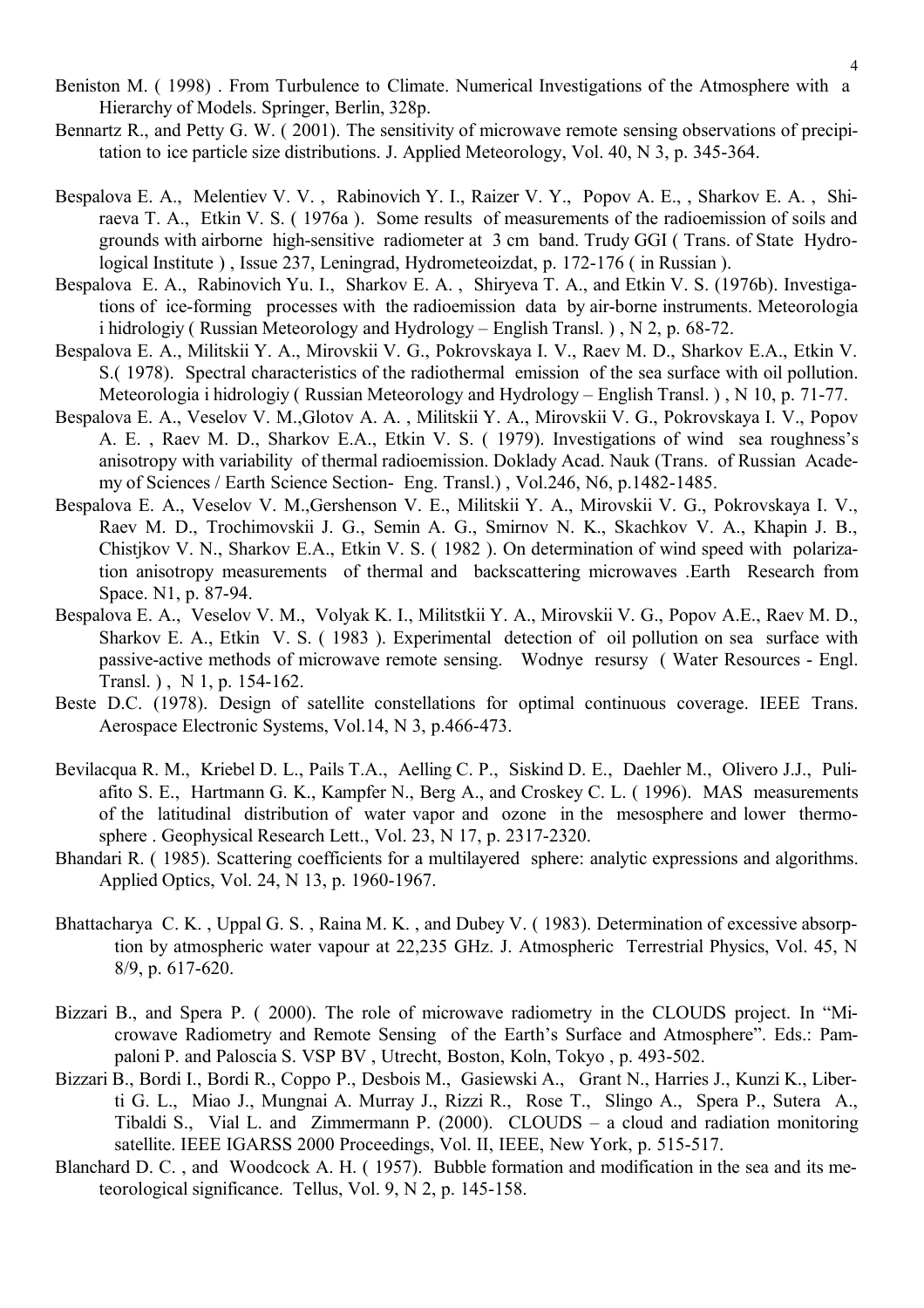- Blanter E. M. and Shnirman M. G. (1997). Simple hierarchical systems: stability, self-organized criticality and catastrophic behavior. Physical Review E, Vol. 55,  $\,$  N 6, p. 6397-6411.
- Blinn J. C. , Conel J. E. , and Quade J. G. Microwave emission from geological materials: observation of interference effects. J. Geophys. Research, Vol. 77, N23, p. 4366-4378.
- Blue M. D. ( 1980). Permittivity of ice and water at millimeter wavelengths. J. Geophysical Research, Vol. 85, N2, p. 1101-1106.
- Blume H. J. C. , Love A. W. , Van Melle M. J., and Ho W. W. ( 1977). Radiometric observation of sea temperature at 2,65 GHz over the Chesapeake bay. IEEE Trans. Antennas Propagation, Vol. 25, N 1, p. 121-128.
- Blume H. J., and Kendall B. ( 1982) Passive microwave measurements of temperature and salinity in coastal zones. IEEE Trans. Geophys. Remote Sensing, Vol. 20, N3, p. 394-404.
- Blume H., Kendall B. , and Swift C. ( 1978). Advanced systems requirements for ocean observations via microwave radiometers. AIAA Paper, N 1737, 6p.
- Bobrov P.P., and Galeyev O. V. ( 2001). Changes of radiobrightness temperature of soils with the various humus content. Earth Research from Space. N 4, p. 74-80.
- Bohren C.F. and Hoffman D. R. ( 1983). Absorption and scattering of light by small particles. New York, Wiley , 530p.
- Boncyk W. C., Wilson W. J. , and Lambrigtsen B.H. ( 2000). The enabling technologies of the geostationary synthetic aperture microwave sounder ( GEO/SAMS). IEEE IGARSS 2000 Proceedings, Vol. VII, IEEE, New York, p. 3169-3171.
- Bondur V. G. and Sharkov E. A. ( 1982 ) Statistical properties of whitecaps on a rough sea. Oceanology, Vol. 22, N 3, p. 274-279.
- Bondur V. G. and Sharkov E. A. ( 1990 ) Statistical characteristics of linear geometric elements of foam structures on the sea surface for optical sensor data. Sov. J. Remote Sensing, Vol.6, N 4, p. 534 550.
- Bordonskii G. S. ( 1990). Thermal emission of ice cover over the fresh reservoirs. Nauka Publ. House-Siberian Branch, Novosibirsk, 104p. ( in Russian ).
- Bordonskii G. S. , Vasilkova I. B., Veselov V. M., Vorsin N.N., Militskii Y. A., Mirovskii V. G., Nikitin V. V. , Raizer V. Y., Khapin Y. B., Sharkov E. A. , and Etkin V.S. ( 1978). Spectral characteristics of the emissivity of foam formations. Izvestia Acad. Nauk. Fizika atmosphery i okeana (Izvestiya, Atmospheric and Oceanic Physics  $-$  Engl. Transl.), Vol.14, N 6, p.656 $-663$ .
- Bordonskii G. S., Krylov S. D., and Gurulev A. A. (2002). Estimation of fresh-water lake mineralization using thermal microwave emission of ice cover. Earth Research from Space. N4, p. 91-96.
- Bordonskii G. S., and Filipova T. G. ( 2002). The influence of the percolation on dielectric properties of frozen dispersion media. Kondensirovannye sredy i mezhfaznye granizy ( Condensed media and inter-phasal boundaries ) . Vol.4, N 1, p. 21-26 ( in Russian ).
- Borges A., Solana A., Plaza M. A., Sanz J. A., and Garcia Q. (2000). The MIRAS demonstrator pilot project. IEEE IGARSS 2000 Proceedings, Vol. VI, IEEE, New York, p. 2972-2974.
- Born M. and Wolf E. ( 1999). Principles of optics: electromagnetic theory of propagation, interference and diffraction of light. Seventh Edition. Cambridge U. P. , New York, 952p.
- Bouman C. and Newell A. C. ( 1998) . Natural patterns and wavelets. Review of Modern Physica, Vol. 70, N 1, p. 289-301.
- Boyarskii D. A. ( 1995). Passive microwave observation of snow and frozen soil at 3,95 GHz. IEEE IGARSS 1995 Proceedings, Vol. I, IEEE, New York, p. 383-385.
- Boyarskii D. A., Dmitriev V. V., Kleeorin N. I., Mirovskij V. G. and Etkin V. S. ( 1993). Theoretical and experimental studies of snow covers microwave emissivity. J. Electromagnetic Waves and Applications, Vol. 7, N 7, p. 959-970.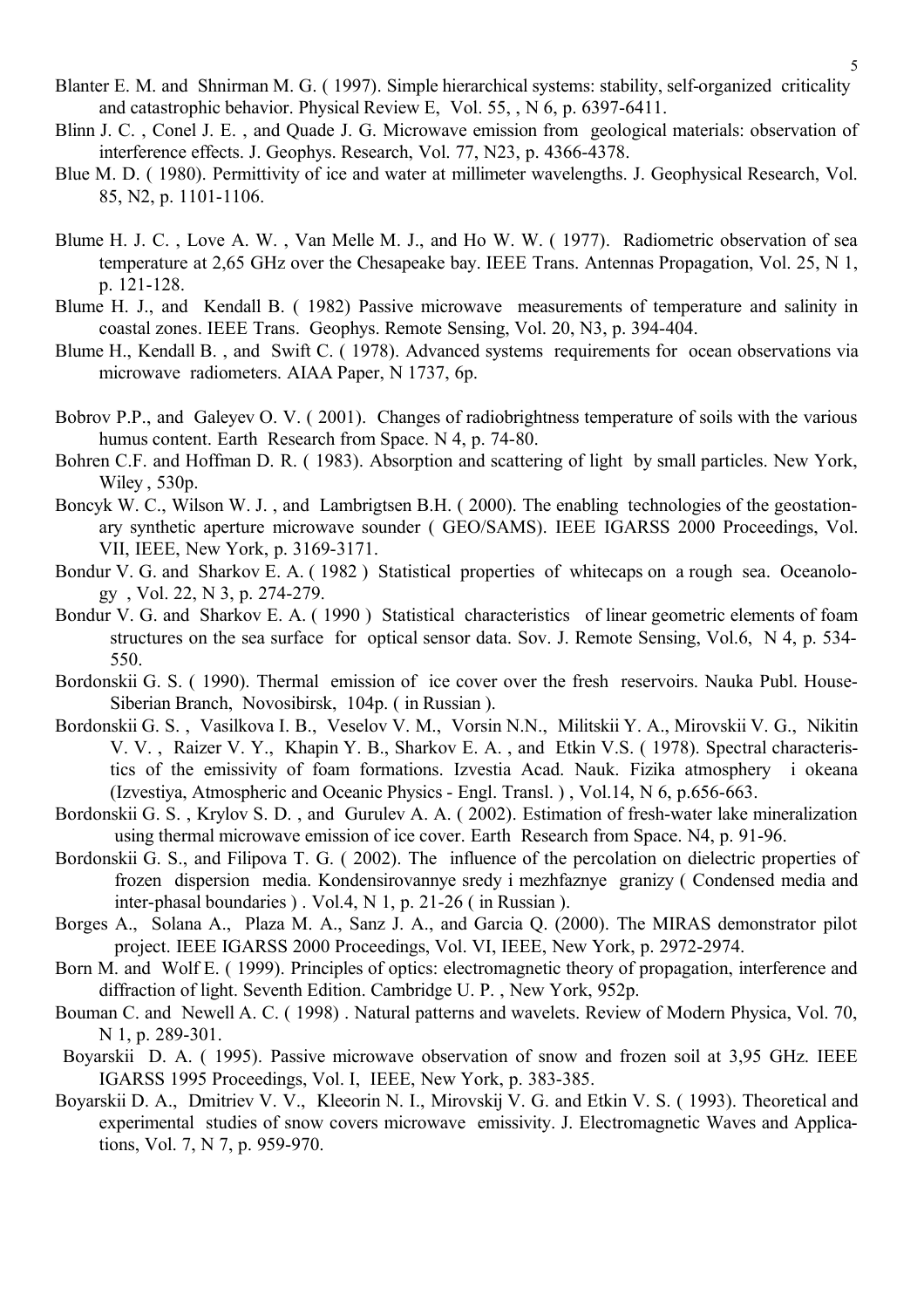- Boyarskii D. A., Tikhonov V. V. , Kleeorin N. I., Mirovskij V. G. (1994). Inclusion of scattering losses in the models of the effective permittivity of dielectric mixtures and applications to wet snow. J. Electromagnetic Waves and Applications, Vol. 8, N 11, p.1395-1410.
- Boyarskii D. A., and Tikhonov V. V. ( 2000). The influence of stratigraphy on microwave radiation from natural snow cover . J. Electromagnetic Waves and Applications, Vol. 14, p.1395-1410.
- Boyarskii D. A., Tikhonov V. V., and Komarova N. Yu. ( 2001). Model of dielectric constant of bound water for applications of microwave remote sensing . Progress in Electromagnetics Research, Vol. 35, p. 251-270.
- Bracewell R. N. and Roberts J. A. ( 1954) . Aerial smoothing in radioastronomy. Aust. J. Phys., Vol. 7, N12, p. 615-640.
- Bradshow A. L., and Schleicher K. E. (1980). Electrical conductivity of seawater. IEEE J. Ocean. Eng. Vol. 5, N1, p.  $50-61$ .
- Brekhovskikh L. M. (1957). Waves in layer mediums. Moscow, Publ. USSR Acad. Sciences, 502 p.
- Broglie L. de ( 1941). Problemes de propagations guidees des ondes electromagnetiques. Paris, Gauthier-Villars, 114p.
- Brown L. ( 1999). A radar history of World War II: technical and military imperatives. IOP, Philandelphia, 563p.
- Bruzzi S. (1995). The Envisat mission in the context of present and future Earth observation programs of the European Space Agency. EARSeL Newsletter, N 24, p.2-12
- Brindly J., Kapitaniak T., Barcilon A. (1992). Chaos and noisy periodicity in forced ocean-atmosphere models. Physics Lett. A., Vol.167, N2, p.179-184.
- Bryant E. (1993). Natural Hazards. Cambridge University Press , Cambridge. 294 pp.
- Bujakos V. I., Gvamichava A. S., Gorshkov L. A. et al. (1978). Space-borne radiotelescope increased without bounds. Kosmicheskie issledovania ( Space Researches – English Transl. ) , Vol. 16, N 6, p. 924936.
- Bulatov M. G., Sharkov E. A., and Cherny I.V. (1980). On the interference of noisy signals with the arbitrary form of spectra. Radiotechnika i electronica (J. of Communic. Techn. Electronics - Engl. Transl. ), Vol. 25, N 3, p. 552-559.
- Bunimovich V. I. ( 1951). Fluctuational processes in radioreceivers. "Sovetskoe radio" Publ. House, Moskow, 361p. ( in Russian).
- Burdette E., Coin F., and Seols J. (1980). Invivo probe measurement technique for determining dielectric properties at VHE through microwave frequence. IEEE Trans. MTT, Vol. 28, N4, p. 414-427.
- Burgel van J.L., Le Marshall J., Lynch M.J. Upper temperature anomalies near Australian tropical cyclones using satellite microwave data. «Proceedings of the PORSEC'94. Melbourne, Australia. March 14, 1994.» Ed. by J. Le Marschall and J.D. Lasper. Melbourne, p.219-225.
- Burke E. J. and Simmonds L. P. ( 2001). Passive microwave emission from smooth bare soils: developing a simple model to predict near surface water content. Intern. J. Remote Sensing, Vol. 22, N 18, p. 37473761.
- Burroughs S. M., and Tebbens S. F. (2001). Upper-truncated power laws in natural systems. Pure Applied Geophysics, Vol. 158, N 4, p.  $741-757$ .
- Cahalan R. F. ( 1989). Overview of fractal clouds. In "Advances in remote sensing retrival methods", Ed. by Deepak A., Fleming H. E., and Theon J. S. A. Deepak, Hampton, Va., p. 371-389.
- Callen H. B. and Welton T.A. ( 1951). Irreversibility and generalized noise. Phys. Rev., Vol. 83, N 1, p. 34 41.
- Callen H. B. and Green R. F. ( 1952). On a theorem of irreversible thermodynamics, I. Phys. Rev., Vol. 86, N 5, p. 704-710.
- Calvet J. C., Wigneron J. P., Chanzy A., Haboudane D. (1995 ). Retrieval of surface parameters from microwave radiometry over open canopies at high frequencies . Remote Sensing Environ., Vol. 53, N  $1, p. 46-60.$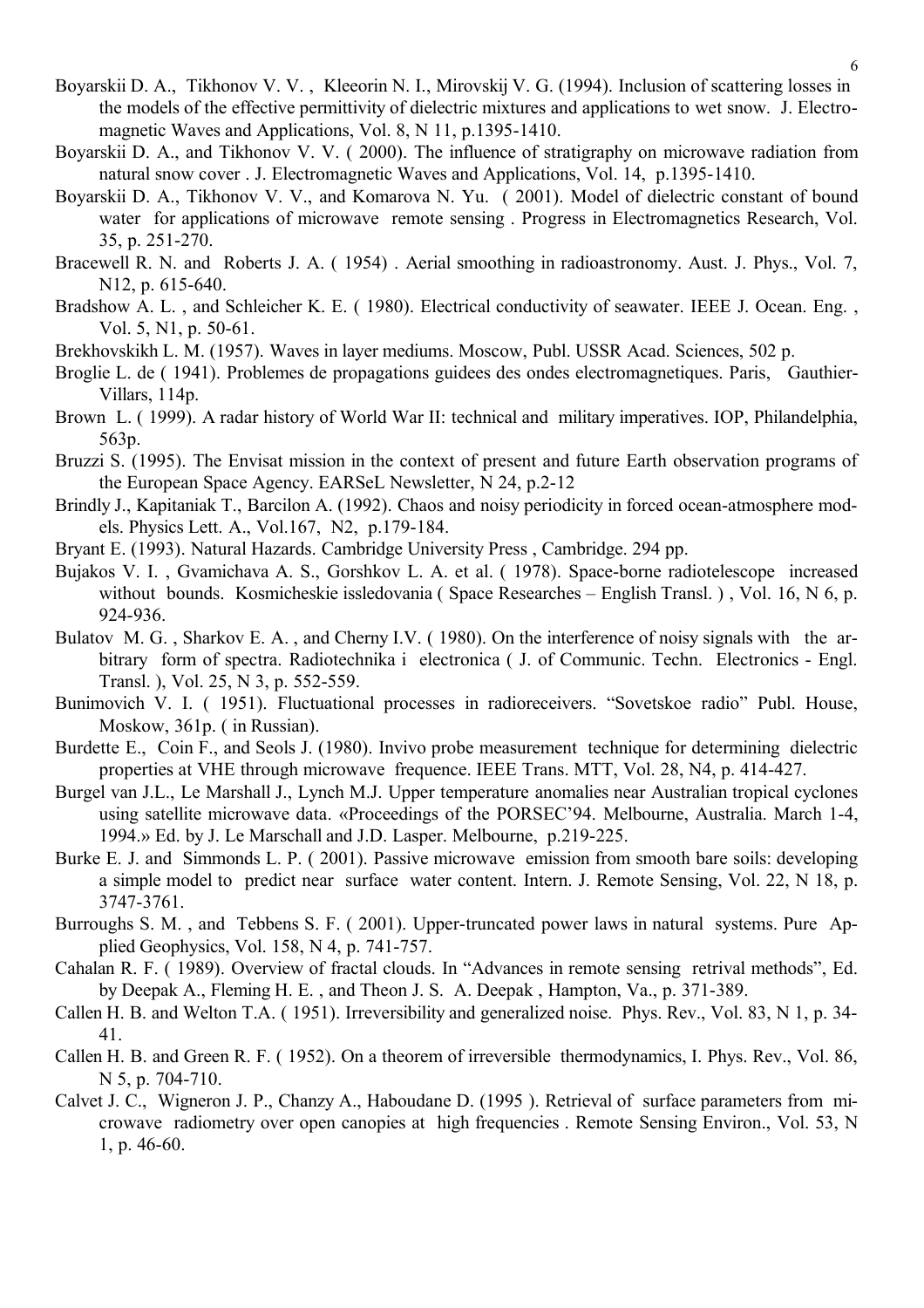- Calvet J.C., Chanzy A., Wigneron J.P. ( 1996 ). Surface temperature and soil moisture retrieval in the Sahel from airborne multifrequency microwave radiometry. IEEE Trans. Geoscience Remote Sensing, Vol. 34, N 2, p.  $588-600$ .
- Campbell B. A. , and Shepard M. K. ( 1996). Lava flow surface roughness and depolarized radar scattering. J. Geophysical Research, Vol. 101, N E8, p. 18,941-18,951.
- Card M., Kruszewskii E., and Guanstaferro A. ( 1978). Technology assessment and outlook. Astronautics and Aeronautics, Vol. 16, N 10, p.  $48-54$ .
- Сarvalho L. M. T. , Fonseca L. M. G., Murtagh F., and Clevers J. G. P. W. ( 2001). Digital change detection with the aid of multiresolution wavelet analysis. Int. J. Remote Sensing, Vol. 22, N 18, p. 3871 3876.
- Carver K. R., Elachi C.,and Ulaby F. T (1985). Microwave remote sensing from space. Proc. IEEE, Vol. 73, N 6, p. 970-996.
- Chandrasekhar S. ( 1960). Radiative transfer . Dover Publications, New York, 393 p.
- Chang A. T. C. and Chiu L. S. ( 1997) . Uncertainty in satellite rainfall estimates : time series comparison. Adv. Space Res., Vol. 19, N 3, p. 469-472.
- Chang D.H., and Islam S. ( 2000). Estimation of soil physical properties using remote sensing and artificial neural network. Remote Sensing Environment, Vol. 74, p. 534544.
- Chauhan N. S. (2002). Soil moisture inversion at L-band using a dual-polarization technique: a modelbased sensitivity analysis. Int. J. Remote Sensing, Vol. 23, N 16, p. 3209-3227.
- Chen D., Engman E. T. , and W. Brutsaert ( 1997). Spatial distribution and pattern persistence of surface soil moisture and temperature over prairie from remote sensing . Remote Sens. Environment, Vol. 61, N 5, p.  $347-360$ .
- Chen G., and Dong X. ( 1996 ). From chaos to order. Perspectives and methodologies. World Scientific, Singapore etc., 300 p.
- Cherny I. V. and Sharkov E. A. ( 1988). Remote radiometry of the sea wave breaking cycle. Earth Research from Space (Earth Obs. Remote Sensing - Engl. Transl.), N2, p. 17-28.
- Cherny I. V. and Sharkov E. A. (1991 a). Electrodynamics of discrete dispersive concentrated media with absorbing scattering particles . Preprint N Pr-1753, Space Research Institute, Moscow, 40 p.  $($ in Russian ).
- Cherny I. V. and Sharkov E. A. (1991 b). Characteristics of backscattering of electromagnetic waves by concentrated aerodispersive media . Pisma v Zhurnal Tech. Fiziki. (Technical Physics Letters - Eng. transl.), Vol. 17, N 3, p. 73-77.
- Cherny I. V. and Raizer V. Yu. ( 1998 ) . Passive microwave remote sensing of oceans. John Wiley and Sons/ PRAXIS, Chichester, New York etc. - 195 p.
- Cherny I. V. and Chernyavsky G. M. (2001). Combined optical-microwave imager/sounder MTVZA-OK. IEEE IGARSS 2001 Proceedings, Vol. V, IEEE, New York, p. 2016-2018.
- Chew W. C., Friedrich J. A. , and Geiger R. ( 1990). A multiple scattering solution for the effective permittivity of a sphere mixture. IEEE Trans Geosci. Remote Sensing, Vol. 28, p. 207-214.
- Choudhury J. R. (1987). Estimate of primary productivity over the thar Desert based upon Nimbus-7 37 GHz data: 1979-1985. Int. J. Remote Sensing, Vol. 8, N 12, p. 1885-1890.
- Christensen J. H., Smith A., Reed R., and Elmore K. ( 1966). Dielectric properties of phosphoriec acid solutions at  $25^{\circ}$ C. J. Chemical Engineering Data , Vol. 11, N 4, p. 60-63.
- Chuah H. T., Tan H. S. (1989). A Monte Carlo method for radar backscatter from a half-space random medium. IEEE Trans. Geosci. Remote Sensing, Vol. 27, N 1, p. 86-93.
- Chui Ch. K. ( 1992). An introduction to wavelets. Academic Press, New York, 266pp.
- Chukhrai G. I. and Shutko A. M. (1978). Experimental evidances of the microwave emission-salinity relations . Doklady Acad. Nauk (Trans. of Russian Academy of Sciences / Earth Science Section- Eng. Transl.), Vol.239, N6, p.1313-1315.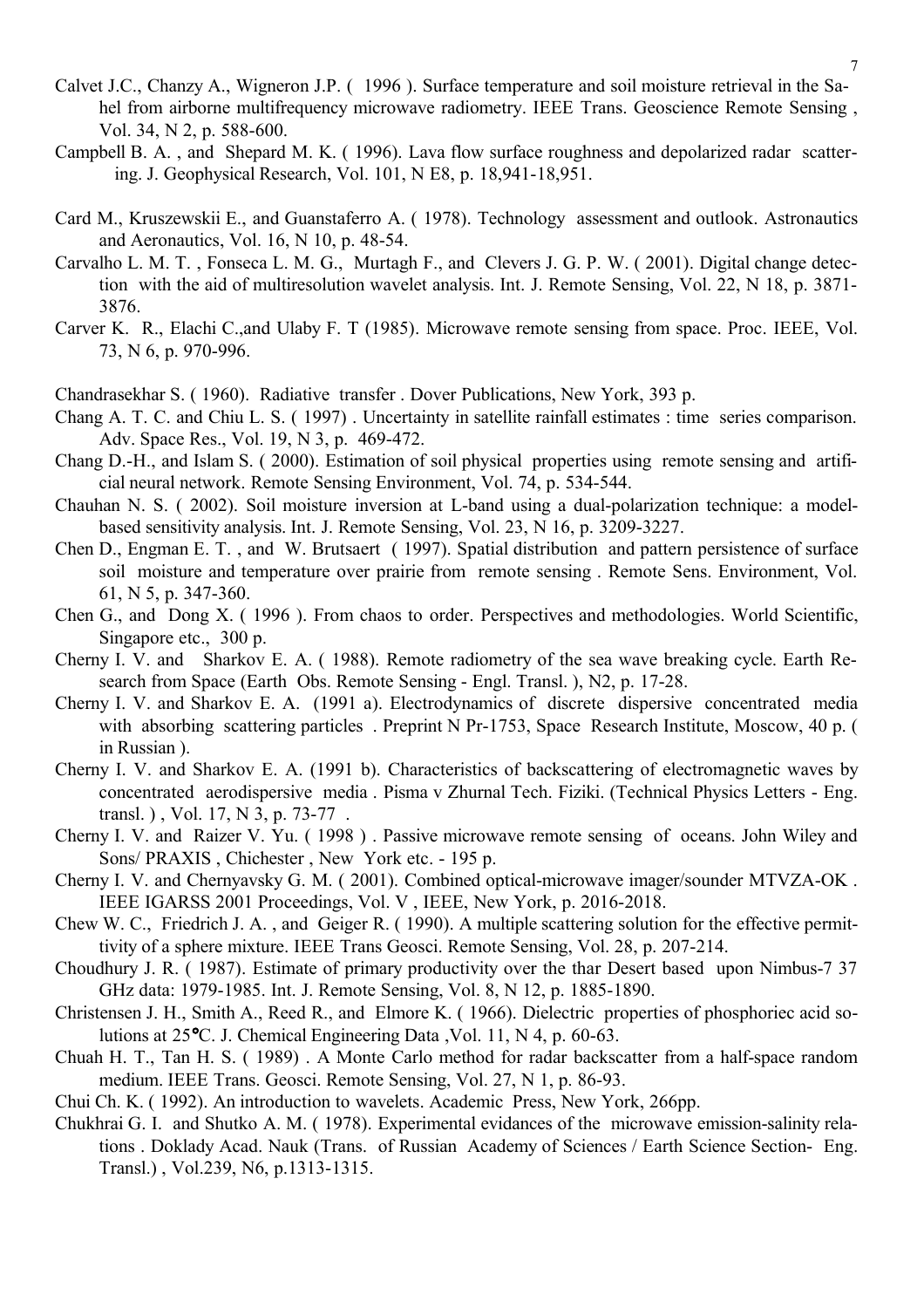- Cimini D., Shaw J. A., Westwater E. R., Han Y., Irisov V., Leuski V. and Churnside J. H. ( 2003). Air temperature profile and air/sea temperature difference measurements by infrared and microwave scanning radiometers. Radio Science, Vol. 38, N3, 8045, doi:10.1029/2002RS002632.
- Ciotti P., Westwater E. R., Decker M. T., Bedard A. J., and Stankov B. B. (1987). Ground-based microwave radiometric observations of the temporal variation of atmospheric geopotential height and thickness. IEEE Trans. Geosci. Remote Sensing, Vol.  $25$ , N  $5$ , p.  $600-615$ .
- Cole K.S. and Cole R. H. ( 1941). Dispersion and absorption in dielectric. I. Alternating currents characterictics. J. Chem. Phys., Vol. 9, N 4, p.  $341-351$ .
- Colton M. C., and Poe G.A. (1999). Intersensor calibration of DMSP SSM/I's: F-8 to F-14, 1987-1997. IEEE Trans. Geoscience Remote Sensing, Vol. 37, N 1, p. 418-439.
- Comiso J. C. ( 2000). Variability and trends in Antarctic surface temperatures from in situ and satellite infrared measurements. J. Climate, Vol. 13, N 10, p. 1674-1696.
- Comiso J. C. , and Kwok R. ( 1996). Surface and radiative characteristics of the summer Arctic sea ice from multisensor satellite observations. J. Geophysical Research, vol. 101, N C12, p. 28,397-28,416.
- Comiso J. C., and Stock L. V. ( 2000). Interannual variability of Arctic summer characteristics using satellite observations. IEEE IGARSS 2000 Proceedings, Vol. III, IEEE, New York, p. 1329-1333.
- Connor L. N. , and Chang P. S. ( 2000). Determination of ocean surface wind speeds from the TRMM microwave imager. In "Microwave Radiometry and Remote Sensing of the Earth's Surface and Atmosphere". Eds.: Pampaloni P. and Paloscia S., VSP BV, Utrecht, Boston, Koln, Tokyo, p. 21-27.
- Conwell P.R., Barber P. W. , and Rushforth C. K. ( 1984). Resonant spectra of dielectric spheres. J. Opt. Soc. Am. A, Vol. 1, N1. p. 62-67.
- Cox C. and Munk W. ( 1954 ). Measurement of the roughness of the sea surface from photographs of the Sun's glitter. Journal of the Optical Society of America. Vol. 44, N 11, p. 838-850.
- Cressie N. A. C. ( 1993). Statistics for spatial data. John Wiley and Sons, New York, 900 p.
- Danilov Yu., Kuleshov Yu., and Rudakov V. (1979). The first space-borne radioteleskop. Nauka i zhizn' ( Science and life),  $N11$ , p. 2-6 ( in Russian).
- Danson F. M. and Plummer S. E. , Eds. ( 1995). Advances in environmental remote sensing. Chichester : John Wiley and Sons, 184 p.
- Davenport W. B., and Root W. L. (1958). Random signals and noise. McGraw-Hill, N. Y., 460p.
- Davidson D. W. and Cole R. H. (1950). Dielectric relaxation in glicirine. J. Chem. Phys., Vol. 18, N 10, p. 1417-1418.
- Davis A., Marshak A., Wiscombe W., and Cahalan R.(1994). Multifractal characterizations of nonstationary and intermittency in geophysical fields: observed, retrieved, or simulated. J. Geophysical Research, Vol. 99, N D4, p. 8055-8072.
- Davis A., Marshak A., Wiscombe W., and Cahalan R.(1996). Multifractal characterizations of intermittency in nonstationary geophysical signals and fields. A model-based perspective on ergodicity issues illustrated with cloud data. In "Current topics in nonstationary analysis", Ed. by Trevino G., Hardin J., Douglas B., and Andreas E. World-Scientific, Singapore, p. 97-158.
- Davis D. T., Chaen Z., Tsang L., Hwang J. N., and Cang A. T. C. ( 1993). Retrival of snow parameters by iterative inversion of a neural network. IEEE Trans. Geoscience Remote Sensing , Vol. 31, N 4, p. 842-851.

Debye P. ( 1929). Polar molecules. New York, The Chemical Catalog Company,Inc., 172pp.

- Deeter M. N., and Evans K. F. (2000). A novel ice-cloud retrieval algorithm based on the millimeterwave imaging radiometer (MIR) 150- and 250-GHz channels. J Applied Meteorology, Vol. 39, N 5, p.  $623-633$ .
- Deirmendjian D. (1969). Electromagnetic scattering on spherical polydispersions. American Elsevier Publishing Company, New York, 290pp.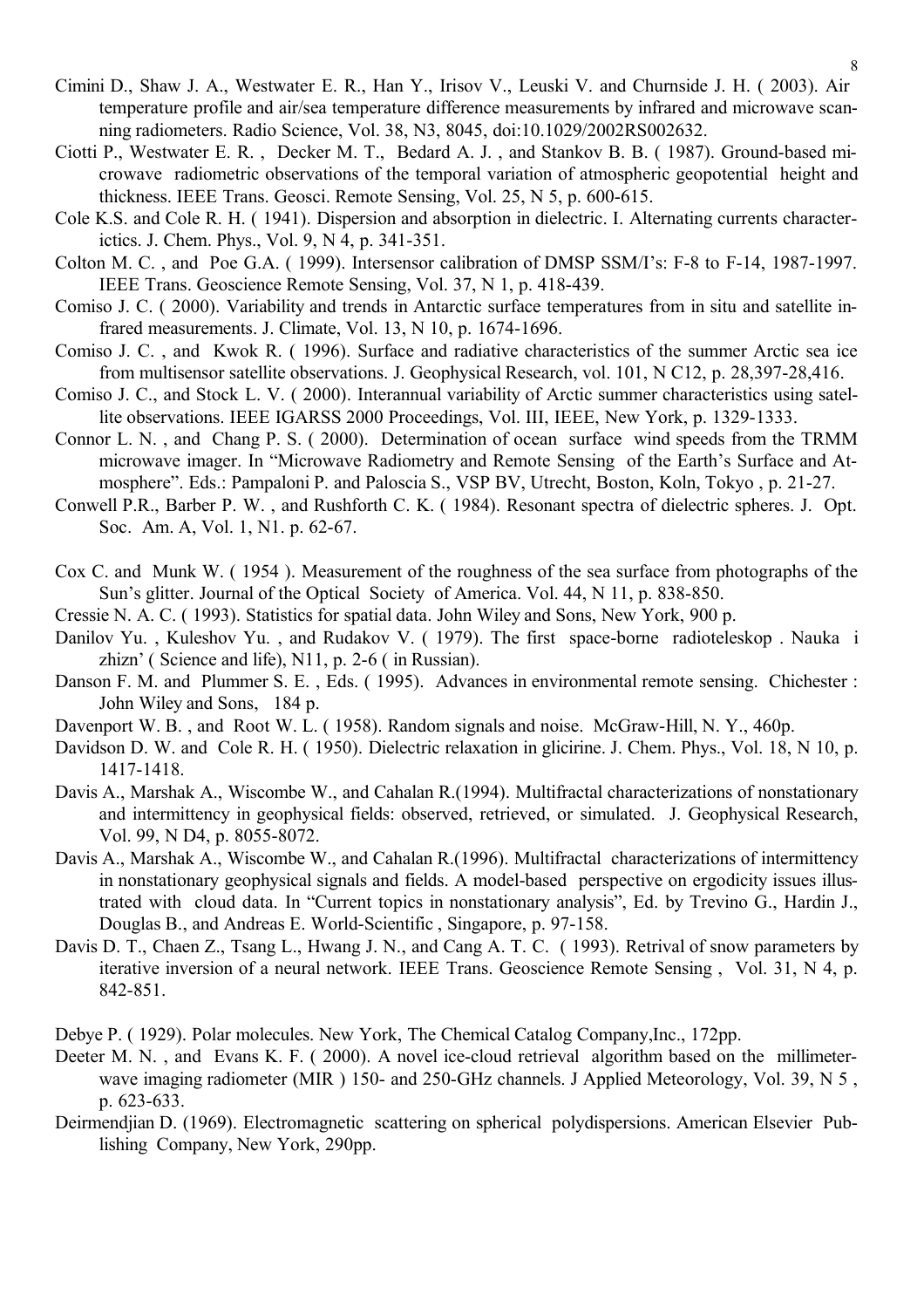- Demyanov A. A. , Semenov M. G. , and Tatarin V. A. ( 1974). Measurements of the complex dielectric properties of strong-absorptive fluids. Pribory i technika experimenta (Instruments and Experimental Techniques English transl.  $)$ , N 3, p. 132-133.
- Derksen C. and LeDrew E. ( 2000). Assessing the impact of melt and refreeze on SSM/I derived North American prairie snow water equivalent. IEEE IGARSS 2000 Proceedings, Vol. II, IEEE, New York, p. 454-456.
- Derksen C., LeDrew E., and Goodison B. ( 2000a). Temporal and spatial variability of North American prairie snow cover (1988 to 1995) inferred from passive microwave derived snow water equivalent imagery. Water Resources Res., Vol. 36, N 1, p. 255-266.
- Derksen C., LeDrew E., Walker A. and Goodison B. ( 2000b). The influence of sensor overpass time on passive microwave-derived snow cover parameters. Rem. Sens. Env., Vol. 71, N 3, p. 297-308.
- Desbois M. (1995). TROPIQUES, a small satellite for studying water and energy cycles in the intertropical band, and atmosphere-ocean interactions. COSPAR Colloquium «Space Remote Sensing of Subtropical Oceans». Taipei, Taiwan, p.1-15A4-1-15A4-5.
- Desbois M. (1999). Megha-tropiques: Scientific objectives and general mission requirements. In Megha-Tropiques. First Science Workshop Proceedings,1922 May, 1999, ISRO H.Q., Banglore, INDIA. Eds. Narayanan M. S., Manikiam B., Gairola R. M. ISRO, CNES, p. 1.1-1.7.
- Diaz H. F. and Margraf V. ,Eds. (1993). El Nino : historical and paleoclimatic aspects of the Southern Oscillation. Cambridge Univ. Press, Cambridge, 490 p.
- Dobson M. C. and Ulaby F. T. ( 1986 ) Active microwave soil moisture research. IEEE Trans. Geoscience Remote Sensing. Vol. 24, N 1, p. 23-26.
- Dong X., Wu J., Zhu Y., Sun B., and Jiang J. (2000a). The design and implementation of CAS C-band interferometric synthetic radiometer. IEEE IGARSS 2000 Proceedings, Vol. II, IEEE, New York, p. 866-868.
- Doviak R. J. and Zrnic' D. S. (1984). Doppler radar and weather observation. Academic Press, Inc., Orlando, FL, 458 p.
- Doviak R. J. and Lee J. T. (1985). Radar for storm forecasting and weather hazard warning. J. Aircraft , Vol. 22, N12, p. 1059-1064.
- Droppleman J. D. ( 1970). Apparent microwave emissivity of sea foam. J. Geophysical Research, Vol. 75, N 3, p. 696-698.
- Droppleman J. D. , Mennella R. A., and Evans D. E. ( 1970) . An airborne measurement of the salinity variations of the Mississipi river outflow. J. Geophysical Research, Vol. 75, N 30, p. 5909-5913.
- Drusch M., Wood E. F., and Simmer C. (1999a). Up-scaling effects in passive microwave remote sensing : ESTAR 1.4 GHz measurements during SGP'97. Geophysical Res. Letters, Vol. 26, N 7, p. 879 882.
- Drusch M., Wood E. F. , and Lindau R. ( 1999b). The impact of the SSM/I antenna gain function on land surface parameter retrieval. Geophysical Research Letters, Vol. 26, 26, N 23, p. 3481-3484.
- Dubois J. (1998) Non-linear dynamics in geophysics. John Wiley and Sons/PRAXIS. Chichester, New York, etc., 261 p.
- Dubrovin B. A., Novikov S. P. , Fomenko A. T. ( 1986). Modern geometry. Methods and applications. Moscow, "Nauka" Publishing House, 758p. ( in Russian ).
- Dzens-Litovskii A. I. (1967). Kara Bogaz- Gol bay. "Nedra" Publ. House, Leningrad, 95p. (in Russian ).
- Ellison W. , Balana A., Delbos G., Lamkaouchi K., Eymard L., Guillou C. , and Prigent C. (1998). New permittivity measurements of seawater. Radio Science, Vol. 33, N3, p. 639-648.
- England A. W. ( 1974 ). Thermal microwave emission from a halfspace containing scatterers . Radio Science, Vol.9, N 4, p.  $447-454$ .
- England A. W. ( 1975). Thermal microwave emission from a scattering layer. J. Geophysical Research, Vol.80, N 12, p. 4484-4496.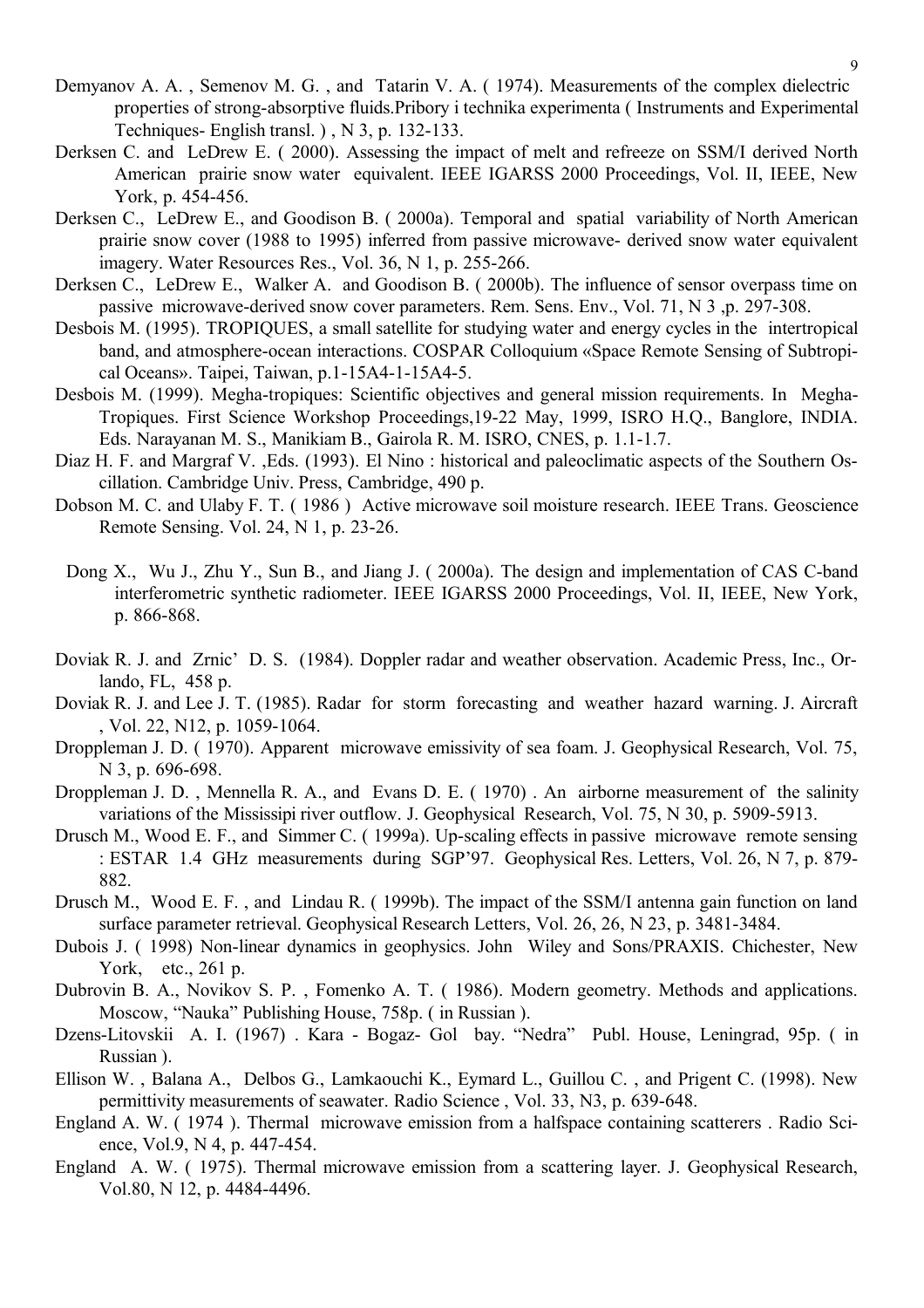- English S. J. (1995). Airborne radiometric observations of cloud liquid-water emission at 89 and 157 GHz : application to retrieval of liquid-water path. Quart. J. Roy. Meteor. Soc., Vol. 121, N 527, p. 1501-1524.
- English S. J. ( 1999). Estimation of temperature and humidity profile information from microwave radiances over different surface types. J. Applied Meteorology, Vol. 38, N10, p. 1526-1541.
- English S. J., Eyre J. R., and Smith J. A. (1999). A cloud-detection scheme for use with satellite sounding radiances in the context of data assmilation for numerical weather prediction. Quart. J. Roy. Meteor. Soc., Vol. 125, N 559, p. 2359-2378.
- Engman E. T. ( 1997). Soil moisture, the hydrologic interface between surface and ground waters. Remote Sensing and Geographic Information Systems for Design and Operation of Water Resources Systems. IAHS Publ. N 242, p. 129-140.
- Ermakov V. I., Levin V.V., Sherbakov V. V. , and Khubezov S. B. ( 1975). On the problem of the nature of the dielectric permittivity for electrolyte solutions. Zhurnal Fizicheskoi Khimii ( Journal of Phys. Chemistry-English transl.), Vol. 49, N 7, p.  $1749-1752$ .
- Ermakov D. M. , and Smirnov M. T. ( 2001). Problems of superposition of satellite optical and microwave sensors data for their complex analysis. Earth Research from Space (Earth Obs. Remote Sensing -Engl. transl. ). N 2, p. 45-54.
- ESA (1996a). Atmospheric Dynamic Mission. ESA SP-1196(4), ESA, Noordwijk, 70 p.
- ESA (1996 b). Atmospheric Profiling Mission. ESA SP-1196(7), ESA, Noordwijk, 58 p.
- ESA (1996c). Precipitation Mission. ESA SP-1196(8), ESA, Noordwijk, 82p.
- ESA (1997). METESAT collection. The Weather Machine .N 4. ESA SR-1213, ESA, Noordwijk, CD ROM.
- Esepkina N. A. , Korolkov D. V. , and Pariiskii Yu. N. ( 1973). Radiotelescopes and radiometers . "Nauka' Publ. House, Moscow , 250 p. ( in Russian ).
- Esepkina N. A., Kruglov S. K., Masyrev M. M. , Molodyakov S. A., and Saenko I. I. (1997). Acoustooptic spectrum polarimeter for investigations of solar radio emission. Preprint N 122 SPb, Special Astrophysical Observatory, St Peterburg, 14p. ( in Russian).
- Esepkina N. A., Zinchenko I. I., Saenko I. I. , Antyufeev A. V. , Vdovin V. F. , Eliseev A. I. , Kruglov S. K. , Lapkin I. V. , Myshenko V. V. , Nesterov N. S., Pirogov L. E., Shanin V. N., Shtanyuk A. M., and Shul'ga V. M. (2000). Spectroskopic observations in the 3-mm wavelength range at RT-22 CRAO using acousto-optical spectrum analyzer. Izvestia VUZ. Radiofizika. (Izvestiya, Radiophysics and Quantum Electronics - Engl. Transl.), Vol. 43, N 11, p. 935-941.
- Etkin V. S. , Vorsin N. N. , Kravtsov Yu. A. , Mirovskii V. G. , Nikitin V. V. , Popov A.E., and Troizkii I. A. ( 1978). The discovery of critical effects in the thermal radiation of a periodically uneven water surface. Izvestia VUZ. Radiofizika. (Izvestiya, Radiophysics and Quantum Electronics - Engl. Transl.), Vol. 21, N 3, p. 454-456.
- Evans D. D. (1973). Mathematical models for the reflection coefficients of dielectric half-spaces. Radio Science, Vol. 8, N 12, p. 1083-1092.
- Eymard L. ( 1999). Atmosphere and sea surface properties from microwave radiometry. Megha-Tropiques. First Science Workshop Proceedings,1922 May, 1999, ISRO H.Q., Banglore, INDIA. Eds. Narayanan M. S., Manikiam B., Gairola R. M. ISRO, CNES, p. 19.1-19.16.
- Feder T. (2000). Radio astronomers plan mammoth telescope. Physics Today. Vol. 53, N 10, p. 70-71.
- Feller W. (1971). An introduction to probability theory and its applications. Vol. II. John Wiley and Sons, N. Y. , 478p.
- Ferraro R. R., Weng F., Grody N. C., Basist A. (1996). An eight-year (1987-1994) time series of rainfall, clouds, water vapour, snow and sea ice derived from SSM\I measurements. Bull. Amer. Meteor. Soc., Vol. 77, p. 891-905.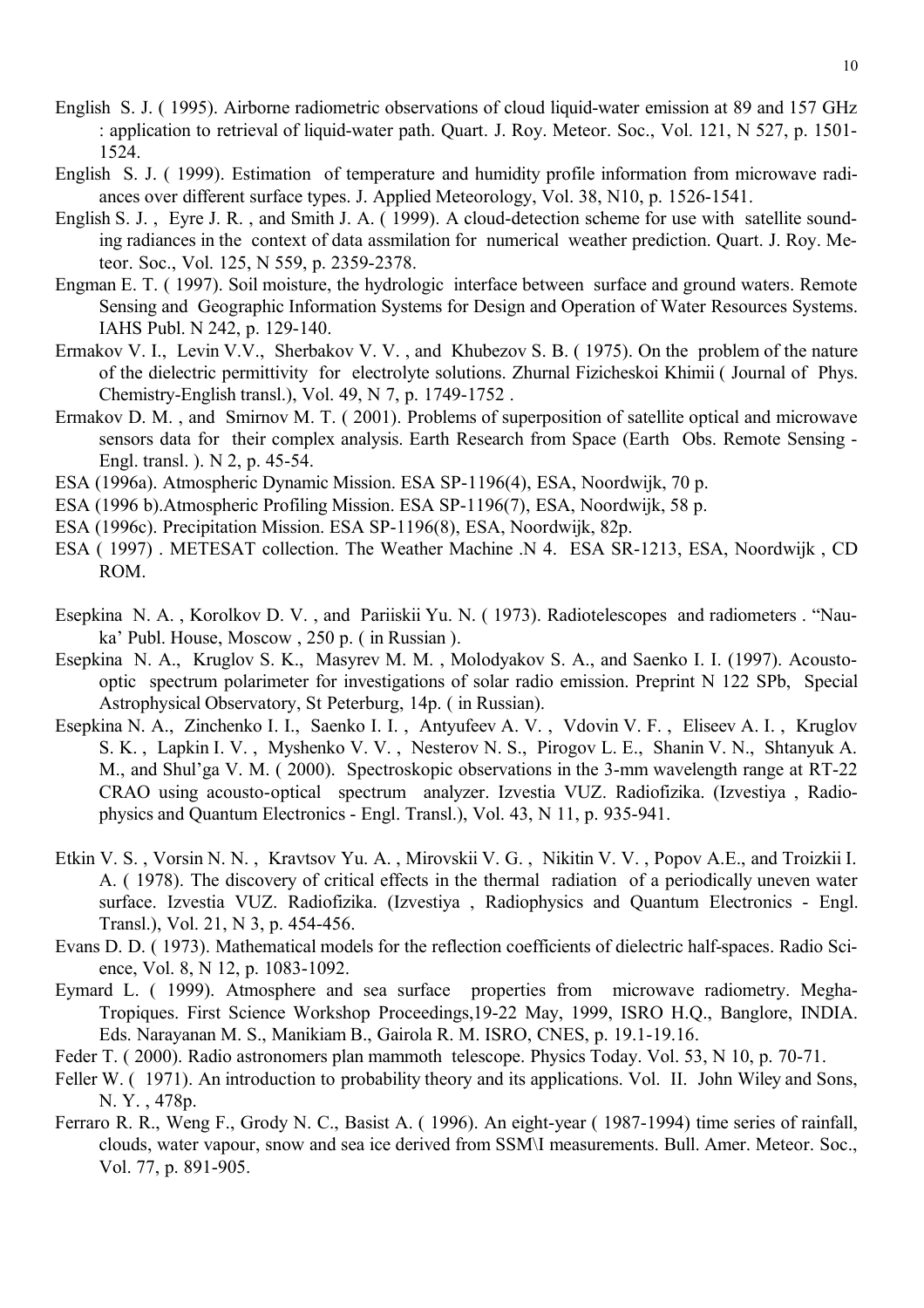- Ferrazzoli P. and Guerriero L. (1996) . Passive microwave remote sensing of forests: a model investigation. IEEE Trans. Geosci. Remote Sensing. Vol. 34, N 2, p. 433-443.
- Ferrazzoli P., Wigneron J.P., Guerriero L., and Chanzy A. ( 2000). Multifrequency emission of wheat: modeling and applications. IEEE Trans. Geosci. Remote Sensing. Vol. 38, N 6, p. 2598-2607.
- Finkelstein M. I., and Mendelson V. L. ( 1980). Correlation between energetic coefficients of the reflection and transmission of the electromagnetic waves on the boundary of two absorptive media . . Radiotechnika i electronika ( J. of Communic. Techn. Electronics Engl. Transl. ), Vol. 25, N 7, p. 15241526.
- Flaming M. (2000). The conical microwave imager sounder. The Earth Observer, Vol. 132, N3, p. 18-21.
- Foster J. L. , Hall D. K. , Chang A. T. C. , Rango A., Wergin W., and Erbe E. ( 1999). Effects of snow crystal shape on the scattering of passive microwave radiation. IEEE Trans. Geoscience Remote Sensing, Vol. 37, N 2, p. 1165-1168.
- Foster J. L., Barton J. S., Chang A. T. C., and Hall D. K. ( 2000).Snow crystal orientation effects on the scattering of passive microwave radiation. IEEE Trans. Geosci. Remote Sensing. Vol. 38, N 5, Part 2, p. 2430-2434.
- Franceschetti G., Migliaccio M., and Riccio D. (1996). An electromagnetic fractal-based model for the study of fading. Radio Science, Vol. 31, N $6$ , p. 1749-1759.
- Franceschetti G., Iodice A., Migliaccio M., and Riccio D. ( 1999a). Fractals and the small perturbation scattering model. Radio Science, Vol. 34, N 5, p. 1043-1054.
- Franceschetti G., Iodice A., Migliaccio M., and Riccio D. (1999b). Scattering from natural rough surfaces modeled by fractional Brownian motion two-dimensional processes. IEEE Trans. Antennas Propag. , Vol. 47, N 9, p. 1405-1415.
- Frenkel Ya. I. (1975). Kinetic theory of liquids. Leningrad, Nauka Publ. House , 592p.
- Frick P., Beck R., Berkhuijsen E., Patrikeyev I. (2001).Scaling and correlation analysis of galactic images. Monthly Notices Royal Astron. Soc., Vol.327, N4, p.1145-1157.
- Frisch U. ( 1995 ) . Turbulence: the legacy of A. N. Kolmogorov . Cambridge University Press, Cambridge , 350 p.
- Fujita S., Matsuoka T., Ishida T., Matsuoka K. , and Mae S. ( 2000). A summary of the complex dielectric permittivity of ice in the mehahertz range and its applications for radar sounding of polar ice sheets. In "Physics of ice core records". Ed. by T. Hondoh. Hokkaido University Press, Soppro, pp. 185-212.
- Fung A. K. , and Chen M. F (1981). Emission from an inhomogeneous layer irregular interfaces. Radio Science, Vol. 16, N 3, p. 289-298.
- Fung A. K. , and Eom H. J. ( 1981). Note on the Kirchhoff rough surface solution in backscattering. Radio Science, Vol. 16, N 3, p. 299-302.
- Fung A. K., and Eom H. J. ( 1985). A study of backscattering and emission from closely packed inhomogeneous media. IEEE Trans. Geosci. Remote Sensing, Vol. 23, N 5, p. 761-767.
- Gaikovich K. P. , Reznik A. N., Sumin M. I., and Troizkii R. V. ( 1987) Determination of the temperature profile of water surface layer with its emission at microwave range. Izvestya AN . Fizika atmosphery i okeana. (Izvestiva, Atmospheric and Oceanic Physics –English Transl.), Vol. 23, N 7, p. 761-768.
- Gairola R. M. ( 1999). Rainfall and other ocean parameters from SSM/I, TRMM and TOPEX/Poseidon. Megha-Tropiques. First Science Workshop Proceedings, 19-22 May, 1999, ISRO H.Q., Bangalore, INDIA. Eds. Narayanan M. S., Manikiam B., Gairola R. M. ISRO, CNES, p. 16.1-16.21.
- Gasiewski A. J., and Johnson J. T. (1993). Statistical temperature profile retrievals in clear-air using passive 118-GHz observations. IEEE Trans. Geoscience Remote Sensing, Vol. 31, N 1, p. 106-115.
- Gaspard P.  $(1997)$ . Chaos and hydrodynamics . Physica A, Vol. 240, N 1-2, p. 54-67.
- Ghanem R., and Romeo F. (2001). A wavelet-based approach for model and parameter identification of non-linear systems. Int. J. Non-Linear Mechanics, Vol. 36, N 5, p. 835-859.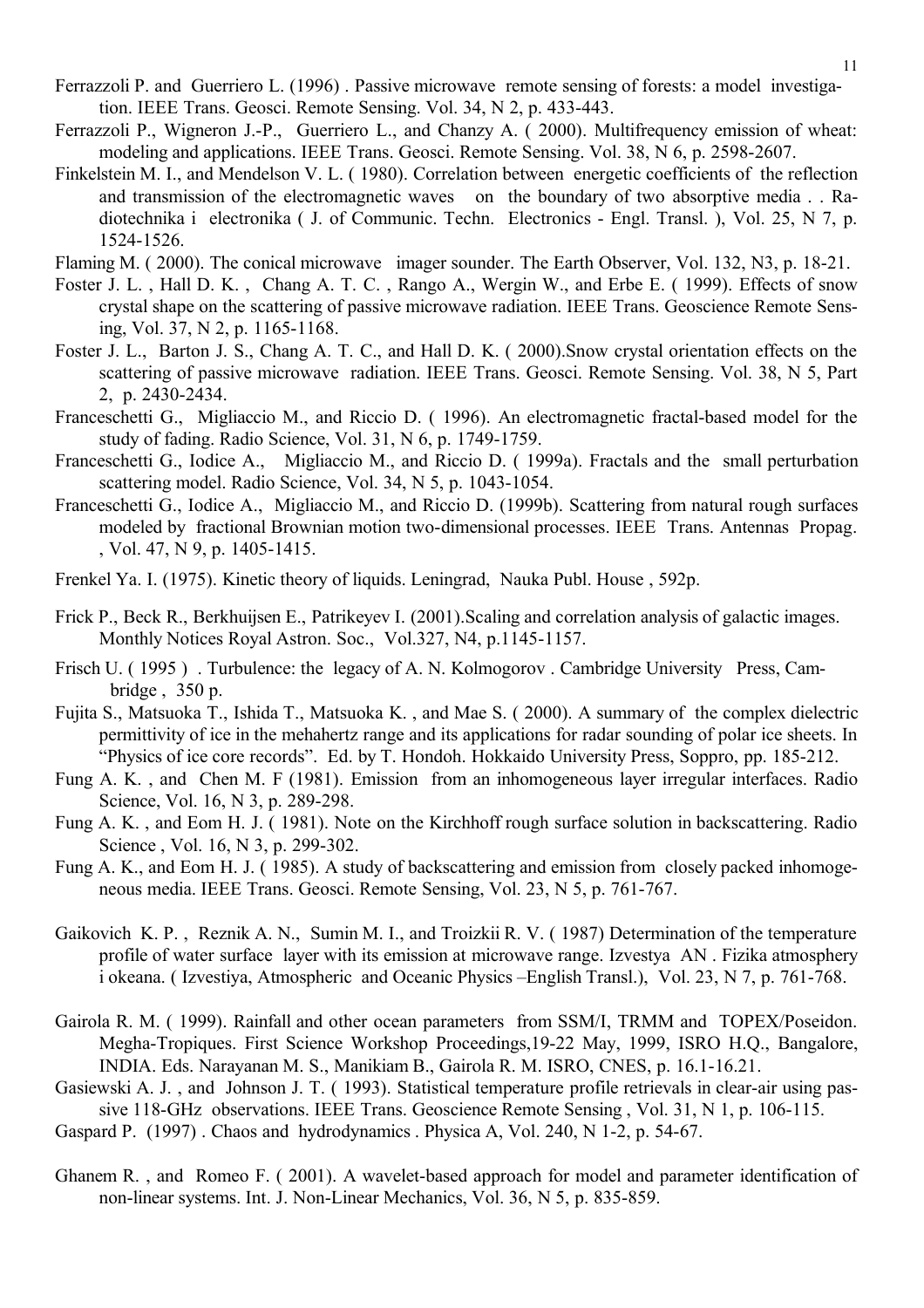- Ghil M., Bensi R., Parisi G., Eds (1985). Turbulence and predictability in geophysical fluids dynamics and climate dynamics. North-Holland, Amsterdam, 205 p.
- Glantz M. , Katz R. and Nicholls N., Eds. (1991). Teleconnections linking worldwide climate anomalies. Cambridge Univ. Press, Cambridge , 545 p.
- Glass L. and Mackey M. C. (1988). From clocks to chaos. The rhythms of life. Princeton University Press. Princeton, 248 p.
- Glazman R. E.(1991). Statistical problems of wind-generated gravity waves arising in microwave remote sensing of surface winds. IEEE Trans. Geosci. Rem. Sens. ,Vol. 29, N 1, p. 135-142.
- Glazman R. E. and Weichman P. B. ( 1989). Statistical geometry of a small surface patch in a developed sea. J. Geophysical Research, Vol. 94, N C4, p. 4998-5010.
- Glazman R. E. and Weichman P. B. (1990). Reply. J. Geophysical Research, Vol. 95, N C2, p. 1771-1773.
- Gloersen P., Wilheit T.T., Chang T. C., Nordberg W. and Campbell W. J. (1974 ). Microwave maps of the polar ice of the Earth. Bull. Amer. Meteor. Soc., Vol. 55, N 12, p. 1442-1448.
- Gopal S. , Woodcock C. ( 1996 ). Remote sensing of forest change using artificial neural networks . IEEE Trans. Geosci. Remote Sensing. Vol. 34, N 2, p. 398-404.
- Gorelik A. G. , Raikova L. S. , and Frolov Y. A. ( 1975). Microwave radiometric methods for water vapour measurements in the lower troposphere. Meteorologia i hydrologia ( Russian Meteorology and Hydrology-English transl. ),  $N$  5, p. 106-112.
- Gloersen P. ( 1984). Sea surface temperatures from Nimbus 7 SMMR radiances. J. Climate Applied Meteorology, Vol. 23, N 2,p. 336340.
- Glotov A. A. , Matveev D. G., Mirovskij B. G., Raev M. d. , Raizer V. Y. ,Troitzkij I. A., Sharkov E. A. , and Etkin V. S. ( 1975). On the investigation of the thermal emission of the water surface with oil film. Meteorologia i hydrologia ( Russian Meteorology and Hydrology – Engl. transl. ), N 6, p. 90-93.
- Goodberlet M. A. , Swift C. T. , and Wilkerson J. C. ( 1989). Remote sensing of ocean surface winds with the special sensor microwave/imager. J. Geophysical Research, Vol. 94, N C10, p. 14,547-14,555.
- Goutoule J. M., and de Boer F. ( 2000). Large interferometer antenna synthesized by satellites in formation for Earth remote sensing. IEEE IGARSS 2000 Proceedings, Vol. II, IEEE, New York, p. 869-870.
- Gradshteyn I. S. and Ryzhik I. M. ( 2000). Tables of Integrals , Series, and Products. Sixth Edition. Edited by A. Jeffrey and D. Zwillinger. Academic Press, Orlando, Florida. 1163 p.
- Grankov A. G. , Mil'shin A. A. and Cherny I. V. ( 2000). Results of simulation of measurements from the Meteor-3M radiometer MTVZA and their validation with the data of DMSP SSM/I measurements in the North Atlantic . Earth Research from Space (Earth Obs. Remote Sensing - Engl. Transl. ). N 4.  $,D. 20-27.$
- Grant E. , Buchman T. , and Cook H. ( 1957).Dielectric behavior of water at microwave frequencies. J. Chem. Phys., Vol. 26, N1., p. 156-161.
- Grant E. , and Shack R. ( 1967). Complex permittivity measurement at 8,6 mm wavelength over temperature range 1-60° C. J. Appl. Phys., Vol. 18, N 12, p. 1807-1814.
- Greving M. , Ed. ( 2000). Annual report. Institut de Radio Astronomie Millimetrique, Domaine Universitaire de Grenoble, France. 76p.
- Grimm R. E. (2002). Low-frequency electromagnetic exploration for groundwater on Mars. J. Geophysical Research, Vol. 107, N E2, p.1-1 – 1-29.
- Grody N. C. ( 1988 ). Surface identification using satellite microwave radiometers. IEEE Trans. Geosci. Remote Sensing., Vol. 26, N 6, p. 850-859.
- Grody N. C., and Pellegrino P. P. (1977). Synoptic-scale studies using the Nimbus 6 scanning microwave spectrometer. J. Applied Meteorology, Vol. 16, 8, p. 816-826.
- Guillou C., English S. J., Prigent C. and Jones D. C. ( 1996). Passive microwave airborne measurements of the sea surface response at 89 and 157 GHz. J. Geophysical Research, Vol. 101, N C2, p. 3775-3788.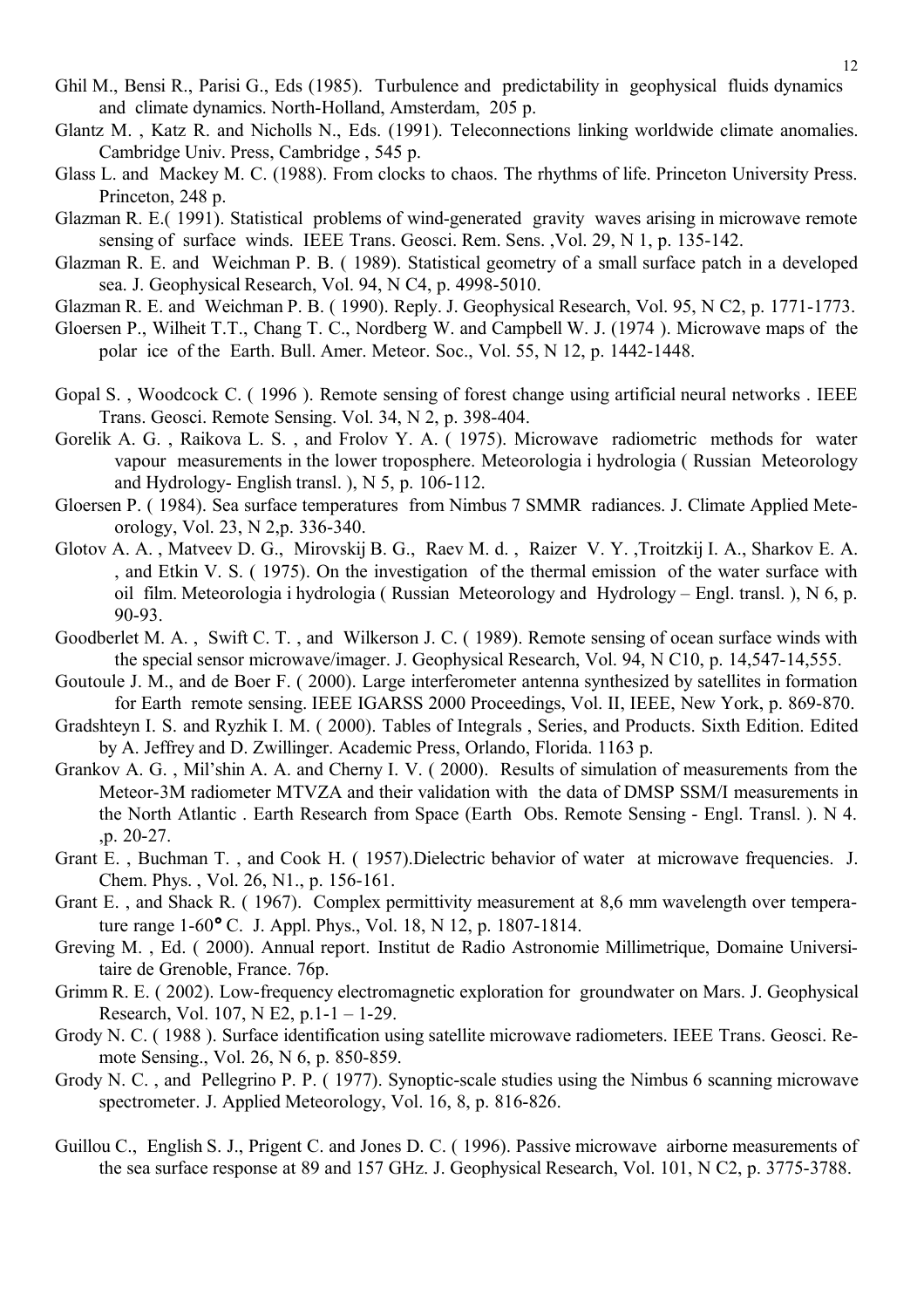- Guissard A. , and Sobieski P. ( 1987). An approximate model for the microwave brightness temperature of the sea. Int. J. Remote Sensing, Vol. 8, N  $11$ , p.  $1607-1627$ .
- Gurvich A. S. and Yurefiev V. N. ( 1970). Using ocean's thermal emission for the correction of the spaceboard microwave radiometer's sensibility. Izvestya Acad. Nauk USSR . Fizika atmosphery i okeana. (Izvestiya, Atmospheric and Oceanic Physics –English Transl.), Vol. 6, N 6, p. 523-527.
- Gurvich A. S., Kalinin V. I. and Matveev D. H. (1973 ). Influence of the internal structure of glaciers on their thermal radioemission. Izvestya Acad. Nauk USSR . Fizika atmosphery i okeana. ( Izvestiya, Atmospheric and Oceanic Physics –English Transl.), Vol. 9, N 12, p. 713-718.
- Haken H. (1978). Synergetics, an introduction, 2nd ed., Vol. 1, Springer, Berlin-Heideberg-New York, 420.
- Hallikainen M. T., Ulaby F. T., and Abdelrazik M. ( 1986). Dielectric properties of snow in the 3 to 37 GHz range. IEEE Trans. Antennas Propagation, Vol. 34, N 11, p. 1329-1339.
- Haroules G. G. and Brown W. E. ( 1968). Radiometric measurement of attenuation and emission by the Earth's atmosphere at wavelengths from 4cm to 8mm. IEEE Trans. Microwave Theory Techniques, N9, p. 611-621.
- Harris F. E. , and O'Konski C. T. ( 1957). Dielectric properties of aqueus ionic solution at microwave frequencies. J. Phys. Chem., Vol.  $61$ , N  $3$ , p.  $310-319$ .
- Hartmann G. K., Bevilacqua R. M., Schwartz P. R., Kampfer N., Kunzi K. F., Aellig C. P., Rerg A., Boogaerts W., Connor B. J., Crosskey C. L., Daehler M., Degenhardt W., Dicken H. D., Goldiezen D., Kriebel D., Langen J., Loidl A., Olivero J.J., Pauls T. A., Puliafito S. E., Richards M. L., Rudin C., Tsou J.J., Waltman W. B., Umluft G., and Zwick R. (1996). Measurements of O<sub>3</sub> ,  $H_2O$  and ClO in the middle atmosphere using the millimeter-wave atmospheric sounder ( $MAS$ ). Geophysical Research Lett., Vol.  $23$ , N 17, p.  $2313-2316$ .
- Harvey B. (1995). The new Russian Space Program. Chichester ets. : Wiley/PRAXIS, 400p.
- Harujama Y. (1994). Progress of Japan's earth observation satellites. Adv. Space Research, Vol.14, N 1, p. 21-24.
- Hasted J. B. (1961). The dielectric properties of water. Progress in dielectrics. Vol. 3, p. 101-149.
- Hasted J. B. ( 1972). Liquid water: dielectric properties. In "Water. A comprehensive treatise." , Ed. by F. Franks . New York, Vol. 1, p. 255-309.
- Hasted J., Ritson D., and Collie C. ( 1948). Dielectric properties of aqueous ionic solutions. J. Chem. Phys. , Vol. 16, N 1, p. 1-11.
- Hasted J. B. and ElSabeh S. ( 1953). The dielectric properties of water in solution. Trans. Faraday Soc., Vol. 49, Pt. 9, p. 1003-1011.
- Hasted J. B., and Roderick G. ( 1958 ). Dielectric properties of aqueous and alcohol electrolyte solutions. J. Chem. Phys., Vol. 29, N 1, p. 17-26.
- Hasted J. B. , and Shahidi M. ( 1976). The low frequency dielectric constant of supercooled water. Nature. Vol.262. N 5571. P. 777-778.
- Havlin S. (1999). Scaling in nature: from DNA through heartbeats to weather. Physica A, Vol. 273, N 1-2, p. 46-69.
- Havriliak S. and Negami S. ( 1967) A comlpex plane representotation of dielectric and mechanical relaxition process in some polimers. Polimer, Vol. 8, N 4, p. 161-310.
- Henley C. L. (1993). Statistics of a "self-organized" percolation model . Physical Review Letters, Vol. 71, N 17, p. 2741-2744.
- Hergarten S., and Neugebauer H. J. (1998). Self-organized criticality in a landslide model. Geophys. Research Letters, Vol.  $25$ , N  $6$ , p.  $801-804$ .
- Ho W. and Hall W. F. (1973). Measurement of the dielectric properties of seawater and NaCl solution at 2,65 GHz. J. Geophys. Research, Vol. 78, N 27, p. 6301-6315.
- Holdom B. (1998). From turbulence to financial time series . Physica A, Vol. 254, N 3-4, p. 569-576.
- Holliger J. P. ( 1971). Passive microwave measurements of sea surface roughness. IEEE Trans. Geoscience Electronics, Vol. 9, N 3, p. 165-169.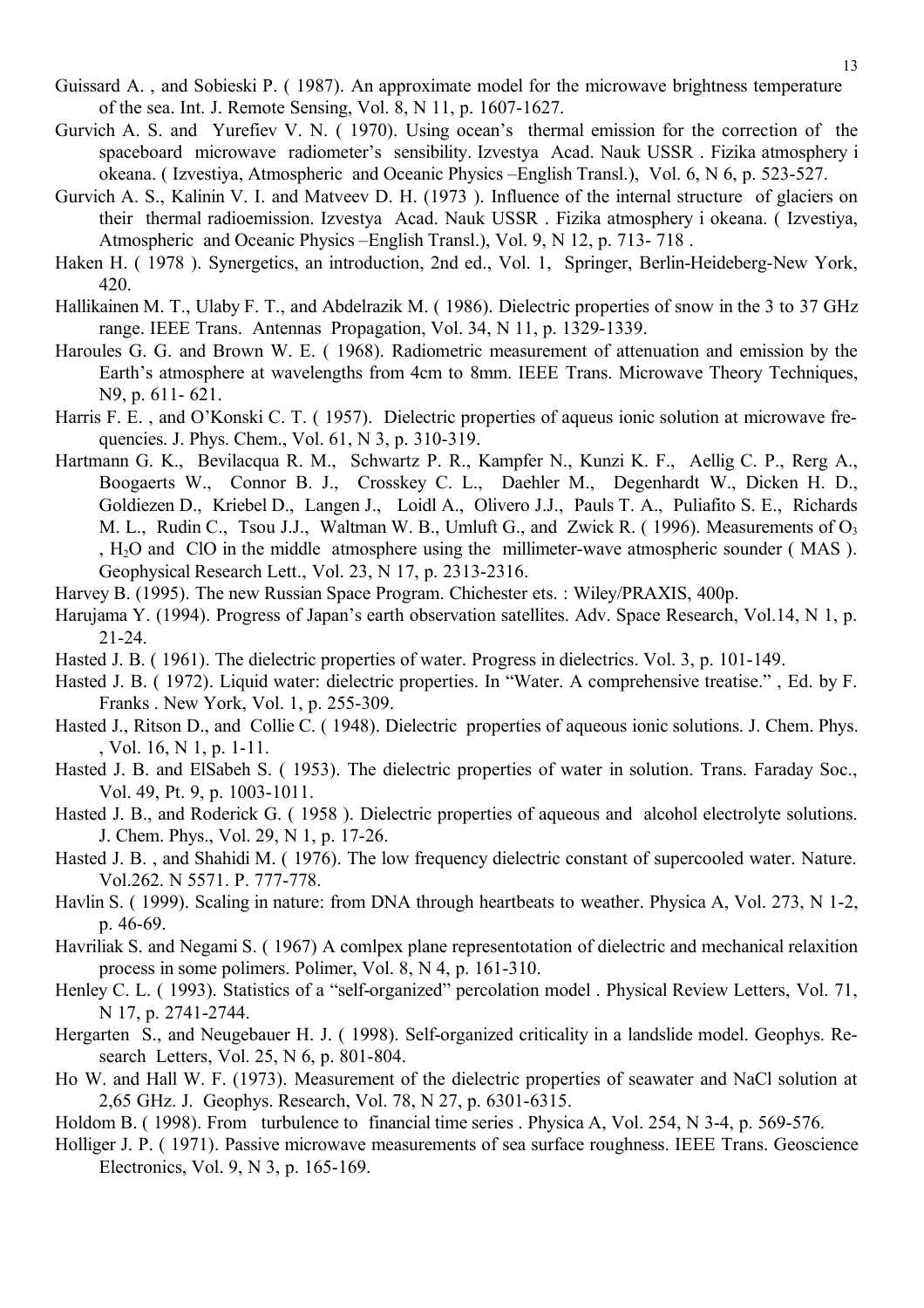- Holmes J. J., Balanis C. A., and Truman W. M. ( 1975). Application of Fourier transformations for microwave radiometric inversion.IEEE Trans. Antennas Propagation, Vol. 23, N 6, p. 797-806.
- Holton J. R., Haynes P. H., McIntyre M. E., Douglass A. R. , Rood R. B., Pfister L. (1995).Stratospheretroposphere exchange. Rev. Geophys., Vol. 33, p. 403-439.
- Hong Y., Kummerow C. D., and Olson W. S. ( 1999). Separation of convective and stratiform precipitation using microwave brightness temperature. J. Applied Meteorology, Vol. 38, N8, p. 1195-1213.
- Hong Y. , Haferman J. L. , Olson W. S. , and Kummerow C. D. ( 2000). Microwave brightness temperatures from tilted convective systems. J. Applied Meteorology, Vol. 39, N 7, p. 983-998.
- Horn R. A. ( 1969) . Marine chemistry.The structure of water and tha chemistry of the hydrosphere. New York, London, Sydney, Toronto, Wiley-Interscience, 398p.
- Hoskins B. and Pearce R., Eds. (1983). Large-scale dynamical processes in the atmosphere. Academic Press, London etc., 421 p.
- Houze R. A. ( 1993). Cloud dynamics. Intern. Geophys. Series, Vol. 53, Academic Press , 570 p.
- Hulst C. H. van de . (1981 ). Light scattering by small particles. New York, Dover Publications, 470 p.
- Huneycutt B. and Zuzek J. (2000). Frequency use and needs of spaceborne active sensors. IEEE IGARSS  $2000$  Proceedings, Vol. VI, IEEE, p. 2457-2463.
- Hussain A. K. M. F. (1986). Coherent structures and turbulence. J. Fluid Mech., Vol. 173, p. 303-356.
- Hyatt H. A. (1970). Emission, reflection, and absorbtion of microwaves at a smooth air-water interface. J. Quant.Spectrosc. Radiat. Trasfer, Vol. 10, N 3, p. 217-247.
- Ingmann P. (1991). The physics and instrumentation of passive atmospheric sounding . ESA STR-231. Paris, ESA, p. 56.
- Intrieri J. M., Eberhard W. L., Uttal T., Shaw J. A., Snider J. B., Han Y. Orr B. W., Matrosov S. Y. ( 1995 ). Multiwavelength observations of a developing cloud system: the FIRE II 26 November 1991 case study. J. Atm. Sci., Vol. 52, N 23, p. 4079-4093.
- IPCC ( Intergovernmental Panel of Climate Change ) , ( 2001).Climate change 2001: the scientific basis. Eds.: Houghton J. T., Ding Y., Griggs D. J., Noguer M., van der Linden P. J., Dai X., Maskell K., and Johnson C. A. Cambridge Univ. Press, Cambridge, U. K. and New York. N. Y., USA , 881p.
- Irisov V. G. (1997). Small-slope expansion for thermal and reflected radiation from a rough surface. Waves in Random Media, Vol. 7, N1, p. 1-10.
- Irisov V. G. , Trochimovskii Yu. A., Etkin V. S. ( 1987 ). Radiothermal spectroscopy of sea surface. Doklady Acad. Nauk SSSR ( Trans. of USSR Academy of Sciences Engl. transl.), Vol. 297, N 3, p. 587 589.
- Ishimaru A. (1978) . Wave propagation and scattering in random media. Vol.I and II, Academic Press, New York, 540 pp.
- Ishimaru A. (1991). Wave propagation and scattering in random media and rough surfaces. Proc. IEEE, Vol. 79, N 10, p. 1359-1366.
- Ivanitskii G. R. , Medvinskii A. B., Deev A. A. and Tsyganov M. A. ( 1998). From Maxwell's demon to the self-organization of mass transfer processes in living systems. Physics-Uspekhi, Vol. 41, N 11, p. 1151126.
- Ivanov P. Ch., Nunes Amaral L. A., Goldberger A. L. , Havlin S., Rosenblum M. G., Struzik Z. R. , and Stanley H. E. (1999). Multifractality in human heartbeat dynamics. Nature, Vol. 399, N 6735, p. 461465.
- Ivazyn G.M. (1991). Propagation of millimeter and submillimeter wavelengths in clouds. Leningrad, Gidrometeoizdat, 478 p. (in Russian).
- Jameson A. R. (1991). The effect of drop-size distribution variability on radiometric estimates of rainfall rates for frequencies from 3 to 10 GHz. J. Applied Meteorology, vol. 30, N 7, p.  $1025-1033$ .
- Jameson A. R., Kostinski A. B. , and Black R. A. ( 1998). The texture of clouds. J. Geophysical Research, Vol. 103, N D6, p. 6211-6219.
- Jimenez C., Eriksson P., and Askne J. (2000). Non-linear inversion of Odin sub-mm observations in the lower stratosphere by neural networks. In "Microwave Radiometry and Remote Sensing of the Earth-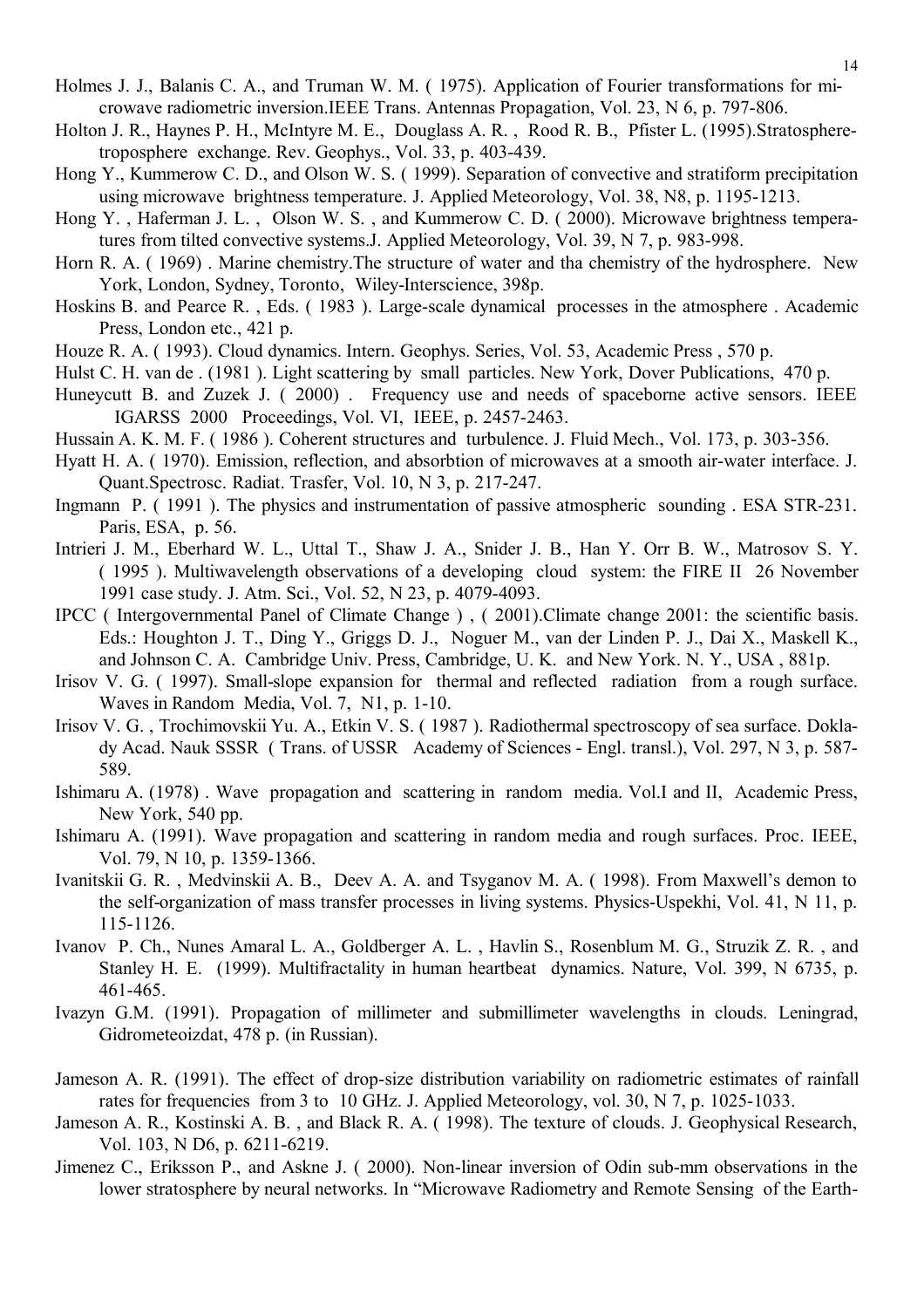's Surface and Atmosphere". Eds.: Pampaloni P. and Paloscia S. VSP BV , Utrecht, Boston, Koln, Tokyo, p.  $503-511$ .

- Johannessen J. A., Digranes G., Espedal H., Johannessen O. M., Samuel P., Browne D., Vachon P. (1994). SAR ocean feature cataloque. ESA SP1174. ESA, Noordwijk, The Netherlands, 106 p.
- Jones W.L., Black P., Delnore V., Swift C. (1981). Airborne microwave remote-sensing measurements of hurricane Allen. Science, Vol.214, N $4518$ , p.274-280.
- Jones W. L. , Mehershahi R., Zec J., and Long D. G. ( 2000a). SeaWinds on QuikScat radiometric measurements and calibration. IEEE IGARSS 2000 Proceedings, Vol. III, IEEE, New York, p. 1027 1029.
- Jones W. L. , Susanj M., Zec J., and Park J.D. ( 2000b). Validation of QuikScat radiometric estimates of rain rate. IEEE IGARSS 2000 Proceedings, Vol. III, IEEE, New York, p. 1229-1232.
- JSTC ( Joint Scientific and Technical Committee ) ( 1995). Plan for the Global Climate Observing System (GCOS). Version 1.0. May 1995, GCOS-14, WMO/TD-N 681, 60 p.
- Kaatze U., and Giese K. ( 1980). Dielectric relaxation spectroscopy of liquids: frequency domain and time domain experimental method. J. Phys. E, Vol. 18, N 2, p. 133-141.
- Kaatze U. and Uhlendorf V. ( 1981). The dielectric properties of water at microwave frequencies. Zeitscrift fur physikalische Chemie . Neue Folge. Vol.  $126$ , N  $2$ , p.  $151-165$ .
- Kadanov L. P. ( 1993 ). From order to chaos. Essays: critical, chaotic and otherwise. World Scientific, Singapore etc., 576 p.
- Kadygrov E. N., Shur G. N., and Viazankin A. S. ( 2003). Investigation of atmospheric boundary layer temperature , turbulence and wind parameters on the basis of passive microwave remote sensing. Radio Science, Vol. 38, N 3, 8048, doi:10.1029/2002RS002647.
- Kakar R. K. , and Lambrigtsen B. H. ( 1984). A statistical correlation method for the retrieval of atmospheric moisture profiles by microwave radiometry. J. Climate Applied Meteorology, Vol.23, N 7, p. 11110-1114.
- Kalmykov A. I. (1996) Real-aperture radar ( RAR ) imaging from space. Radio Science Bulletin, N 276, p. 13-22.
- Kapitza H. ( 1983). The influence of clouds and rain on the determination profiles from microwave radiation at 54.4 GHz and 58.0 GHz. Contributions to Atmospheric Physics, Vol. 56, N 4, p. 452-463.
- Kardashiov N. S. ( 2000). Radiotelescope larger than Earth ( "Radioastron" ). Zemlya i Vselennaya ( Earth and Universe),  $N$  4, p. 3-10.
- Karkkainen K., Sihvola A. , and Nikoskinen K. ( 2000). Effective permittivity of mixtures: numerical validation by the FDTD method. IEEE Trans. Geoscience Remote Sensing, Vol. 38, N 3, p. 1303-1309.
- Karmakar P. K. , Maiti M., Chattopadhyayy S., and Rahaman M. ( 2002). Effects of water vapor and liquid water on microwave absorption, and their application. Radio Science Bulletin, N 303, p. 32-36.
- Kaspersen J. H., and Krogstad P.A. (2001). Wavelet-based method for burst detection. Fluid Dynamics Research, Vol. 28, N 3, P. 223-236.
- Keihm S., Zlotnicki V., and Ruf C. S. ( 2000). TOPEX microwave radiometer performance evaluation, 1992-1998. IEEE Trans. Geosc. Remote Sensing, Vol. 38, N 3, p. 1379-1386.
- Kerr Y. H., Wigneron J.P., Ferrazzoli P., and Waldteufel P. ( 2000a). Soil moisture and vegetation biomass retrievals using L band , dual polarized and multi angular radiometric data in preparation of the SMOS mission. IEEE IGARSS 2000 Proceedings, Vol. III, IEEE, New York, p. 1244-1246.
- Kerr Y. H., Waldteufel P., Wigneron J. P., and Font J. ( 2000b). The soil moisture and ocean salinity mission : the science objectives of an L band 2-D interferometer. IEEE IGARSS 2000 Proceedings, Vol. VII, IEEE, New York, p. 2969-2971.
- Kerr Y. H., Font J., Waldteufel P., and Berger M..( 2000c). The soil moisture and ocean salinity mission SMOS. Earth Obsev. Quarterly, N 66, p. 18-26.
- Kerr Y. H., Waldteufel P., Wigneron J.-P., Martinuzzi J.-M., Lazard B., Goutoule J.-M., Tabard C., and Lannes A. ( 2000d). The soil moisture and ocean salinity mission : an overview. In "Microwave Ra-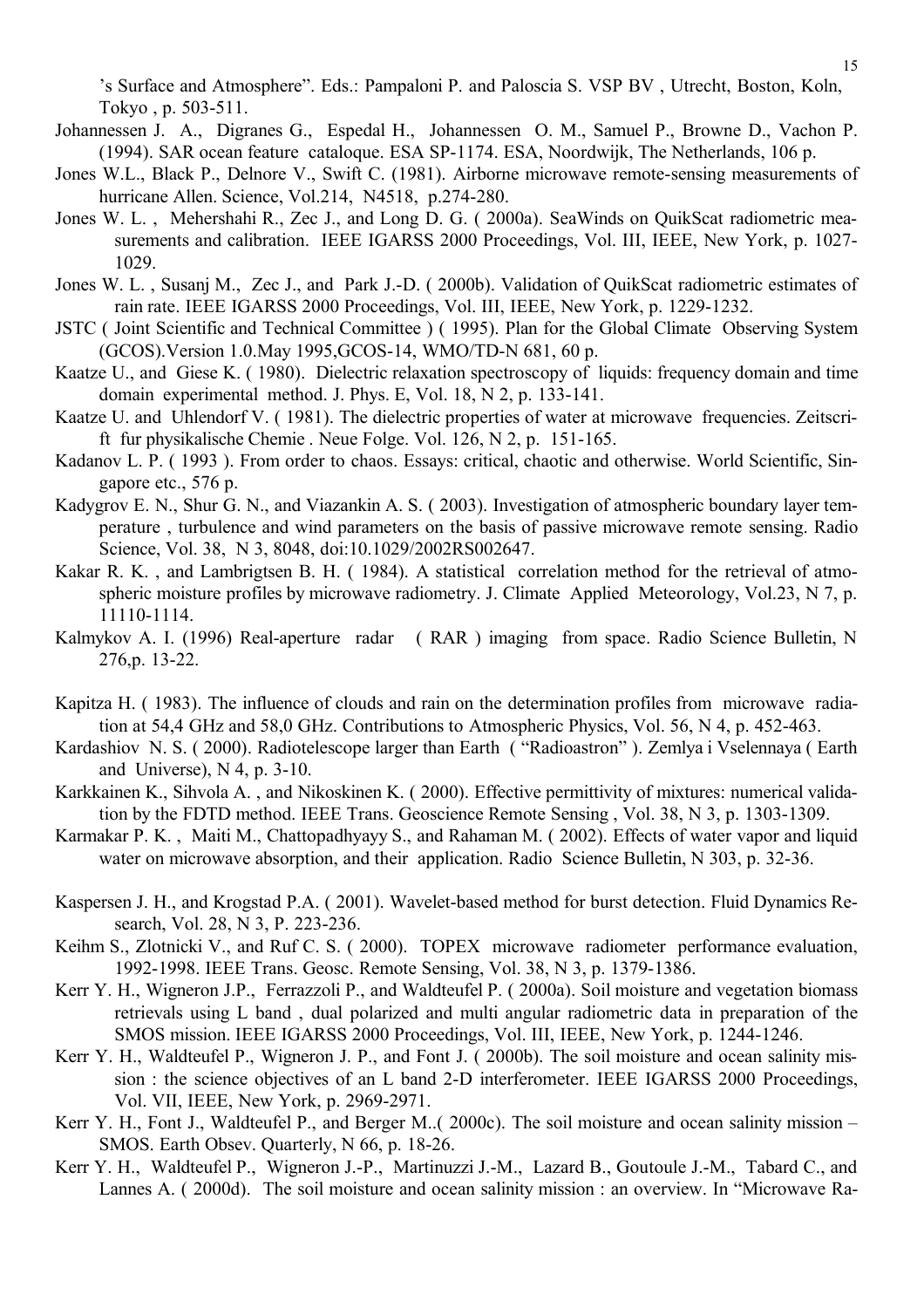diometry and Remote Sensing of the Earth's Surface and Atmosphere". Eds.: Pampaloni P. and Paloscia S. VSP BV, Utrecht, Boston, Koln, Tokyo, p. 467-475.

Kharkevich A. A. (1962). Spectra and analysis. Physic-mathematical Publishing House, Moscow, 235p.

- Khodyrev Yu. K. , Bespalova E. A. , Pashin Yu. N., Polaynina G. D., Serebrekayn A. L., Strukov I. A. , Shakhno O. F. , Sharkov E. A. , and Etkin V. S. ( 1972) . Issues of applications of radiophysical methods in the exploration of the atmosphere and the terrestrial surfaces with spacecrafts. Preprint N Pr-112, Space Research Institute, Moscow, 50p. (in Russian ).
- Khundzhia G. G. , Gusev A. M. , Andreyev E. G. , Gurov V. V. , and Skorokhvatov N. A. (1977). On the structure of the ocean surface cold film and on the heat exchange of ocean with atmosphere. Izvestya AN . Fizika atmosphery i okeana. ( Izvestiya, Atmospheric and Oceanic Physics –English Transl.), Vol. 13, N 7, p. 753-758.
- Kidder S. Q. , GolbergM.D. , Zehr R. M., DeMaria M., Purdom J. F. W. , Velden C. S., Grody N. C. and Kusselson S.J. ( 2000). Satellite analysis of tropical cyclones using the Advanced Microwave Sounding Unit ( AMSU). Bulletin Amer. Meteor. Soc., Vol. 81, N $6$ , p. 1241-1260.
- Kirchner J. W. , and Weil A.( 1998). No fractals in fossil extinction statistics. Nature, Vol. 395, N 6700, p. 337338 .
- Kislyakov A. G. and Stankevich K. S. ( 1967) . Investigation of troposphere absorption of radio waves by radio astronomical methods. Izvestia VUZ. Radiofizika. (Izvestiya , Radiophysics and Quantum Electronics - Engl. Transl.), Vol. 10, N 9-10, p. 1244-1265.
- Klein L. A. and Swift C. T. ( 1977). An improved model for the dielectric constant of sea water at microwave frequencies. IEEE Trans. Antennas Propagation, Vol.  $25$ , N 1, p. 104-111.
- Klepikov I. N. and Sharkov E. A. (1983). Thermal emission of stratified nonuniform nonisothermal media . Preprint N Pr-801, Space Research Institute, Moscow , 30p. (in Russian ).
- Klepikov I. N. and Sharkov E. A. ( 1993) . Theoretical study of the natural emission of highly nonuniform nonisothermal media. Sov. J. Remote Sensing, Vol. 10, N6, p. 969-989.
- Klugman I. Yu. ( 1980). The dielectric permittivity of electrolytes. Zhurnal Fizicheskoi Khimii ( Journal of Phys. Chemistry-English transl.), Vol. 54, N  $8$ , p. 2045-2049.
- Kramer, H.J., Ed. (1996). Observation of the Earth and its Environment: survey of missions and sensors. 3rd Enlarged Edition. Berlin, Springer- Verlag, 960p.
- Koh G. ( 1997). Dielectric properties of ice at millimeter wavelengths. Geophysical Research Letters, Vol. 24, N 18, p. 2311-2313.
- Kohonen T. (1989). Self-organization and associative memory. Springer, New York, 320p.
- Kohlhase C. and Peterson C. E (1997). The Cassini mission to Saturn and Titan. ESA Bulletin, N 92, p. 5568.
- Koike T., Njoku E., Jackson T. J., and Paloscia S.( 2000). Soil moisture algorithm development and validation for the ADEOS-II/AMSR. IEEE IGARSS 2000 Proceedings, Vol. III, IEEE, New York, p. 1558-1560.
- Kollias P., Lhermitte R. , and Albrecht B. A. ( 1999). Vertical air motion and raindrop size distributions in convective systems using a 94 GHz radar. Geophysical Research Letters, Vol. 26, N 20, p. 3109 3112.
- Kondratyev K. Ya. (1997) The remote sensing of middle atmosphere from satellites: the new stage. Earth Research from Space ( Earth Observ. Rem Sens. - Engl. Transl. ) N2, p. 117-134.
- Kondratyev K. Ya. ( 2000). Global change at the turn of the Millenium. Herald Russian Academy Sciences, Vol. 70, N 9, p. 788-796.
- Kondratyev K. Ya., Timofeev Y. M. (1970). Thermal sensing of the atmosphere with satellites. Gidrometeoizdat Publ. House, Leningrad, 410p. ( in Russian ).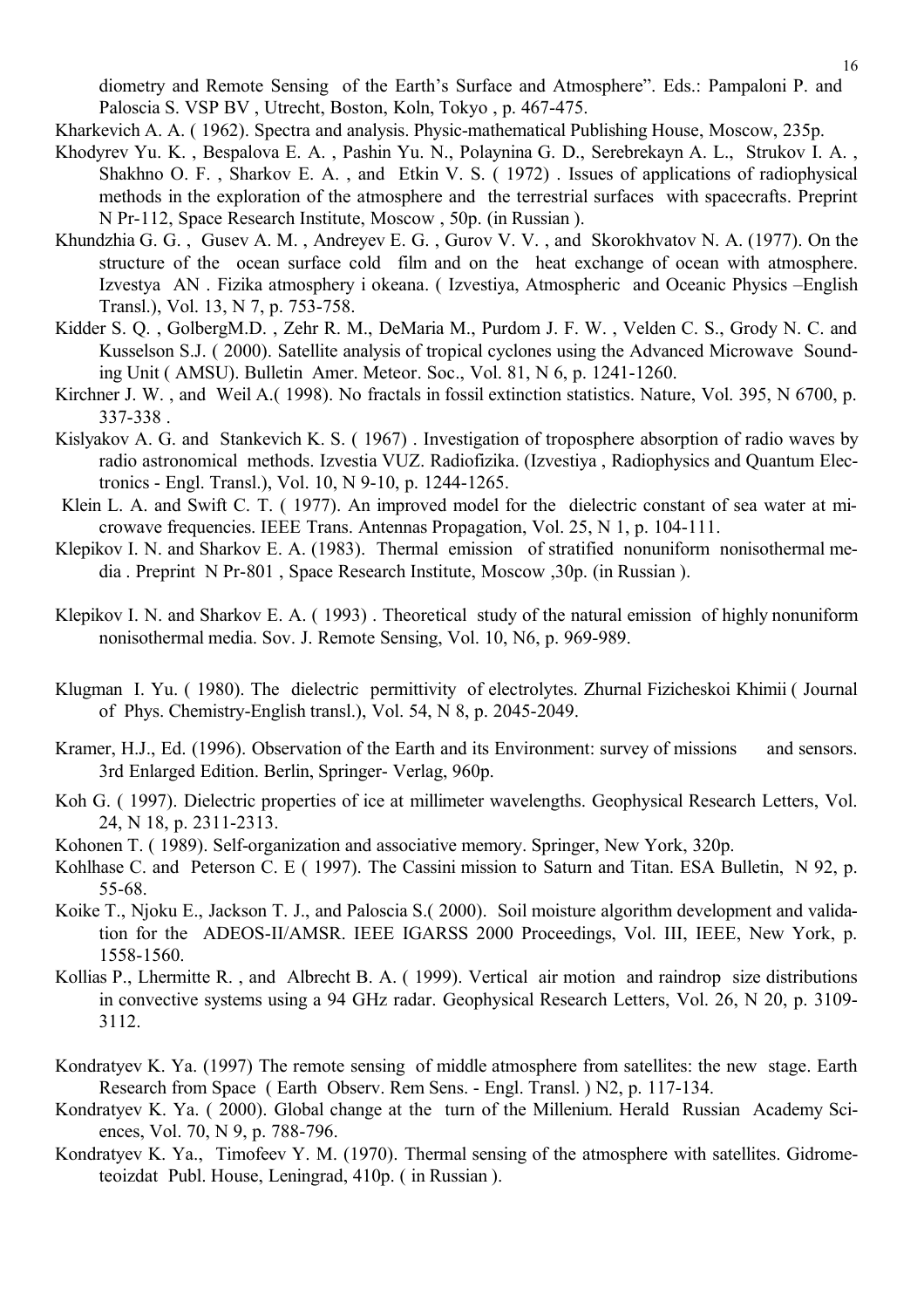- Kondratyev K. Ya., and Shulgina E. M. ( 1971). The determination of characteristics for soil with thermal radioemission measurements. Doklady Acad. Nauk USSR (Trans. of Russian Academy of Sciences / Earth Science Section Eng. Transl.), Vol.200, N1, p.88-90.
- Kondratyev K. Ya., Timofeev Y. M. , and Shulgina E. M. ( 1970). On possibility of determination of characteristics for surface layer soil with its thermal radioemission. Doklady Acad. Nauk USSR (Trans. of Russian Academy of Sciences / Earth Science Section- Eng. Transl.), Vol.194, N6, p.1313-1315.
- Kondratyev K. Ya., Melentyev V. V. , Rabinovich Yu. I., and Shulgina E. M. ( 1973). The determination of some physical characteristics for surface soil layer using thermal radioemission. Doklady Acad. Nauk USSR (Trans. of Russian Academy of Sciences / Earth Science Section- Eng. Transl.), Vol.208, N2, p.342-345.
- Kondratyev K. Ya., Rabinivich Yu. I., and Nordberg W., Eds. ( 1975). USSR/USA Bering sea experiment proceedings on the final symposium on the joint results of the joint Soviet-American expedition, Leningrad, May 12-17, 1974. Gidrometeoizdat Publ. House, Leningrad, 254p.
- Kondratyev K. Ya., Buznikov A., Pokrovsky O. (1995). Global Change and Remote Sensing. Chichester etc.: Wiley/PRAXIS, 300 pp.
- Kondratyev K. Ya., Johannessen O. M., Melentyev V. V. (1996) . High latitude climate and remote sensing. Chichester etc. : Wiley/PRAXIS, 200 pp.
- Kondratyev K. Ya. and Tanaka T. (1997). Advanced Earth observing satellite-II (ADEOS-II): new perspectives of global environmental monitoring .Earth Research from Space( Earth Observ. Rem. Sens. - Engl. Transl.), N1, p. 105-121.
- Konig M. von, Bremer H. , Euring V., Goede A. , Hetzheim H., Kleipool Q., Kullmann H., and Kunzi K. ( 2000). An airborne submm radiometer for the observation of stratospheric trace gases. In "Microwave Radiometry and Remote Sensing of the Earth's Surface and Atmosphere". Eds.: Pampaloni P. and Paloscia S. VSP BV, Utrecht, Boston, Koln, Tokyo, p. 409-415.
- Kostenko V. I. ( 1973). Digital realization of the algorithm for radioimages recover as a example of Crab nebula brightness distribution. Izvestia VUZ. Radiofizika. (Izvestiya , Radiophysics and Quantum Electronics - Engl. Transl.), Vol.  $16$ , N  $5$ , p.  $680-684$ .
- Kostinski A. B. , and Jameson A. R. ( 1997). Fluctuation properties of precipitation. Part I: on deviations of singlesize drop counts from the Poisson disribution. J. Atmospheric Sciences, Vol. 54, 9, p. 2174 2186.
- Kothari R., and Islam S. ( 1999). Spatial characterization of remotely sensed soil moisture data using self organizing feature maps. IEEE Trans. Geoscience Remote Sensing, Vol. 37, N 2, p. 1162-1165.
- Kotlyar I. B. and Novak B. L. ( 1987 ). Estimating the accuracy of atmosphere temperature profiles from remote microwaves sensing (117 - 118,5 GHz). Earth Research from Space (Earth Observ. Rem. Sens. - Engl. Transl.), N 6, p. 57-62.
- Kotlyar I. B. and Khapin Yu. B. (1990). Atmospheric radio brightness characteristics in the 2,53 mm line. Sov. J. Remote Sensing, Vol. 7, N 1, p. 61-71.
- Krasiuk N. P. and Rosenberg V. I. (1970). Ship-borne radiolocation and meteorology. "Sudostroenie " Publ. House, Leningrad, 324p. ( in Russian ).
- Kravtsov Yu. A. , Ed.( 1997). Limits of forecasting. TzentrKom Publishing House, Moscow , 247 p. ( in Russian ).
- Kravtsov Yu. A., Mirovskaya Ye. A., Popov A. E., Troitskiy I. A. and Etkin V. S.( 1978). Critical effects in the thermal radiation of a periodically uneven water surface. Izvestiya, Atmospheric and Oceanic Physics, Vol. 14, N7, p. 522-526.
- Krotikov V. D. ( 1962). Some electrical characteristics of terrestrial soils and their comparisons with characteristics of Moon's surface layers. Izvestia VUZ. Radiofizika. (Izvestiya , Radiophysics and Quantum Electronics - Engl. Transl.), Vol. 5, N  $6$ , p. 1057-1061.
- Krug K.A. (1936). Foundations of the electrical engineering. Joint Scientific-Technical Publishing House, Moscow-Leningrad, 887p. (in Russian).
- Krupenio N. N. ( 1974). Density of Mars upper soil using data of radiophysical measurements at 3 cm band. Preprint N Pr-185. Space Research Institute, Moscow, 28p. (in Russian).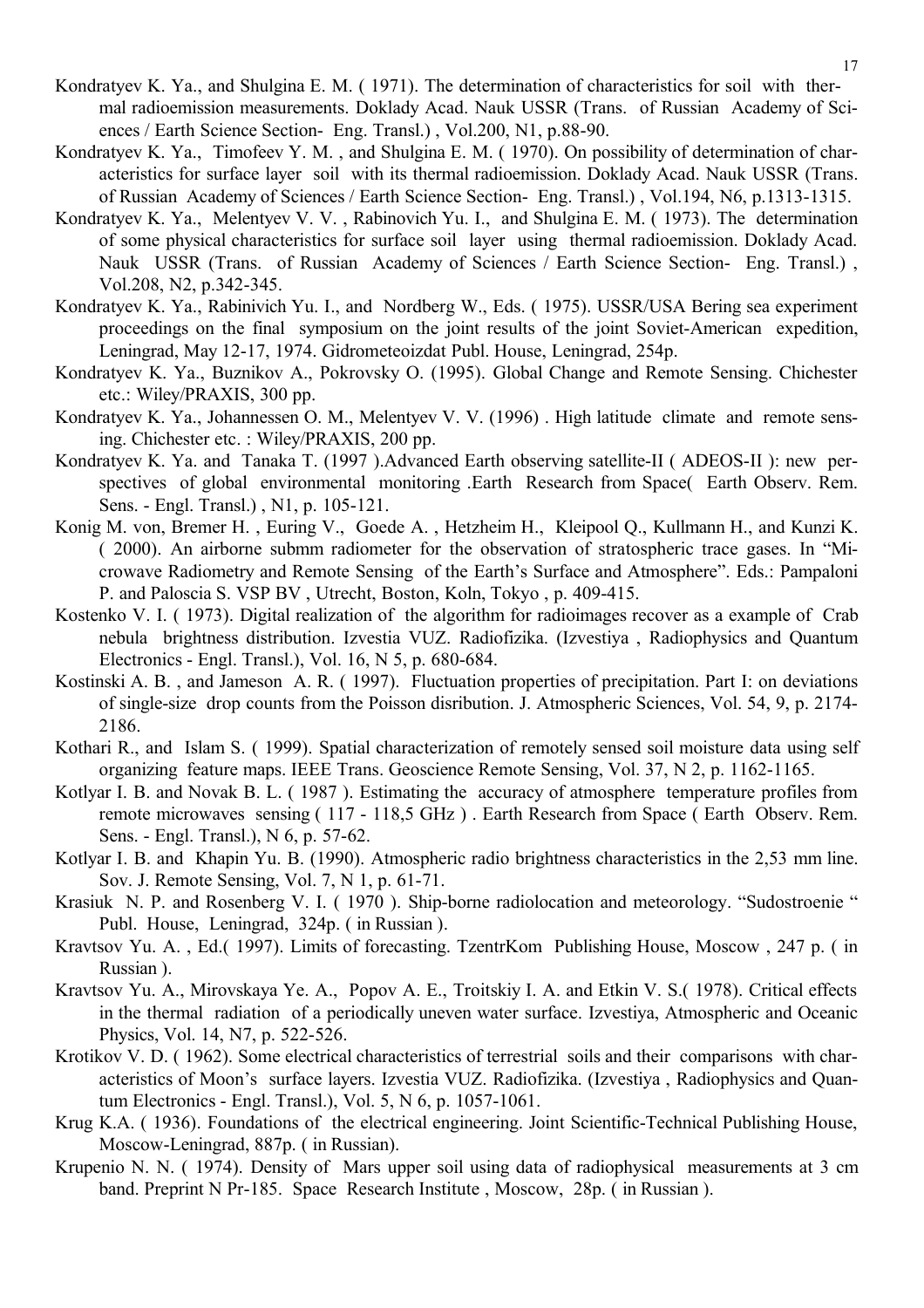- Kummerow C. , Barnes W., Kozu T., Shuie J., and Simpson J. ( 1998). The Tropical Rainfall Measuring Mission (TRMM) sensor package. J. Atmos. Oceanic Tech., Vol. 15, p. 809-817.
- Kummerow C. , Simpson J., Thiele O., Barnes W., Chang A.T.C., Stocker, Adler R. F., Hou A., Kakar R., Wentz F., Ashcroft P., Kozu T., Hong Y., Okamoto, Iguchi T., Kuroiwa H., Im E., Haddad Z., Huffman G., Ferrier B., Olson W. S., Zipser E., Smith E. A., Wilheit T. T., North G., Krishnamurti T., and Nakamura K. ( 2000). The status of the Tropical Rainfall Measuring Mission (TRMM) after two years in orbit. J. Applied Meteorology, Vol. 39, N12, p. 1965-1982.
- Kunkee D. B. , and Gasiewski A. J. ( 1997). Simulation of passive microwave wind direction signatures over the ocean using an asymmetric-wave geometrical optics model. Radio Science, Vol. 32, N 1, p. 59-78.
- Kutuza B. G., and Smirnov M. T. (1980). The influence of clouds on radio-thermal radiance of "atmosphere-ocean surface" system. Earth Research from Space ( Earth Observ. Rem. Sens. - Engl. Transl.), N3, p. 76-83.
- Kuzmin A. V. and Pospelov M. N. ( 1999) . Measurements of sea temperature and wind vector by nadir airborne microwave instruments in Joint United States/Russia internal waves remote sensing experiment JUSREX'92. IEEE Trans. Geoscience Remote Sensing, Vol. 37, N4, p. 1907-1915.
- Kuzmin A., Pospelov M. , and Trokhimovski Yu. ( 2000). Sea surface parameters retrival by passive microwave polarimetry. In "Microwave Radiometry and Remote Sensing of the Earth's Surface and Atmosphere". Eds.: Pampaloni P. and Paloscia S., VSP BV, Utrecht, Boston, Koln, Tokyo, p. 3-11.
- Lagerloef G. S. E., Swift C. T., and LeVine D. M. ( 1995). Sea surface salinity: the next remote sensing challenge. Oceanography, Vol. 8, N  $2$ , p. 44-50.
- Lakhtakia A., Messier R., Varadan V. V., Varadan V. K. (1987) Fractal dimension from the back-scattering cross section. J. Phys. A : Math. Gen., Vol. 20, p.  $1615-1619$ .
- Lam L. ( 1998). Nonlinear physics for beginners : fractals, chaos, solitons, pattern formations, cellular automata, complex system. World Scientific Pub., Singapore, 348p.
- Lambrigtsen B. H. ( 2000). GEO/SAMS the geostationary synthetic aperture microwave sounder . IEEE IGARSS 2000 Proceedings, Vol. VII, IEEE, New York, p. 2984-2987.
- Lane J., and Saxton J. ( 1952). Dielectric dispersion in pure polar liquids at very high frequencies. Proc. Roy. Soc., Vol. 214A, N 1119, p. 531-545.
- Landau L.D. and Lifshitz E. M. ( 1957). Electrodynamics of continuous media. Gostechizdat Pub. House, Moscow, 340 p (in Russian ) (Engl. Transl. – Pergamon, Oxford, 1960, 350 p.).
- Larraza A., Putterman S. , and Roberts P. H. ( 1985). A universal 1/f power spectrum as the accumulation point of wave turbulence. Physical Review Letters, Vol. 55, N 9, p. 897-900.
- Laursen B. , Sobjerg S. , and Skou N. ( 2000). Ocean wind measured by an imaging, polarimetric radiometer. In "Microwave Radiometry and Remote Sensing of the Earth's Surface and Atmosphere". Eds.: Pampaloni P. and Paloscia S., VSP BV, Utrecht, Boston, Koln, Tokyo, p. 29-37.
- LeBlond P. H. and Mysak L. A. (1978 ). Waves in the Ocean. Elsevier Sci. Publ., Amsterdam , 602 p.
- Lepley L. K. and Adams W. M. ( 1971). Electromagnetic dispresion curves for natural waters. Water Resources Research, Vol. 7, N6, p. 1538-1547.
- Lessner G. ( 1982). The electrical conductivity of stationary and homogeneous electrolytes up to concentrations  $c \approx 1$  mol/l. Physica A, Vol. 116, N 1-2, p. 272-288.
- Leung K., Andersen J. V., and Sornette D. (1998). Self-organized criticality in an isotropically driven model approaching equilibrium. Physica A, Vol. 254, N 1-2, p. 85-96.
- Levin M. L. and Rytov S. M. (1967 ). Theory of equilibrium thermal fluctuations in electrodynamics. Nauka Publ. House, Moscow, 308 p.( in Russian ).
- Lhermitte R. M. ( 1988 ). Cloud and precipitation remote sensing at 94 GHz. IEEE Trans. Geosci. Remote Sensing, Vol. 26, N 3, p. 207-216.
- Li S., Akyel C. , and Bosisio R. ( 1981). Precise calculation and measurements on the complex dielectric constant for lossy material using TM**<sup>010</sup>** cavity perturbation techniques. IEEE Trans. MTT, Vol. 29, N 10, p. 1041-1047.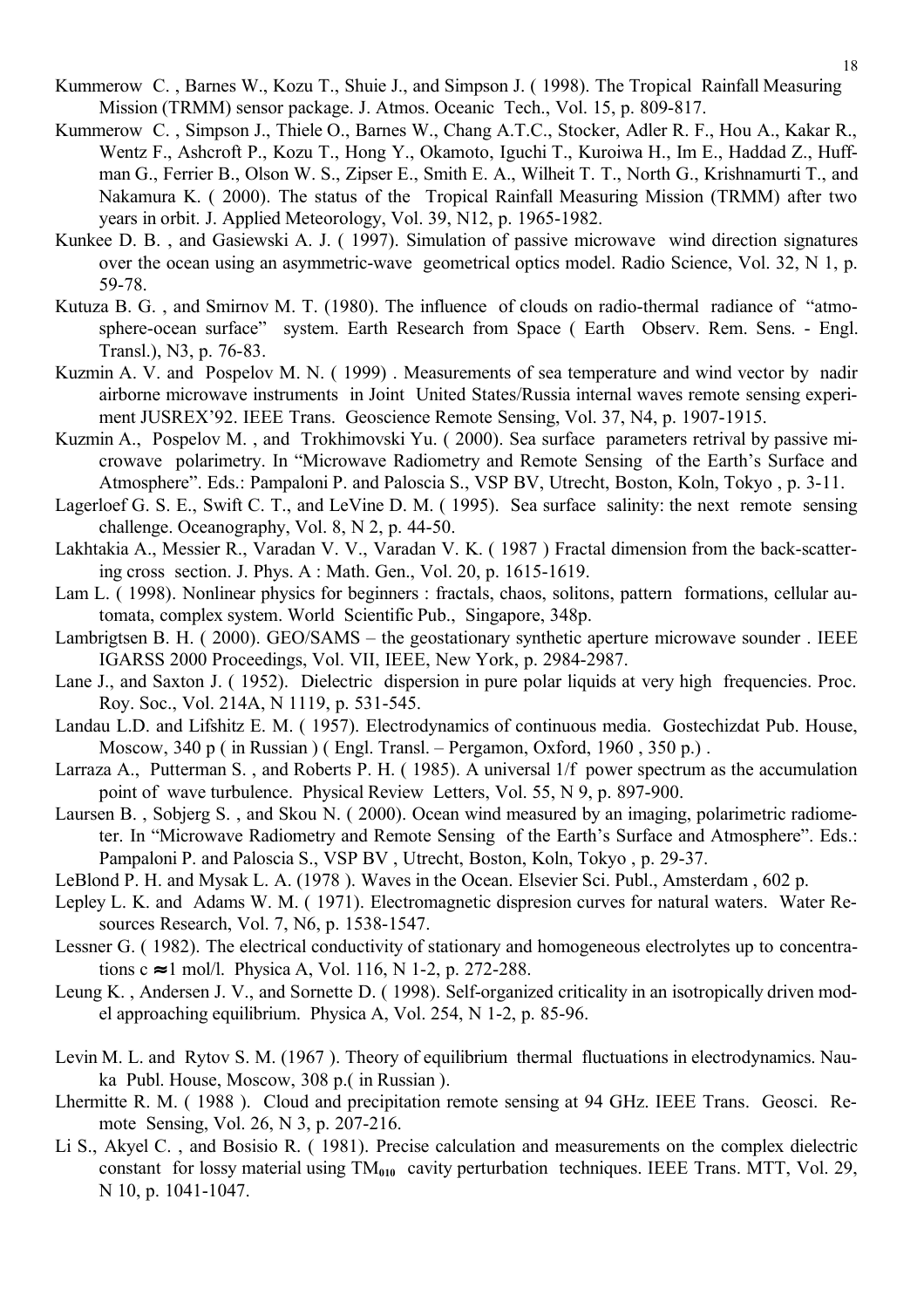- Li L., Vivekanandan J., Chan C. H., and Tsang L. ( 1997). Microwave radiometric technique to retrieval vapor, liquid and ice: Part I. Development of a neural nettwor-basaed inversion method. IEEE Trans. Geoscience Remote Sensing, Vol. 35, N2, p. 224-236.
- Liebe H. J. (1989). MPM- an atmospheric millimeter wave propagating model. Int. J. Infrared and Millimeter Waves, Vol. 10, N  $6$ , p.  $631-650$ .
- Liebe H. J., Hufford G. A. , and Manabe T. ( 1991). A model for the complex permittivity of water at frequencies below 1 THz. Int. J. Infrared and Millimeter Waves, Vol.  $12$ , N  $6$ , p.  $659-675$ .
- Lin B. , Wielicki B., Minnis P., and Rossow W.( 1998a). Estimation of water cloud propertries from satellite microwave, infrared and visible measurements in oceanic environments.1. Microwave brightness temperature simulations. J. Geophysical Research, Vol. 103, N D4, p. 3873-3886.
- Lin B. , Minnis P., Wielicki B., Dopelling D. R. , Palikonda R., Young D. F. , and Uttal T. ( 1998b). Estimation of water cloud propertries from satellite microwave, infrared and visible measurements in oceanic environments. 2. Results. J. Geophysical Research, Vol. 103, N D4, p. 3887-3905.
- Lin B. and Minnis P. ( 2000). Temporal variations of land surface microwave emissivities over the atmospheric radiation measurement program Southern Great Plains site. J. Applied Meteorology, Vol. 39, N 7, p. 1103-1116.
- Liou Y.A. , Galantowicz J. F., and England A. W. ( 1999) . A land surface process/radiobrightness madel with coupled heat and moisture transport for prairie grassland. IEEE Trans. Geoscience Remote Sensing, Vol. 37, N4, p. 1848-1859.
- Liou Y.-A., Teng Y.-T., Hove T.V., and Liljegren J. C. (2001). Comparison of precipitable water observations in the near tropics by GPS, microwave radiometer, and radiosondes. J. Applied Meteorology, Vol. 40, N 1, p. 5-15.
- Lipton A. E. , Griffin M. K. , and Ling A. G. ( 1999). Microwave transfer model diffrences in remote sensing of cloud liquid water at low temperatures. IEEE Trans. Geoscience Remote Sensing, Vol. 37, N1, p. 620-623.
- List R. (1988). A linear radar reflectivity-rainrate relationship for steady tropical rain. J. Atmos. Sci., Vol.45, N23, p.3564-3572.
- Liu G. ( 1998). A fast and accurate model for microwave radiance calculations. J. Meteor. Soc. Japan, Vol. 76, N 2, p. 335-343.
- Liu G., Curry J. A. , and Shen R. S. ( 1995). Classification of clouds over the western equatorial Pacific Ocean using combined infrared and microwave satellite data. J. Geophysical research, Vol. 100, N D7, p. 13811-13826.
- Liu G. , and Curry J. A. ( 1998). Remote sensing of ice water characteristics in tropical clouds using aircraft microwave measurements. J. Applied Meteorology, Vol. 37, N 4, p. 337-355.
- Liu G. , and Curry J. A. ( 1999). Tropical ice water amount and its relations to other atmospheric hydrological parameters as inferred from satellite data. J. Applied Meteorology, Vol. 38, N 8, p. 1182-1194.
- Liu G., and Curry J. A. ( 2000). Determination of ice water path and mass median particle size using multichannel microwave measurements. J. Applied Meteorology , Vol. 39, N 8, p. 1318-1329.
- Liu W. T. ( 1990) . Remote sensing of surface turbulence heat flux. In " Surface waves and fluxes" , Vol. II, Eds. By Geernaert G. L. and Plant W. J. . Kluwer Academic Publ., p. 293-309.
- Lodders K. and Fegley B. ( 1998). The planetary scientist's companion. Oxford University Press, New York, Oxford, 371p.
- Lohnert U. , and Crewell S. ( 2003). Accuracy of cloud liquid water path form groundbased microwave radiometry.1. Dependency on cloud model statistics. Radio Science, Vol. 38, N3, 8041, doi: 10.1029/2002RS002654.
- Long D. G. and Skouson G. B. (1996).Calibration of spaceborne scatterometers using tropical rain forests. IEEE Trans. Geosci. Remote Sensing, Vol. 34, N 2, p. 4134-424.

Loudon R.( 1973). The quantum theory of light. Oxford, Clarendon Press, 480p.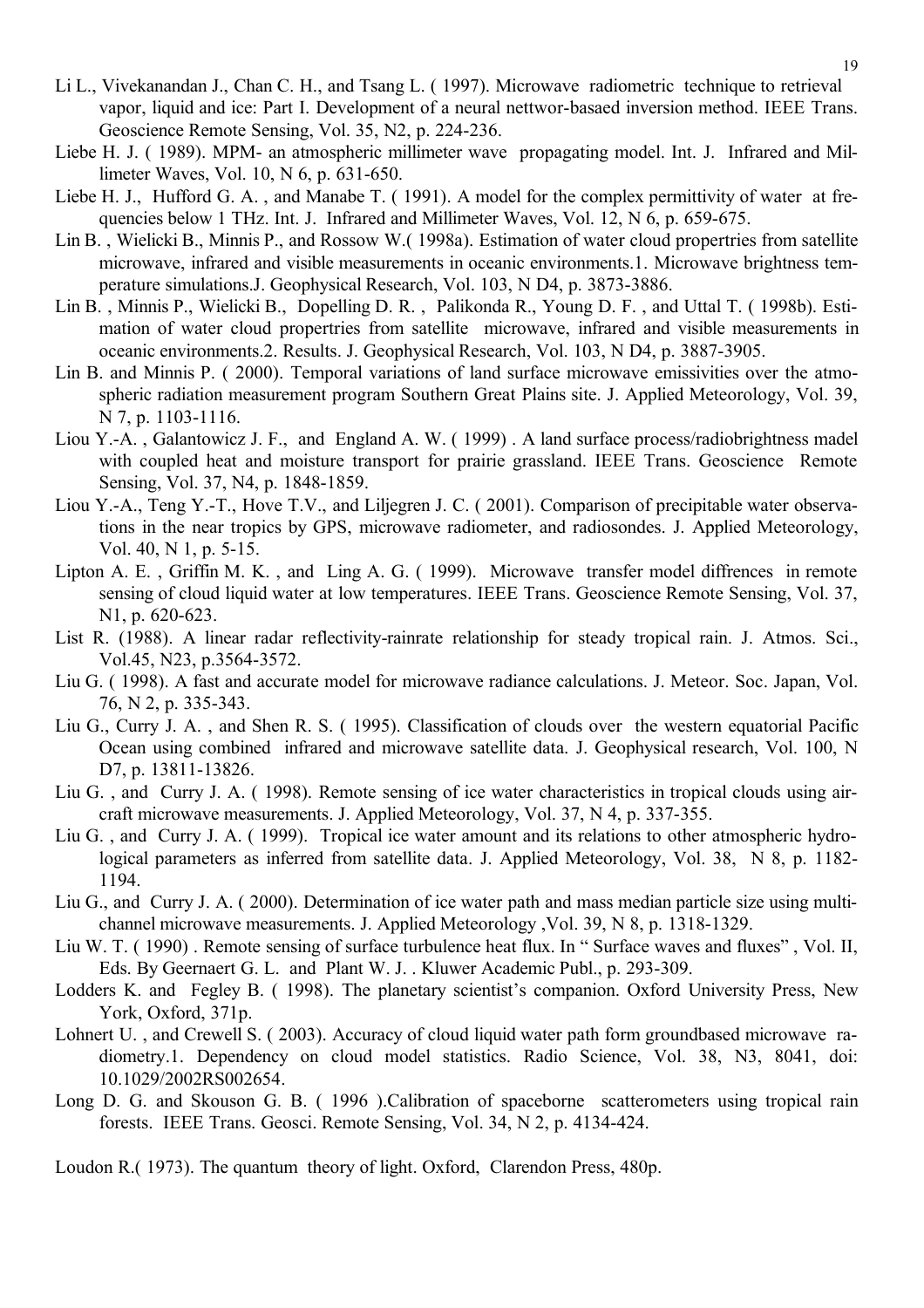- Lovejoy S. and Schertzer D. (1985). Generalized scale invariance in the atmosphere and fractal models of rain. Water Resources Research, Vol.21, N8, p. 1233-1250.
- Lovejoy S. and Mandelbrot B. B. ( 1985 ). Fractal properties of rain and a fractal model. Tellus, Vol. 37A, p. 205-232.
- Lovejoy S., Schertzer D., and Ladoy P. ( 1986). Fractal characterization of inhomogeneous geophysical measuring networks. Nature, Vol. 319, N 6048, p. 43-44.
- Lucero O. A. (1998). Invariance of the design storm in a region under a rainfall climate change at mid-latitudes. Atmospheric Research, Vol. 49, N 1, p. 11-20.
- Ludeke K. M. , and Kohler J. ( 1983). Microwave radiometric system for biomedical "true temperature" and emissivity measurements. J. Microwave Power, Vol.  $18$ , N  $3$ , p.  $277-283$ .
- Lyasсhenko A. K. , Goncharov V. S. , and Yastremskii P.S. ( 1976). Dielectric properties and structure of water solutions of the boric acid. Zhurnal Structur. Khimii (J. Structural Chemie), Vol. 17, N 3, p. 462465.
- Macelloni G., Paloscia S., Pampoloni P ., Ruisi R., Susini C. and Wigneron J. P. ( 2000a). Airborne passive microwave measurements on agricultural fields. In "Microwave radiometry and remote sensing of the Earth's surface." - Pampaloni P. and Paloscia S. Eds., VSP Press, Utrecht, The Netherlands , p. 59-70.
- Macelloni G., Paloscia S., Pampoloni P., Ruisi R., Tedesco M., Cagnati A., and Valt M. (2000b). Microwave emission of snow in Alpine regions and the detection of surface hoar. IEEE IGARSS 2000 Proceedings, Vol. IV, IEEE, New York, p. 1760-1762.
- Maeda K., Iida Y., and Manabe T. ( 2000) . Protection of spaceborne and terrestrial passive sensors to observe trace gasses from 200 to 700. GHz. IEEE IGARSS 2000 Proceedings, Vol. VI, IEEE, New York, p. 2467-2470.
- Maier D., Kampfer N., Amacher W., Wuthrich M., Noe J. De La, Ricaud P. Baron P. Beadin G. Viguerie C., Pardo J.R., Gallego J.D., Barcia A., Cernicharo J., Ellison B., Siddans R., Matheson D., Kunzi K., Klein U., Barry B., Louhi J., Mallat J., Gustafsson M., Raisanen A., and Karpov A. ( 2000). EM-COR: a new radiometer for the measurement of minor constituents in the frequency range of 201 to 210 GHz. In "Microwave Radiometry and Remote Sensing of the Earth's Surface and Atmosphere". Eds.: Pampaloni P. and Paloscia S. VSP BV, Utrecht, Boston, Koln, Tokyo, p. 417-425.
- Malkevich M. S. ( 1973 ). Optical studies of the atmosphere from satellites. Moscow, "Nauka" Publ. House, 303 p. ( in Russian ).
- Mandel L. and Wolf E. ( 1995). Optical coherence and quantum optics. Cambridge University Press, Cambridge, 850p.
- Mandelbrot B. ( 1977 ). Fractals: forms, chance and dimension. W. H. Freeman and Co., San Francisco, Calif., 250 p.
- Mandelbrot B. (1982). The fractal geometry of nature. W. H. Freeman and Co., San Francisco, Calif., 461 pp.
- Mandelbrot B. B. ( 1989). Fractal geometry: what is it , and what does it do? Proc. Royal Soc. London A, Vol. 423, p. 3-16.
- Mandelbrot B. (1998). Is nature fractal? Science, Vol. 279, N 5352, p. 783-784.
- Marchuk G. I., Ed. ( 1976 ). Monte Carlo method in atmospheric optics. "Nauka" Publ. House, Novosibirsk, 280 p.
- Marchuk G. I., Kondratyev K. Ya., Kozodyerov V. V., Khvorostynov V. I. ( 1986 ). Clouds and climate. Gidrometeoizdat, Leningrad, 512 p. ( in Russian ).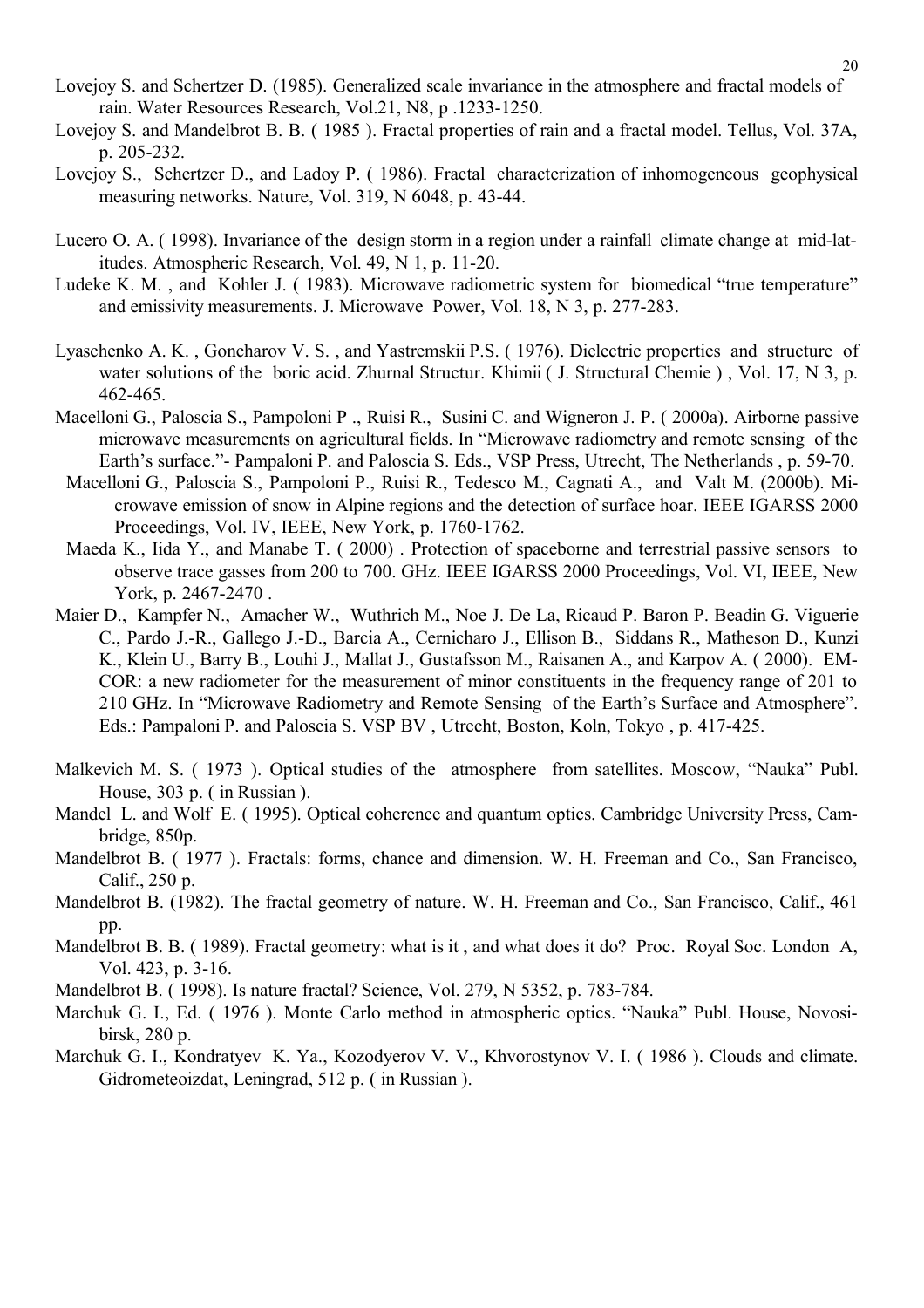- Marshak A., Davis A. , Cahalan R., and Wiscombe W. ( 1994). Bounded cascade models as nonstationary multifractals. Physical Review E, Vol. 49, N1, p. 55-69.
- Marshak A., Davis A., Wiscombe W., and Cahalan R. (1997). Scale invariance in liquid water distributions in marine Stratocumulus. Part II: multifractal properties and intermittency issues. J. Atm. Sciences, Vol. 54, N 11, p. 1423-1444.
- Martin-Neira M. and Goutoule J. M. ( 1997). MIRAS- a two-dimensional aperture-synthesis radiometer for soil-moisture and ocean-salinity observations. ESA Bulletin. N 92, p. 95-104.
- Martin-Neira M., Font J., Skorosz M., Corbella I., and Camps A.( 2000). Ocean salinity observations with SMOS mission. IEEE IGARSS 2000 Proceedings, Vol. VI, IEEE, New York, p. 2452-2454.
- Martsinkevich L. M. ( 1970 ). The distribution of sea surface slopes. Meteorologia i hydrologia (Russian Meteorology and Hydrology ), N 10, p. 41-55.
- Martsinkevich L. M. (1981). A two-frequency microwave radiometric method for determination of wind velocity with the aid of a satellite. Meteorologia i hydrologia (Russian Meteorology and Hydrology )  $N$  3, p. 59-67.
- Martsinkevich L. M. and Melentyev W. W. ( 1975 ). Model calculations of sea surface thermal emission for steady sea state. Trudy GGO (Trans. Main Geophys. Observatory), N 331, p. 73-85 (in Russian).
- Marzano F. S., Mugnai A., Panegrossi G., Pierdicca N., Smith E. A., and Turk J. (1999). Bayesian estimation of precipitation cloud parameters from combined measurements of spaceborne microwave radiometer and radar. IEEE Trans. Geoscience Remote Sensing, Vol. 37, N 1, p. 596-613.
- Mason P. R. , Hasted J. B. , and Moore L.( 1974). The use of statistical theory in fitting equations to dielectric dispersion data. Advan. Molec. Relax. Processes., Vol.6, N3, p. 217-232.
- Masuko H., Manabe T., Seta M., Kasai., Ochiai S., Irimajiri Y. , Inatani J., Ikeda N., Nishibori T., Ozeki H., Sato R., Fuijii Y., Nakajima T., Watanabe H., Kikuchi K., and Koyama M. ( 2000). Superconducting submillimeter-wave limb emission sounder (SMILES) onboard Japanese experimental module (JEM) of International Space Station (ISS). IEEE IGARSS 2000 Proceedings, Vol. I, IEEE, New York, p.  $71-73$ .
- Matsuoka T., Fujita S., and Mae S. ( 1996). Effect of temperature on dielectric properties of ice in the range 5-39 GHz. J. Applied Physics, Vol. 80, N 10, p. 5884-5890.
- Matsuoka T., Fujita S., Morishima S. and Mae S. ( 1997). Precise measurement of dielectric anisotropy in ice Ih at 39 GHz. J. Applied Physics, Vol. 81, N 5, p. 23442348.
- Matveenko L.I., Sagdeev R. Z., Kostenko V. I., Kogan L. R., Molotov E. P., Ignatov S. P., Severnyi A. B., Moiseev I. G., Efanov V. A., Sorochenko R. L., Martirosyan R. M., and Aslanyan A. M. (1983). Three-element very-long baseline radiointerferometer . Pis'ma v AJ (Asronomical Journal Letters – English transl. ), Vol. 9, N7, p.  $415-420$ .
- Matveev D. T. ( 1971). On the spectrum of microwave emission of ruffled sea surface. Izvestia Acad. Nauk. Fizika atmosphery *i* okeana (Izvestiya, Atmospheric and Oceanic Physics - Engl. Transl.), Vol.7, N 10, p.1070-10983.
- Matveev Yu. L., Matveev L. T., Soldatenko S. A. ( 1986 ) Global Cloudiness. Gidrometeoizdat, Leningrad, 288 p. ( in Russian ).
- Matzler Ch. (1992). Ground-based observations of atmospheric radiation at 5, 10, 21, 35 and 94 GHz. Radio Science, Vol. 27, N 3, p. 403-415.
- Matzler Ch. ( 1994a). Passive microwave signatures of landscapes in winter. Meteorol. Atmos. Physics, Vol. 54, p.  $241-260$ .
- Matzler Ch. (1994b). Microwave (1-100 GHz) dielectric model of leaves. IEEE Trans. Geoscience Remote Sensing, Vol. 32, N5, p. 947-949.
- Matzler Ch. ( 1996). Microwave permittivity of dry snow. IEEE Trans. Geoscience Remote Sensing , Vol. 34, N2, p. 573-581.
- Matzler Ch. ( 1998). Microwave permittivity of dry sand. IEEE Trans. Geoscience Remote Sensing , Vol. 36, N1, p. 317-319.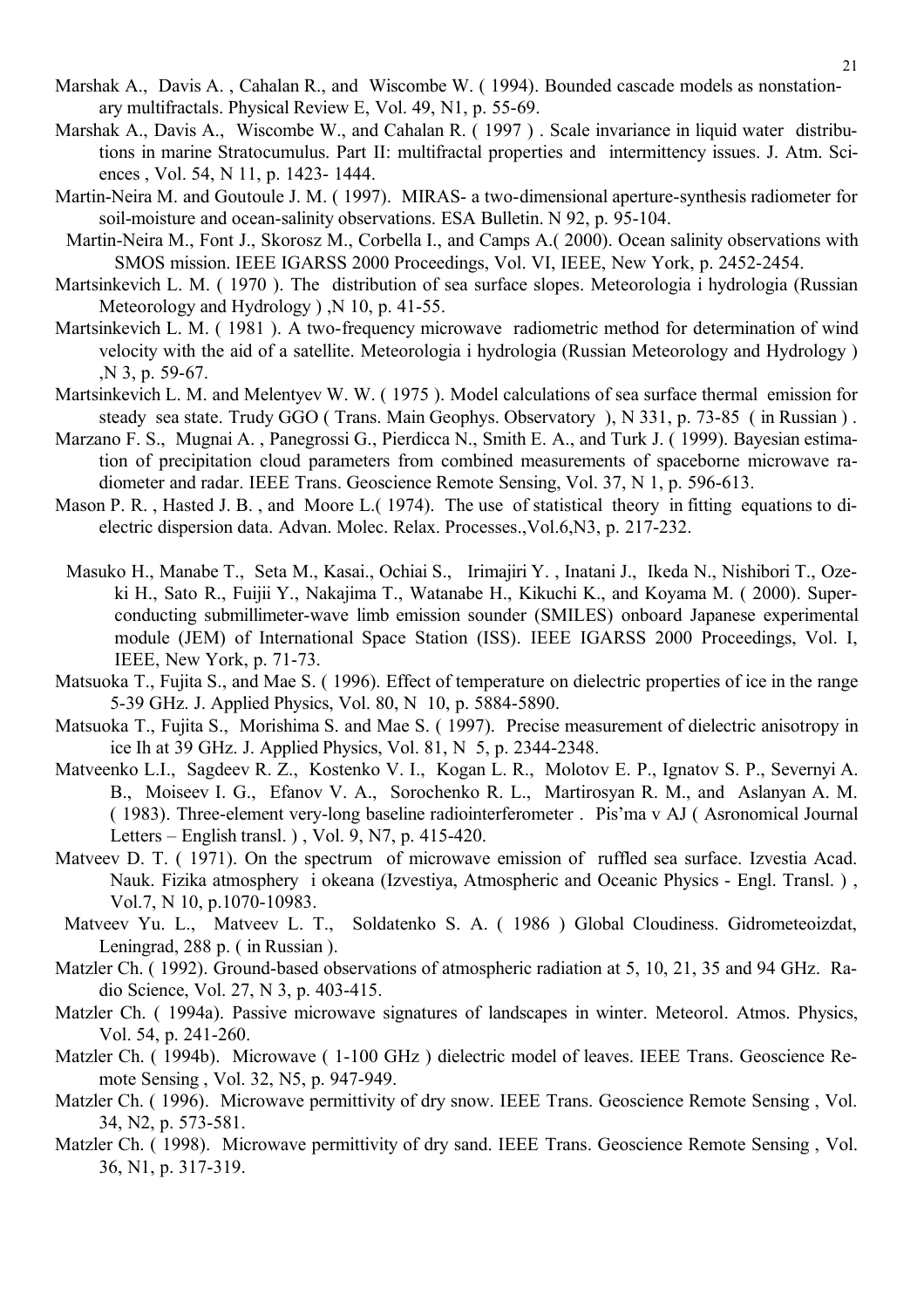- Matzler Ch., Ed. (2000). EUR 19543 COST Action 712 Radiative transfer models for microwave radiometry. Office for Official Publications of the European Communities, Luxembourg, 174 p.
- Matzler Ch., and Wiesmann A. ( 1999). Extention of the microwave emission model of layered snowpacks to coarse-grained snow. Remote Sens. Environment, Vol.  $70$ , N  $3$ , p.  $317-325$ .
- McAvoy J. , and Buckmaster H. ( 1983). The 9GHz complex permittivity of water at 293 and 298 K. J. Phys. D : appl. Phys. Vol. 16, N 12, p. 2519-2523.
- McDonald K. C., Zimmermann R., Way J. B., and Chun W. ( 1999). Automated instrumentation for continuous monitoring of the dielectric properties of woody vegetation: system design, implementation, and selected in situ measurements. IEEE Trans. Geoscience Remote Sensing, Vol. 37, N 4, p. 1880 1894.
- McMurdie L. A. , and Katsaros K. B. ( 1985). Atmospheric water distribution in a midlatitude cyclone observed by the Seasat Scanning Multichannal Microwave Radiometer. Monthly Weather Review , Vol. 113, N 4, p. 584-598.
- Megie G., and Readings C. J. ( 2000). The Earth Explorer missions current status. Earth Observ. Quarterly,  $N$  66, p. 1-5.
- Meisch C., Briottet X., and Kerr Y. ( 2002). Bidirectional reflectance of a rough anisotropic surface. Int. J. Remote Sensing, Vol. 23, N 15, p. 3107-3114.
- Meneghini R. , Kumagai H., Wang J. R., Iguchi T., and Kozu T. ( 1997). Microphysical retrieval over stratiform rain using measurements form an airborne dual-wavelength radar-radiometer. IEEE Trans. Geoscience Remote Sensing, Vol. 35, N  $3$ , p. 487-506.f
- Meriakri V. V. , Apletalin V. N. , Kopnin A. N., Kraftmacher G. A. , Semenov M. G. , Ushatkin E. F. , and Chigryai E. E. ( 1980). Submillimeter and directed ray spectroscopy and its applications. In "Problems of modern radiotechnics and Electronics". Moscow, Nauka Publ. House, p. 164-180. (in Russian ).
- Michielsen K. and De Raedt H. (2001). Integral-geometry morphological image analysis . Physics Reports, Vol. 347, N6, p. 461-538.
- Militskii Y. A., Strukov I. A., and Etkin V. S. (1975). High-sensitive radiometer at 8-mm band with the broadband parametric amplifier. Izvestia VUZ. Radiofizika. ( Izvestiya, Radiophysics and Quantum Electronics - Engl. Transl.), Vol. 18, N 5, p. 773-774.
- Militskii Y. A., Raizer V. Y., Sharkov E. A. , and Etkin V. S. (1976). On scattering microwave emission by foamy structures. Pisma v JTF ( Journal Technical Physics Letters – English Transl. ). Vol. 2, N 18, p. 851-855.
- Militskii Y. A., Raizer V. Y., Sharkov E. A. , and Etkin V. S. (1977). Scattering microwave radiation by foamy structures. Radiotechnika i electronica ( J. of Communic. Techn. Electronics Engl. Transl. ), Vol. 22, N 11, p. 2299-2304.
- Militskii Y. A., Raizer V. Y., Sharkov E. A. , and Etkin V. S. (1978). On thermal emission of foamy structures. Jour. Technicheskoi Fiziki ( Journal Technical Physics – English Transl. ). Vol. 48, N 5, p. 1031-1033.
- Milne B. T. ( 1988 ). Measuring the fractal geometry of landscapes. Appl. Mathem. Computation. Vol. 27, p. 67-79.
- Miller J. L. (2000). Airborne remote sensing of salinity. Backscatter, Vol. 11, N 3, p. 24-27.
- Miller J. L. and Payne S. ( 2000). Remote sensing of coastal salinity: naval needs and developing capability. IEEE IGARSS 2000 Proceedings, Vol. VI, IEEE, New York, p. 2534-2536.
- Miller J. L. , Goodberlet M. A., and Zaitzeff J. B. ( 1998). Airborne salinity mapper makes debut in coastal zone. EOS, Trans. Amer. Geophys. Union, Vol. 79, N 14, p. 173-177.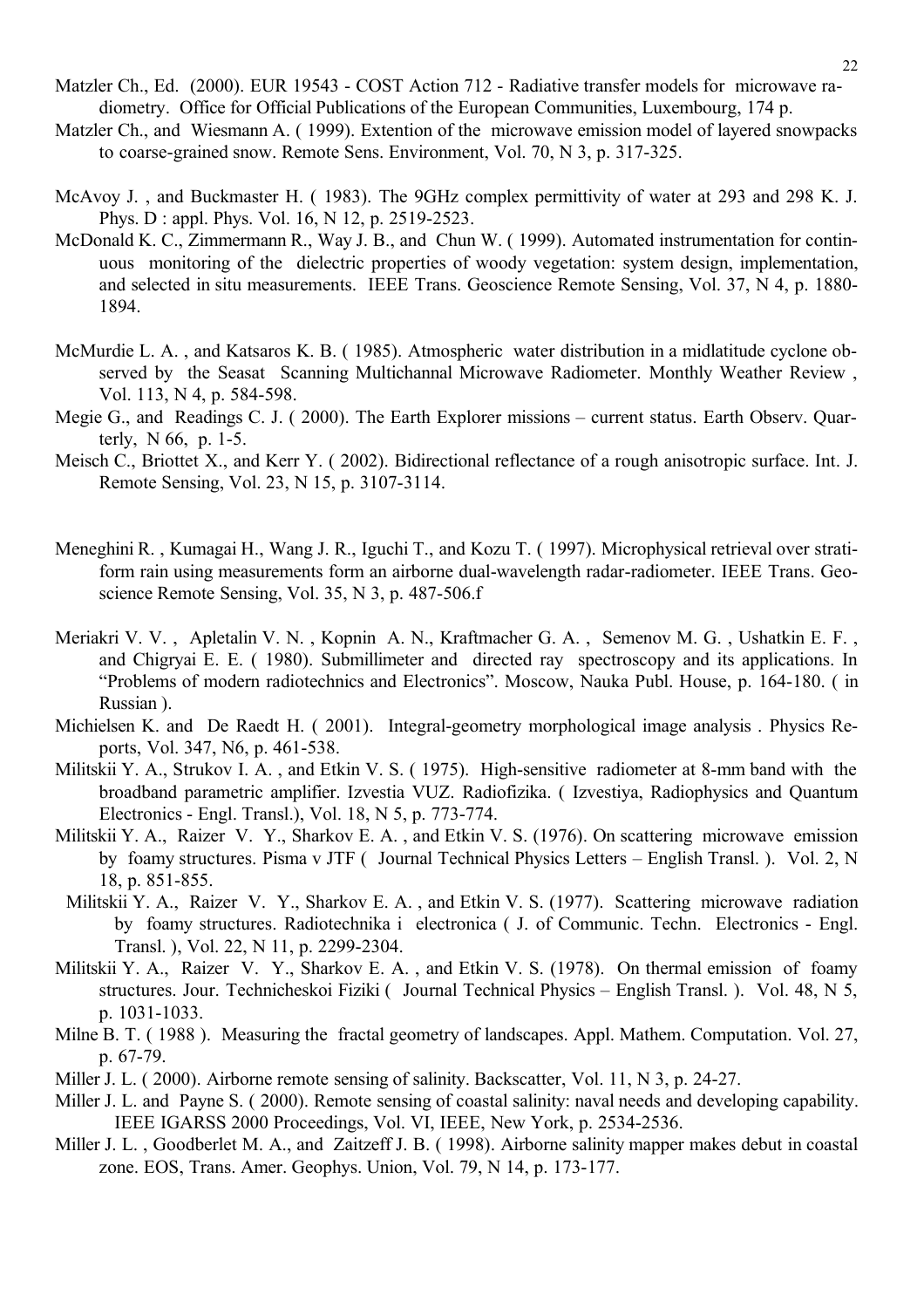- Milman A. S. (1988). Sparse-aperture microwave radiometers for Earth remote sensing. Radio Science, Vol. 23, N 2, p. 2193-205.
- Mishev D., Petrova V., Ivanov G., Krumov A., and Nazarsky T. (1985). Complex study of the atmopspheric and ocean state, using data from the scientific equipment installed on "Meteor-Priroda" satellite. Acta Astronautica, Vol. 12, N  $7/8$ , p. 469-474.
- Mitnik L. M. ( 1972). Measurements of water vapour over oceanic basins using microwave radiometrs, based on "Cosmos-243" satellite. Trudy ZAO (Trans. Central Aerological Observatory), Issue 103, p. 6472 ( in Russian ).
- Mitnik L. M. (1978). Emissive characteristics of water surface. Information Center, VNIIGMI-MCD, Obninsk, 65p. ( in Russian ) .
- Mitnik L. M. ( 1986 ). Microwave radiometric investigation of cloud characteristics from satellites. Acta Astronautica. Vol. 13, N 4, p. 175-183.
- Mitnik L. M., and Mitnik M. L. ( 2003). Retrieval of atmospheric and ocean surface parameters from ADEOS-II Advanced Microwave Scanning Radiometer (AMSR) data; coprarison of errors of global and regional algorithms. Radio Scince, Vol. 38, N 4, 8065, doi:10.1029/2002RS002659.
- Moiseev S.S., Sagdeev R.Z., Tur A.V., Khomenko G.A., Shukurov A.M. (1983). Physical mechanism of developing vortex disturbances in atmosphere. Doklady USSR Acad. Sci., Vol.273, N3, p.549-553 (in Russian).
- Monin A. S., and Shishkov Yu. A. (2000). Climate as a problem of physics. Physics-Uspekhi, Vol. 43, N 4, p. 381406.
- MSC ( Meteorological Satellite Center ) ( 1986). Monthly report of the Meteorological Satellite Center , June-September, 1985, Tokyo, 250 p.
- Murray R. L. (1957). Nuclear reactor physics. Prentice-Hall, Englewood Cliffs, N. Y., 324p.
- Myers N. (1984 ). The primary source. Tropical forests and our future. W. W. Norton and Company, New York, London, 320 p.
- Nakajima T. Y. and Nakajima T. (1995). Wide-area determination of cloud microphysical properties from NOAA AVHRR measurements for FIRE and ASTEX regions. J. Atm. Sci., Vol. 52, N 23, p. 4043 4059.
- Narayanan M.S. (1999). Indian space programme in meteorology and oceanography. Megha-Tropiques. First Science Workshop Proceedings, 19-22 May, 1999, ISRO H.Q., Bangolore, INDIA. Eds. Narayanan M. S., Manikiam B., Gairola R. M. ISRO, CNES, p. 2.1-2.8.
- Naumov A. P., Osharina N. N., and Troitsky A. V. (1999). Ground-based microwave thermal sounding of the atmosphere. Izvestia VUZ. Radiofizika. (Izvestiya , Radiophysics and Quantum Electronics Engl. Transl.), Vol. 42, N 1, p. 45 -59.
- Navarra A. , Ed. (1998 ) Beyond El Nino. Decadal Variability in the Climate Systems. Springer , London, Berlin etc, 374 p.
- Nemarich J. , Wellman R. J. , and Lacombe J. ( 1988). Backscattering and attenuation by falling snow and rain at 96, 140, and 225 GHz. IEEE Trans. Geosci. Remote Sensing, Vol. 26, N 3, p. 319-329.
- Nerushev A. F. , Petrenko B. Z. , and Kramchaninova E. K. ( 2001). Determination of tropical cyclone parameters derived from the VHF radiometer SSM/I. Earth Research from Space (Earth Obs. Remote Sensing  $-$  Engl. transl. ). N 2, p. 61 $-68$ .
- Nesterov S. V. , Shamaev A. S. and Shamaev S. I., Eds. ( 1996 ). Methods, algorithms and facilities of aerospace computer radar tomography of Earth surface regions. Moscow, Scientific World , p. 272. ( in Russian ) .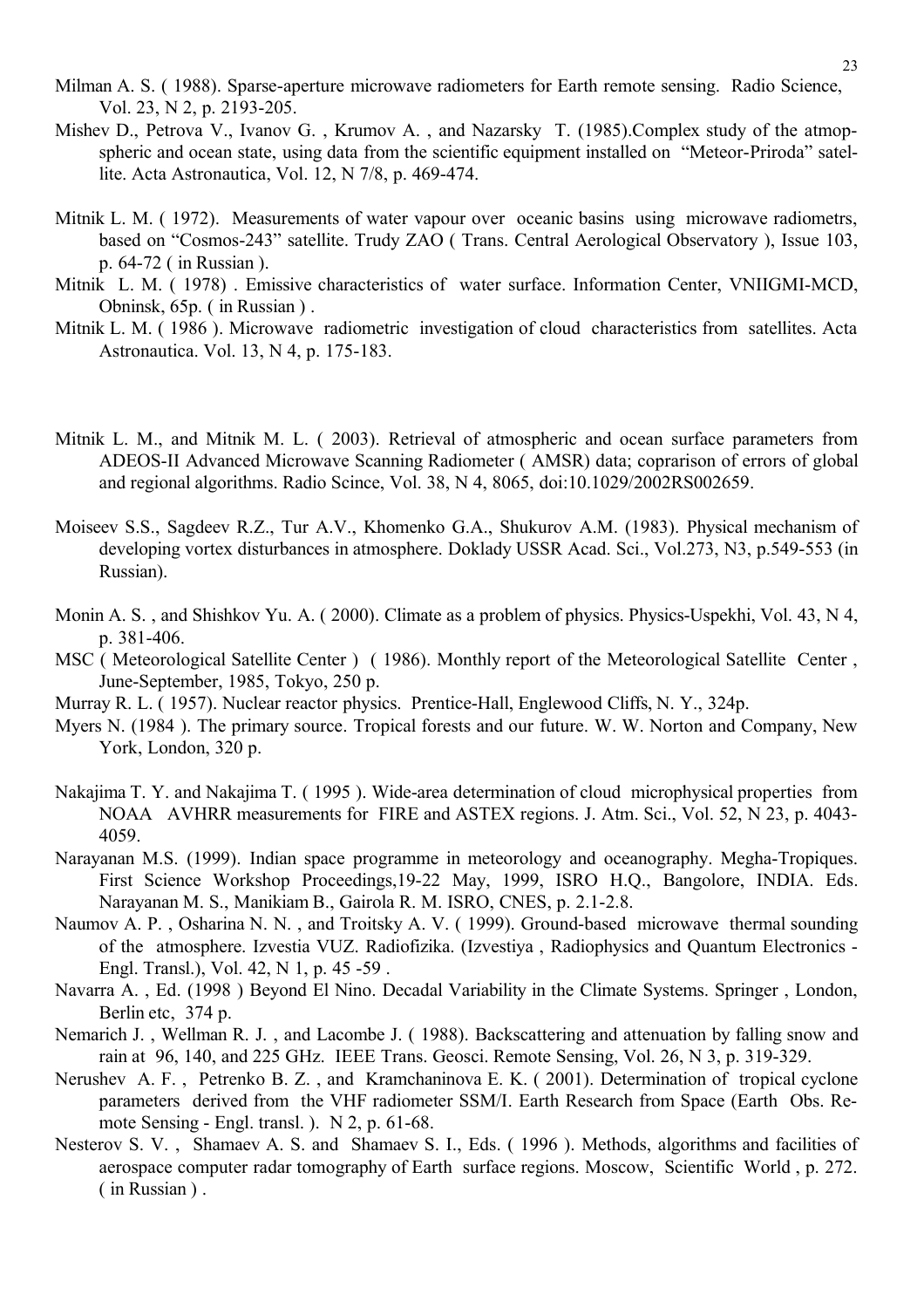Newton P. (1998). Outlook- probably wet in parts. Nature. Vol. 329. N 6674.p. ?

- Nicolis G. and Prigogine I. (1977). Self-organization in nonequilibrium systems. Wiley-Interscience, New-York, 300 pp.
- Niemczynowicz J. and Bengtsson L. ( 1996 ). What practitioners need from theoreticians? Atmospheric Research, Vol. 42, N 1-4, p. 5-17.
- Nigmatulin R. I. ( 1978). Foundations of mechanics of heterogeneous mixtures . "Nauka" Publishing House, Moscow, 250p. ( in Russian ).
- Nihoul J. C. J. and Jamart B. M. , Eds. ( 1989 ). Mesoscale/synoptic coherent structure in geophysical turbulence. Elsevier Sci. Publ., Amsterdam, 842 p.
- Njoku E. G. and Kong J.A. (1977). Theory for passive microwave remote sensing of near-surface soil moisture. J. Geophysical Research, Vol. 82, N 20, p. 3108-3118.
- Njoku E. G. , Stacey J. M. , and Barath F. T. ( 1980). The Seasat scanning multichannel microwave radiometer (SMMR) : instrument description and performance. IEEE J. Ocean. Eng., Vol. 5, N 2, p. 100115.
- Njoku E. G. , and Li L. ( 1999). Retrival of land surface parameters using passive microwave measurements at 6-18 GHz. IEEE Trans. Geosci. Remote Sensing, Vol. 37, N 1, p. 79-93.
- Njoku E. G., Rahmat-Samii Y., Sercel J., Wilson W. J., and Moghaddam M. (1999). Evaluation of an inflatable antenna concept for microwave sensing of soil moisture and ocean salinity. IEEE Trans. Geosci. Remote Sensing, Vol.  $37$ , N 1, p.  $63-78$ .
- Njoku E. G. , Li L. and Chan T. K. (2000a). Retrieving soil moisture from spaceborne passive microwave data. IEEE IGARSS 2000 Proceedings, Vol. III, IEEE, New York, p. 1247-1249.
- Njoku E. G., Wilson W. J., Yueh S. H., and Rahmat-Samii Y. (2000b). A large-antenna microwave radiometer-scatterometer concept for ocean salinity and soil moisture sensing. IEEE Trans. Geosci. Remote Sensing, Vol. 38, N 6, p. 2645-2655.
- Novak B. L., Trokhimovskii Yu. G., Etkin V. S. ( 1983 ). The optimization of working wavelengths in determining parameters of ocean-atmosphere system using thermal microwave measurements. Izvestiy. Fizika Atmosf. Okeana. (Izvestyi - Physics, Atmosphere and Ocean - Engl. Transl.). Vol. 19, N 9, p. 944-849.
- Oguchi T. (1983 ). Electromagnetic wave propagation and scattering in rain and other hydrometeors. Proc. IEEE, Vol. 71, N 9, p. 1029-1078.
- Ohring G. ( 1994). The current status of operational satellite products for climate studies. Adv. Space Res., Vol. 14, N 1, p. 55-59.
- Olson W. S., Kummerow C. D., Hong Y., and Tao W.-K. (1999). Atmospheric latent heating distributions in the tropics derived from satellite passive microwave radiometric measurements. J. Applied Meteorology, Vol. 38, N6, p. 633-664.
- Olsson J. (1996). Validity and applicability of a scale-independent, multifractal relationship for rainfall. Atmospheric Research, Vol. 42, N 1-4, p. 53-65.
- Onishenko S. G. and Sharkov E. A. ( 1982). On features of spectral characteristics for the dielectric parameters of concentrated electrolytes. Radoitechnika i electrinika ( J. Communications Technology and Electronics – English Transl. ), Vol. 27, N 10, p. 2050-2053.
- Ozisik M. N. (1973 ). Radiative transfer and interactions with conduction and convection. John Wiley and Sons, Inc . , New York , 450 pp.
- Paape K., Bennartz R., and Fischer J. (2000). A combined two-scale model for microwave emissivities of land surfaces. In "Microwave Radiometry and Remote Sensing of the Earth's Surface and Atmosphere". Eds.: Pampaloni P. and Paloscia S., VSP BV, Utrecht, Boston, Koln, Tokyo, p. 71-80.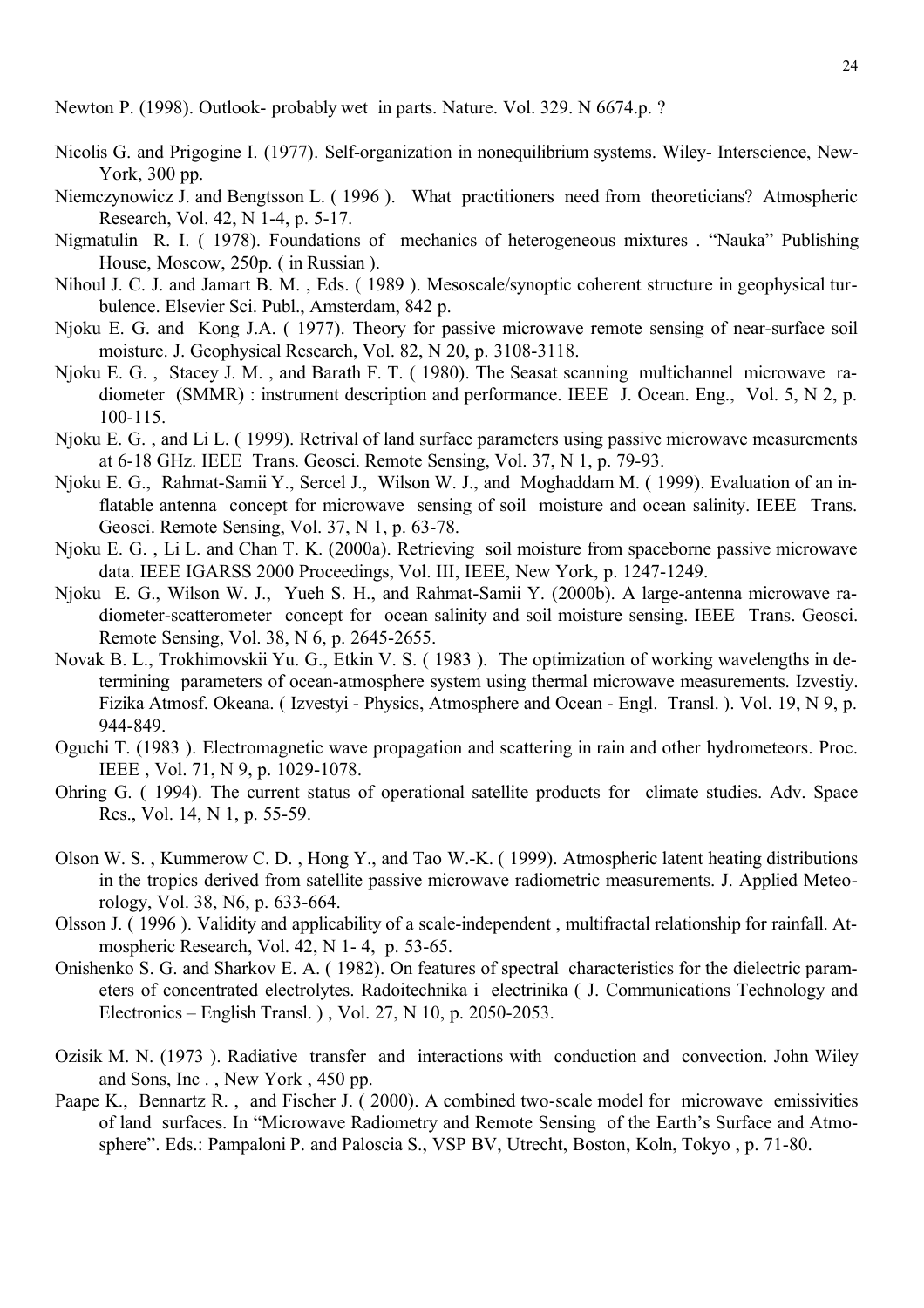- Palmen E. and Newton C.W. ( 1969). Atmospheric circulation systems: their structure and physical interpretation. Intern. Geophys. Series 13. New York, Academic Press,603 p.
- Paloscia S. and Pampoloni P. ( 1988). Microwave polarization index for monitoring vegetation growth . IEEE Trans. Geosc. Remote Sensing, Vol. 26, N 5, p. 617-621.
- Paloscia S., Pampaloni P., Macelloni G. and Sigismondi S. ( 1999). Microwave remote sensing of hydrological parameters on the NOPEX area. Agricultural and Forest Meteorology, Vol. 98-99, p. 375-387.
- Paloscia S., Macelloni G., Pampoloni P. Santi E., and Koike T. ( 2000a). Soil moisture measuremants at global scale using active and passive microwave sensors. IEEE IGARSS 2000 Proceedings, Vol. III, IEEE, New York, p. 1241-1243.
- Paloscia S., Macelloni G., Pampoloni P., Ruisi R., and Susini C. (2000b). Airborne multi-frequency L- and Ka- band radiometric measurements over forests. IEEE IGARSS 2000 Proceedings, Vol. IV, IEEE, New York, p. 1402-1404.
- Parfitt A., Graeme J. , Kot J. , and Hall P. ( 2000). A case for the Luneburg lens as the antenna element for the square kilometre array radio teleskope. The Radio Science Bulletin, N 293, p. 32-37.
- Park Y. ( 2001). Effect of random fractals on the dielectric relaxation of a heterogeneous medium. Fractals, Vol. 9, N 3, p. 263-271.
- Parkinson C. L., Cavalieri, Gloersen P. , Zwally H. J. , and Comiso J.C. ( 1999). Arctic sea ice extents, areas and trends, 1978-1996. J. Geophysical Research, Vol. 104, N C9, p. 20837-20856.
- Parkhomenko E. I. ( 1965). Electrical properties of rocks. "Nauka" Publ. House, Moscow, 315p. ( in Russian ).
- Peake W. H. ( 1959). Interaction of electromagnetic waves with some natural surfaces. IRE Trans. on Antennas and Propagation (Special supplement ). Vol. 7, N 12, p. S324-S329.
- Pease C. B. (1991) .Satellite Imaging Instruments. Chichester etc.: Wiley/ PRAXIS, 336 pp.
- Peng B. and Nan R. ( 2002). Modeling FAST, the world's largest single dish. Radio Science Bulletin, N300, p. 12-21.
- Penner S. S. (1959). Quantitative molecular specrtroscopy and gas emissivities. Addison-Wesley Publ. Company, Readings, London, 480p.
- Persky M. J. ( 1995). A review of spaceborne infrared Fourier transform spectrometers for remote sensing. Rev. Sci. Instrum., Vol. 66, N 10, p. 4763-4797.
- Petrenko B. Z. (1997). Robust two-channel correction of passive aerospace images. Earth Research from Space ( Earth Observ. Rem. Sens. - Engl. Transl. ). N 4, p. 42-49.
- Philander G.( 1990 ). El-Nino, La Nino and the Southern Oscillation . Academic Press, San Diego, 350 p.
- Phillips O. M. (1988). Radar returns from the sea surface Bragg scattering and breaking waves. J. Phys. Ocean., Vol. 18, N 8, p. 1065-1074.
- Pinteric M., Vuletic T., Tomic S., and Schutz J. U. von (2001). Complex low-frequency dielectric relaxation of the charge-density wave state in the  $(2,5(OCH<sub>3</sub>)<sub>2</sub> DCNQI)<sub>2</sub> Li$ . The European Physical J. B, Vol. 22, N3, p. 335-341.
- Pokrovskaya I. V. and Sharkov E. A. (1986). Spacial-statistical properties of whitecap fields on sea surface with optical remote sensing . Earth Research from Space ( Sov. J. Remote Sensing – English Transl. ), N 5, p. 18-25.
- Pokrovskaya I. V. and Sharkov E. A. (1987a ). Foam activity on the sea surface as Markov random process. Doklady Acad. Nauk SSSR ( Trans. of USSR Acad. of Sciences/ Earth Science Section Engl. transl. ), Vol. 293, N 5, p. 1108-1111.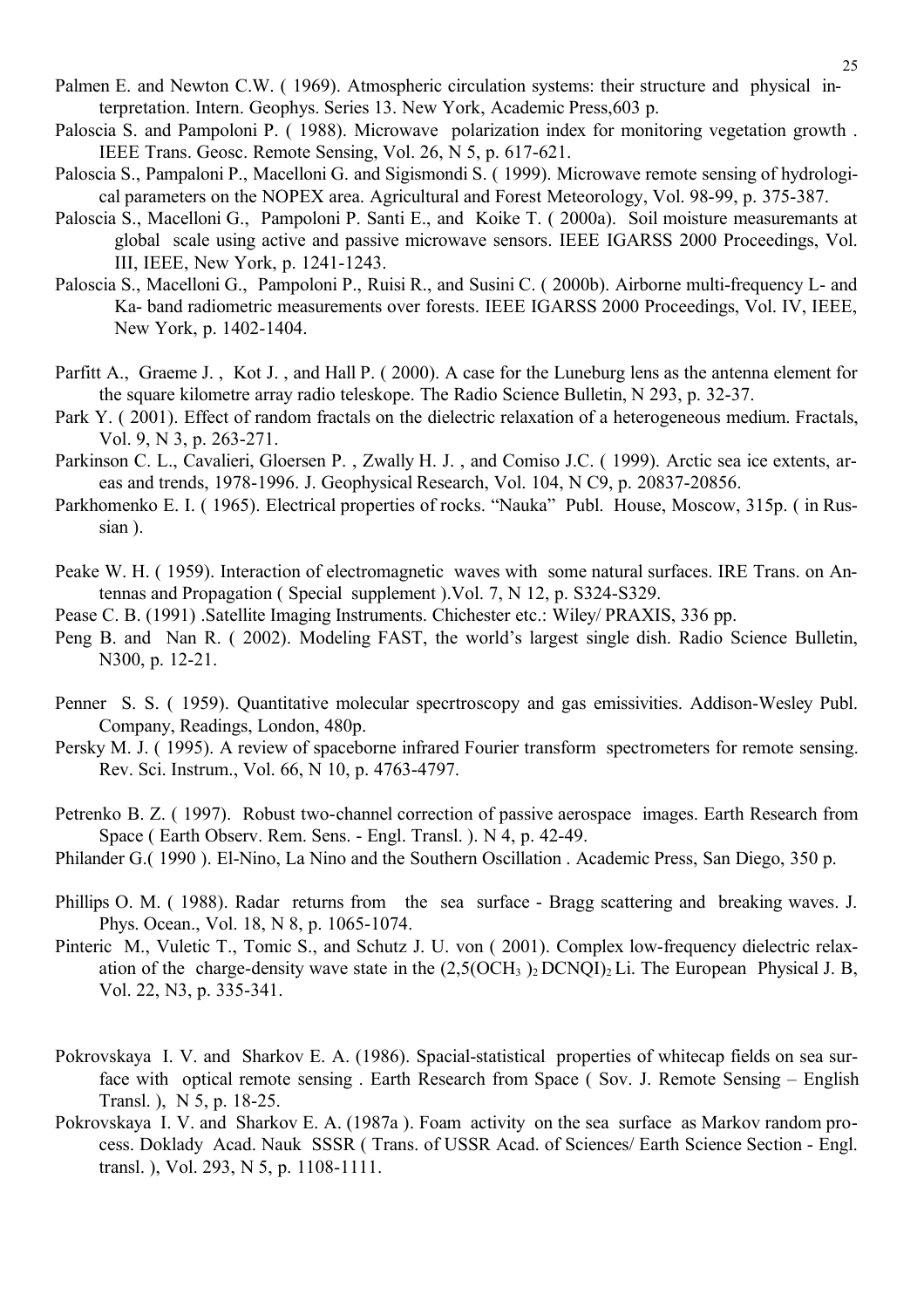- Pokrovskaya I. V. and Sharkov E. A. (1987 b). Optical remote sensing study of breaking gravity wave activity with developing sea roughness. Earth Research from Space (Sov. J. Remote Sensing – English Transl. ),  $N$  3, p. 11-22.
- Pokrovskaya I. V. and Sharkov E. A. ( 1994 ). Optical remote studies of the azimuthal characteristics of the breaking of sea gravity waves. Sov. J. Remote Sensing, Vol.  $11$ , N  $2$ , p.  $311-318$ .
- Pokrovskaya I. V. and Sharkov E. A. ( 1997 ). Remote study of spatial fields of moisture content in the tropical atmosphere in the process of cyclogenesis. Earth Obs. Rem. Sens. Vol. 14, N6, p. 865-874.
- Poperechenko B. A. (2000). Highly efficient antenna systems for space communications and radio astronomy. Physics-Uspekhi, Vol.  $43$ , N  $9$ , p.  $921-923$ .
- Popov A. E. and Sharkov E. A. (1976). Influence of form of amplitude-frequency characteristic of radiometer set on the reception of layer medium emission . Radiotechnika i electronika ( J. of Communic. Techn. Electronics - Engl. transl. ), Vol. 21, N  $2$ , p. 405-408.
- Popov A. E. , Sharkov E. A. , and Etkin V. S. ( 1974). The emissive characteristics of wet soils at microwave bands. Meteorologia i hydrologia ( Russian Meteorology and Hydrology – Engl. Trans. ), N 10, p. 49-57.
- Popov A. E., Sharkov E. A. , Shiraeva T. A., Etkin V. S. ( 1976 ). Radioemission characteristics of wet soil layer structures at microwave band. Trudy GGI ( Trans. of State Hydrological Institute ), Issue 237, Leningrad, Hydrometeoizdat, p. 143-147 (in Russian).
- Pottel R., and Lossen O. (1967). Die Komplexe Dielectrizitatskonstante waβriger Losungen einiger 1-1wertiger Electrolyte in frequenzbereich 0,5 bis 38 GHz. Ber. Buusenges Phys. Chem., Vol. 71, N2, p. 135-146.
- Prabhakara C., Wang I., Chang A. T. C. , and Gloersen P. ( 1983). A statistical examination of Nimbus7 SMMR data and remote sensing of sea surface temperature , liquid water content in the atmosphere and surface wind speed. J. Climate and Applied Meteorology, Vol. 22, N 12, p. 2023 2037.
- Press W. H., Flannery B. P., Teukolsky S. A., and Vetterling W. T. (1986). Numerical recipes- the art of science computing. Cambridge, Cambridge University Press , 320p.
- Prigent C., Wigneron J.-P., Rossow W. B., and Padro-Carrion J. R. (2000). Frequency and angular variations of land surface microwave emissivities: can we estimate SSM/T and AMSU emissivities from SSM/I emissivities? IEEE Trans. Geosci. Remote Sensing, Vol. 38, N 5, Part 2, p. 2373-2386.
- Prigent C., Aires F., Rossow W., Matthews E.( 2001). Joint characterization of vegetation by satellite observations from visible to microwave wavelengths: A sensitivity analysis. J. Geophys. Res., Vol. 106 , No. D18, p. 20,665-20,675.
- Prochorov A. M., Ed. ( 1984). Physical encyclopaedia. Moscow, "Sovetskay encyclopaedia" Publ. House, 944p. ( in Russian ).
- Promes P. M., Jackson T. J., and O'Neill P. E. ( 1988). Significance of agricaltural row structure on the microwave emissivity of soils. IEEE Trans. Geosci. Remore Sensing, Vol. 26, N 5, p. 580-589.
- Pulliainen J. , Karna J.P., and Hallikainen M . ( 1993). Development of geophysical retrieval algoritms for the MIMR. IEEE Trans. Geoscience Remote Sensing, Vol. 31, N  $1$ , p. 268-277.
- Pulliainen J., Grandell J., and Hallikainen M. T. ( 1999). HUT snow emission model and its applicability to snow water equivalent retrieval . IEEE Trans. Geoscience Remote Sensing , Vol. 37, N 3, p. 1378-1390.
- Pulliainen J., and Hallikainen M. (2001). Retrieval of regional snow water equivalent from space-borne passive microwave observations. Remote Sensing of the Environment, Vol.  $75$ , N 1, p.  $76-85$ .
- Purcell E. M. (1965). Electricity and magnetism. McGraw-Hill, New York, 459p.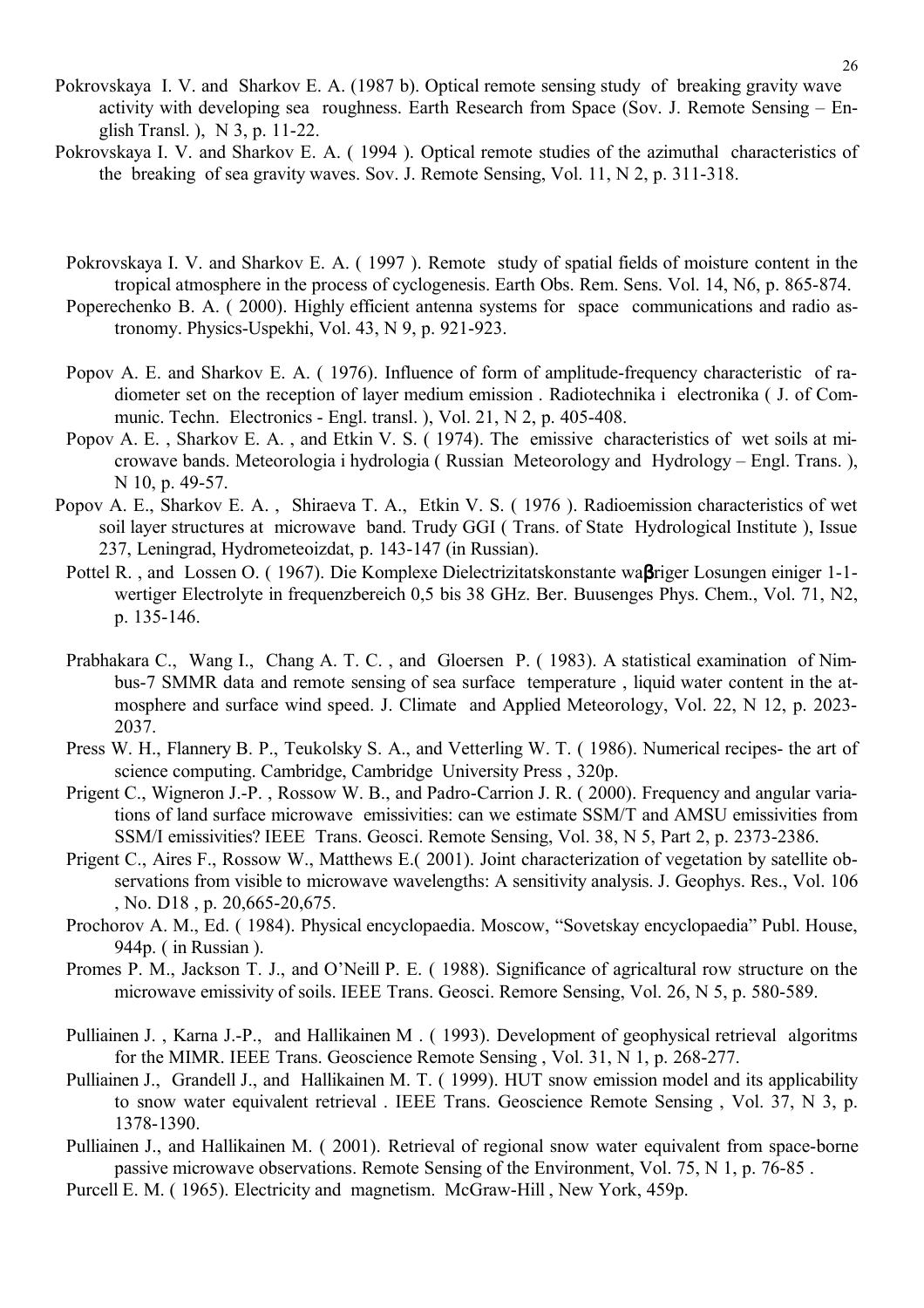Quattrochi D. A. and Goodchild M.F. ( 1997 ). Scale in remote sensing and GIS. Berlin, Springer, 406 p.

- Rabinovich Yu. I., Schukin G. G. , and Volkov V. G. ( 1968). On possible errors of absolute radioemission measurements. Trudy GGO (Trans. Main Geophysical Observatory), N 222, p. 138-148. (in Russian ).
- Rabinovich Yu. I., Schukin G. G. , Volkov V. G., and Krupenio N.N.( 1970). Polarization measurements of surface emission at centimeter band. Trudy GGO (Trans. Main Geophysical Observatory ) , N 235, p. 72-77. ( in Russian ).
- Rabinovich Yu. I. , and Melentev V. V. ( 1970). The effect of the temperature and salinity on the emission of a smooth water surface at centimeter band. Trudy GGO (Trans. Main Geophysical Observatory ) , N 235, p. 78123. ( in Russian ).
- Raev M. D., Sharkov E. A., Shiraeva T. A., and Etkin V. S. (1975). On the calculation of the thermal radioemission for the multi-layer structures with the method of oriented graphs by computer. Radiotechnika i electronica ( J. of Communic. Techn. Electronics Engl. Transl. ), Vol. 20, N 3, p. 632-635.
- Raffalski U., Klein U., Franke B., Langer J., Sinnhuber B. M. , Trentmann J., Kunzi K. F., and Schrems O. (1998). Ground based millimeter-wave observations of Arctic chlorine activation during winter and spring 1996/97. Geophys. Research Letters, Vol. 25, N17, p. 3331-3334.
- Raizer V. Yu. and Sharkov E. A. ( 1981 ). On electromagnetic description of closely packed dispersed media. Izvestia VUZ. Radiofizika. ( Izvestiya , Radiophysics and Quantum Electronics Engl. Transl.), Vol. 24, N 7, p. 809-818.
- Raizer V. Yu. , Sharkov E. A. and Etkin V. S. ( 1974) . Electrical and emissive characteristics of water at decimeter and meter wave bands. Preprint N Pr-164, Space Research Institute, Moscow, 15p. ( in Russian ).
- Raizer V. Yu. , Sharkov E. A. and Etkin V. S. ( 1975a). Influence of temperature and salinity on the radioemission of a smooth ocean surface at decimeter and meter bands. Izvestiya Akad. Nauk USSR, Fizika Atm. Okeana ( Izvestya. Atmospheric and Oceanic Physics English trans.), Vol. 11, N 6, p. 652-655.
- Raizer V. Y., Sharkov E. A. , and Etkin V. S. (1975b). On the thermal radioemission of sea surface with oil pollution. Preprint N Pr-237. Space Research Institute, Moscow, 15p. (in Russian).
- Raizer V. Y., Sharkov E. A., and Etkin V. S. (1976). Sea foam. Physico-chemical properties. Emissive and reflective characteristics. Preprint N Pr-306. Space Research Institute, Moscow, p. 25. (in Russian ).
- Raizer V. Y. , and Sharkov E. A. ( 1980). On dispersal structure of sea foam. Izvestia Acad. Nauk SSSR. Fizika atmosphery i okeana (Izvestiya, Atmospheric and Oceanic Physics Engl. Transl. ) , Vol.16, N 7, p.772-776.
	- Raju G. and Rana S.S. (1999). OCEANSAT-1 (IRS-P4) satellite and payloads. Megha-Tropiques. First Science Workshop Proceedings,1922 May, 1999, ISRO H.Q., Banglore, INDIA. Eds. Narayanan M. S., Manikiam B., Gairola R. M. ISRO, CNES, p. 3.1-3.4.
	- Randel D. L., Vonder Haar T. H., Ringerud M. A., Stephens G. L., Greenwald and Combs C. L. ( 1996) . A new global water vapour data set . Bull. Amer. Meteor. Soc., Vol. 77, N 6, p. 1233-1246.
	- Raney R. K. ( 1983 ). Synthetic aperture radar observations of ocean and land. Phil. Trans. Roy. Soc. London, Vol. A309, N 1508, p. 315-323.
	- Ranson K. J., Sun G., Weishampel J. F., Knox R. G. ( 1997). Forest biomass from combined ecosystem and radar backscatter modeling. Remote Sensing of Environment, Vol. 59, N 1, p. 118-133.
	- Rao B. M. , Thapliyal P. K., Pal P. K., Manikiam B., and Dwavedi A. ( 1999). Large scale soil moisture estimation using microwave radiometer data. Megha-Tropiques. First Science Workshop Proceed-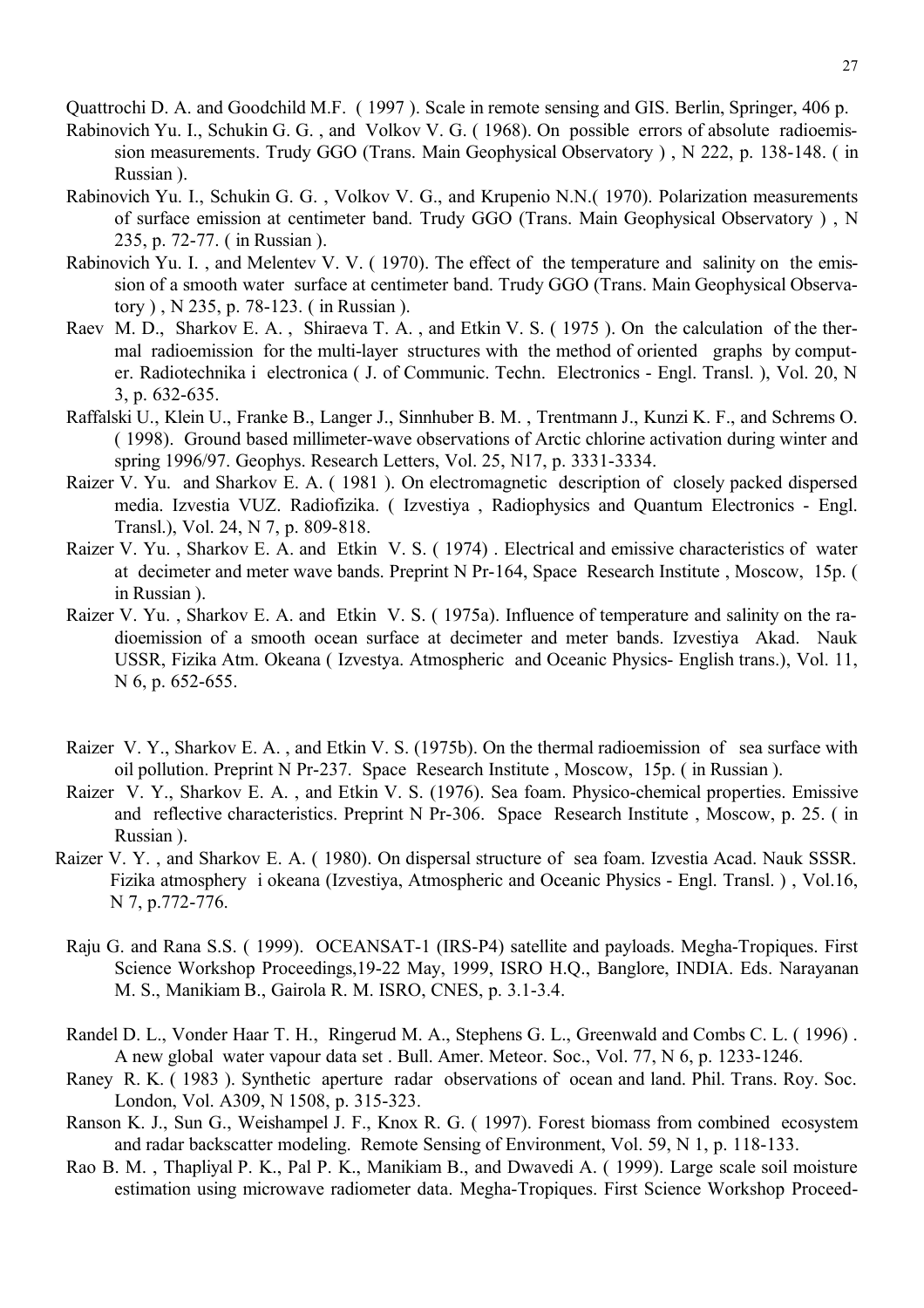ings,1922 May, 1999, ISRO H.Q., Banglore, INDIA. Eds. Narayanan M. S., Manikiam B., Gairola R. M. ISRO, CNES, p. 23.1-23.22.

- Raschke E. and Jacob D., Eds. (1993). Energy and water cycles in the climate system. Springer -Verlag, Berlin ,ets , 467 p.
- Rassadovsky V. A. , and Troitsky A. V. ( 1981). Remote radiometric atmospheric studies in the zone of tropical cyclone origin. Izvestya AN . Fizika atmosphery i okeana. (Izvestiya, Atmospheric and Oceanic Physics –English Transl.), Vol. 17, N 7, p. 698-705.
- Ray P. ( 1972). Broad band complex refractive indiced of ice and water.Applied Optics, Vol. 11, N 8, p. 1836-1844.
- Rehm G., and Brand H. ( 1999). Imaging of plants using radiometry at 600 GHz. IEEE IGARSS 1999 Proceedings, Vol. V, IEEE, New York, p. 2637-2639.
- Reid G. C. and Gage K. S. ( 1996). The tropical tropopause over the western Pacific : wave driving, convection and the annual cycle. J. Geophysical Research, Vol. 101, N D16, p. 21233-21241.
- Reising S. C. , and Camps A. J. ( 2000). A model of the wind direction signature in the Stokes emission vector from the ocean surface at microwave frequencies. IEEE IGARSS 2000 Proceedings, Vol. VI, IEEE, New York, p. 2745-2747.
- Reutov E. A. ,. and Shutko A. M. ( 1990a). Theoretical studies of the microwave emission of unified wet salty soils. Earth Research from Space (Earth Obs. Remote Sensing - Engl. Transl. ). N 3. P.  $73 - 81$ .
- Reutov E. A. ,. and Shutko A. M. ( 1990b). Experimental studies of the microwave emission of unified wet salty soils. Earth Research from Space (Earth Obs. Remote Sensing - Engl. Transl. ). N 4. P. 78-84.

Robinson I.S. (1985). Satellite Oceanography. Chichester ets.: Wiley/PRAXIS, 456 p.

- Roca R. ( 1999). Deep convection and water vapor in the tropical climate. Megha-Tropiques. First Science Workshop Proceedings,1922 May, 1999, ISRO H.Q., Bangalore, INDIA. Eds. Narayanan M. S., Manikiam B., Gairola R. M. ISRO, CNES, p. 10.1-10.10.
- Roca R. , and Ramanathan V. ( 2000). Scale dependence of monsoonal convective systems over the Indian Ocean. J. Climate, Vol. 13, N4, p. 1286-1298.
- Rochard G. ( 2000). "Do or Die" frequency list for passive remote sensing of the Earth. IEEE IGARSS 2000 Proceedings, Vol. VI, IEEE, New York, p. 2455-2456.
- Rodgers E.B. and Adler R.F. (1981). Tropical cyclone rainfall characteristics as determined from a satellite passive microwave radiometer. Mon. Weather Rev., Vol.109, p.506-521.
- Rodgers E.B., Chang S.W., Pierce H.F. (1994). A satellite observational and numerical study of precipitation characteristics in western North Atlantic tropical cyclones. J. Appl. Meteor., Vol.33, p.573 593.
- Rodrigues-Iturbe I. and Rinaldo A. (1997). Fractal river basins: chance and self-organization. Cambridge: Cambridge University Press, 547p.
- Rosenfeld D. and Woodley W. L. ( 2000). Deep convective clouds with sustained supercooled liquid water down to  $-37,5^{\circ}$  C. Nature, Vol. 405, N 6785, p. 440-442.
- Rosenkranz P. W. ( 1975 ). Shape of the 5 mm oxygen band in the atmosphere. IEEE Trans. Antennas Propag., Vol. 23, N 4, p. 498-506.
- Rosenkranz P. W., and Staelin D. H. ( 1972). Microwave emissivity of ocean foam and its effect on nadiral radiometric measurements. J. Geophysical Research, Vol.77, N 33, p. 6528-6538.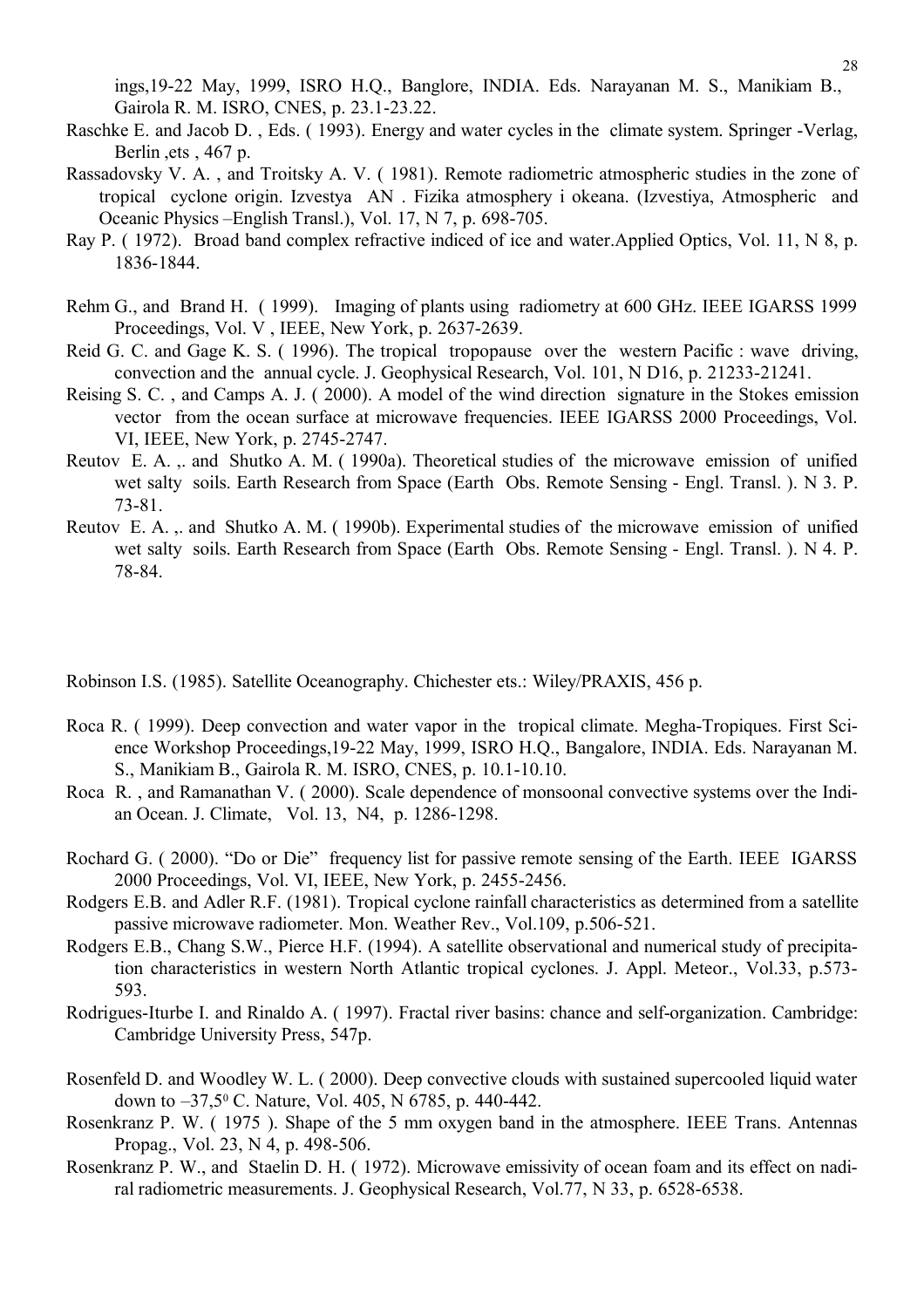- Rosenkranz P. W., Barath F. T., Blinn J. C., Johnston E. J., Lenoir W. B., Staelin D. H., and Waters J. W. ( 1972). Microwave radiometric measurements of atmospheric temperature and water from aircraft. J. Geophysical Research, Vol. 77, N30, p. 5833-5844.
- Rosenkranz P. W., Komichak M. J. , and Staelin D. H. ( 1982). A method for estimation of atmospheric water vapor profiles by microwave radiometry. J. Applied Meteorology, Vol. 21, N 9, p. 1364 1370.
- Rosenlof K. H., Tuck A. F., Kelly K. K., Russell J. M., and McCormick M. P. (1997).Hemispheric asymmetries in water vapor and inferences about transport in the lower stratosphere. J. Geophysical Research, Vol. 102, N D11, p. 13213-13234.
- Rosolen C., Clerc V. , and Lecacheux SA. ( 1999). High dynamic range, interferences tolerant, digital receivers for radio astronomy. Radio Science Bulletin, N 291, p. 612.
- Rossow W. B. and Schiffer R. A. ( 1991). ISCCP cloud data product. Bull. Amer. Meteorol. Soc., Vol. 72, N 1, p. 2-20.
- Rozenberg V. I. ( 1972). Electromagnetic scattering and attenuation in atmospheric particles. Leningrad, Gidrometeoizdat , 348p. ( in Russian).
- Prigent C. , Phalippou L., and English S. ( 1997). Variation inversion of the SSM/I observations during the ASTEX campaign. J. Applied Meteorology, Vol. 36, N 5, p. 493-508.
- Ruf K. ( 1999). Technical and engineering challenges for the future of radio astronomy. Radio Science Bulletin, N 291, p. 13-18.
- Ruf C. S. ( 2000a). Detection of calibration drift in spaceborne microwave radiometers using a vicarious cold reference. IEEE Trans. Geosci. Remote Sens., Vol. 38, N 1, P.44-52.
- Ruf C. S. ( 2000b). Statistical analysis of a lower bound on microwave radiometer brightness temperatures from space. IEEE IGARSS 2000 Proceedings, Vol. VII, IEEE, New York, p. 2824-2826.
- Ruf C. S., and Zhang H. ( 2001). Performance evaluation of single and multichannel microwave radiometers for soil moisture retrieval. Remote Sensing Envir., Vol. 75, N 1, p. 86-99.
- Ruf C. S. , Swift C. T. , Tannerr A. B., and LeVine D. M. (1988). Interferometric synthetic aperture microwave radiometry for the remote sensing of the Earth. IEEE Trans. Geoscience Remote Sensing, Vol. 26, N 5, p. 597-611.
- Ruf C. S. , Principe C. M., and Neeck S. P. ( 2000) . Enabling technologies to map precipitation with near-global coverage and hour-scale revisit times. IEEE IGARSS 2000 Proceedings, Vol. VII, IEEE, New York, p. 2988-2990.
- Rysakov W., and Ston M. ( 2001). Light scattering by spheroids. J. Quant. Spectr. Radiative Transfer, Vol.  $69$ , N 5, p.  $651-665$ .
- Rytov S. M. ( 1953). The theory of electrical fluctuations and thermal emission. Moscow, USSR Academy Sciences Publ. House, 230p. ( in Russian ).
- Rytov S. M. ( 1966) . Introduction in statistical radiophysics. Moscow, "Nauka" Publ. House, 404 p. ( in Russian ).
- Rytov S. M. , Kravtsov Yu. A. , and Tatarskii V. I. ( 1978). Introduction in statistical radiophysics.Part II. Random fields. Moscow, "Nauka" Publ. House, 462 p. ( in Russian ).
- Sabins F.F. ( 1987 ). Remote sensing. Principles and interpretation. N. Y. : W. H. Friman and Company, 368 p.
- Sadeghi A. M., Scott H.D., Waite W. P., Asrar G. ( 1988 ).Estimating soil water evaporation using radar measurements. IEEE Trans. Geoscience Remote Sensing. Vol. 26, N 4, p. 490-493.
- Sadourny R., Cordon F. and Bonazzola M.( 1999). Tropical convection , water vapour transport and the general circulation of the atmosphere. Megha-Tropiques. First Science Workshop Proceedings, 19-22 May, 1999, ISRO H.Q., Bangalore, INDIA. Eds. Narayanan M. S., Manikiam B., Gairola R. M. ISRO, CNES, p. 11.1-11.10.
- Sakerin S. M. and Kabanov D. M. ( 1997 ). Using local and integral humidity characteristics for estimating vertical profiles. Optics Atm. Ocean, Vol.  $10$ , N  $1$ , p. 87-96 (in Russian).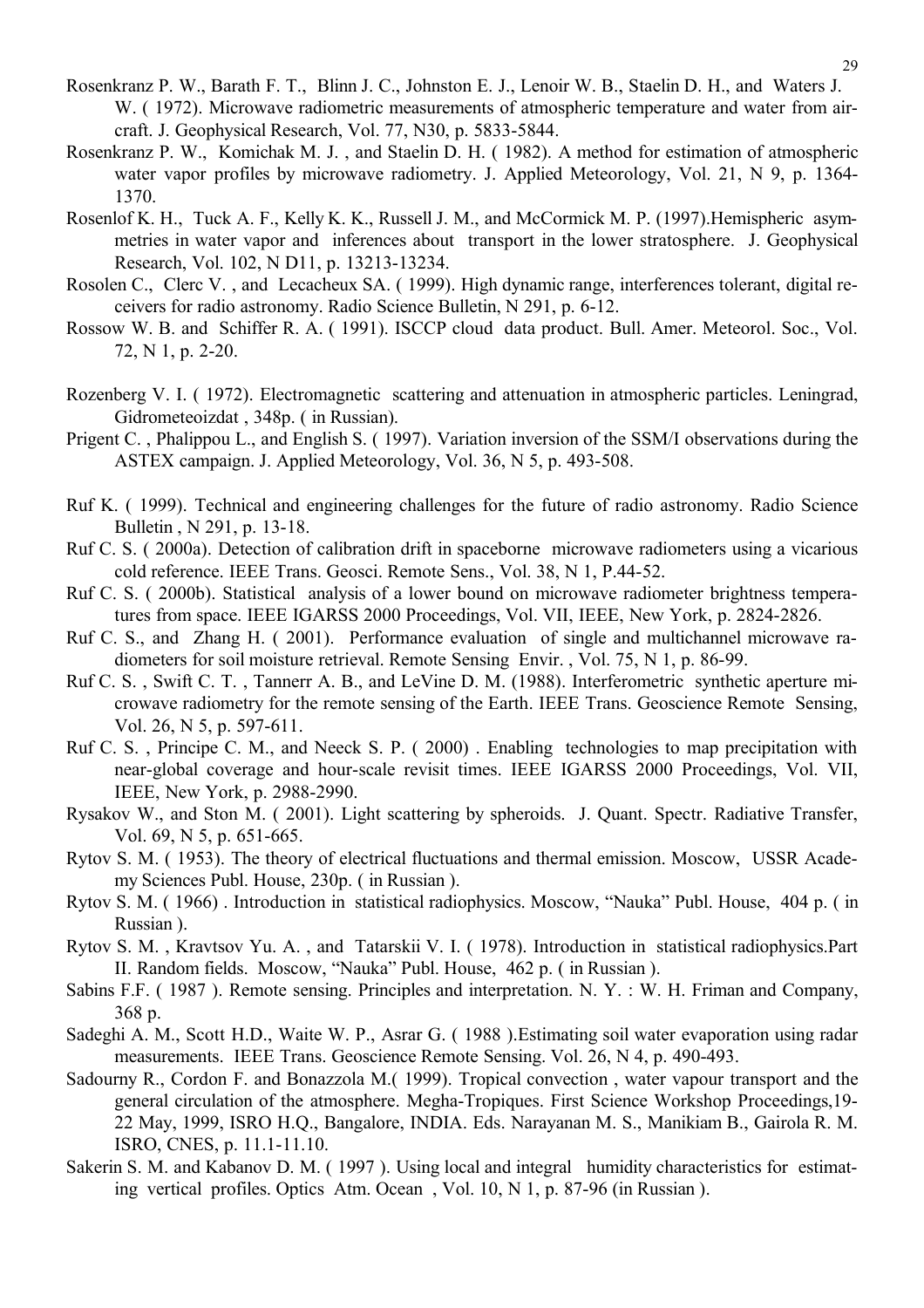- Sasaki Ya., Asanuma I., Muneyama K., Naito G., Suzuki T. (1987). The dependence of sea-surface microwave emission on wind speed, frequency, incidence angle, and polarization over frequency range from 1 to 40 GHz. IEEE Trans. Geoscience Remote Sensing., Vol. 25, N 11, p. 138-146.
- Savorskii V.P. , Armand N. A. and Milshin A.A. ( 2000). Experimental method for recover of antenna directional pattern of satellite borne instrumentation with local regularization method. Radiotechnika i electronika ( J. of Communic. Techn. Electronics - Engl. transl. ), Vol. 45, N 10, p. 1210-1213.
- Saxton J. A. ( 1952). Dielectric dispersion in pure polar liquids of very high frequencies . Proc. Roy. Soc., Vol. 213A, N 115, p. 473-492.
- Schilling H. ( 1972). Statistische physik in beispielen . VEB Fachbuchverlag, Leipzig, 420p.
- Schmetz J., Tjemkes S. A., Gube M., van de Berg L. (1997). Monitoring deep convection and convective overshooting with Meteosat. Adv. Space Res., Vol. 19, N3, p. 433-441.
- Schmitt R., and Montgomery E. (2000). Salinity- a missing piece in the climate puzzle. Backscatter, Vol. 11, N  $3$ , p. 10-16.
- Schmugge T. and O'Neill P. ( 1986 ). Passive microwave soil moisture research. IEEE Trans. Geoscience Remote Sensing. Vol. 24, N 1, p. 12-22.
- Schugge T. J. , Wang J. R. , and Asrar G. ( 1988). Results from the push broom microwave radiometer flights over the Konza Prairie in 1985. IEEE Trans. Geosc. Remote Sensing, Vol. 26, n 5, p. 590 596.
- Schuster H. G. (1984). Deterministic Chaos. An Introduction. Physik Verlag GmbH, Weinheim, 240 p.
- Schultz G. A.  $(1988)$ . Remote sensing in hydrology. J. Hydrology. Vol. 100, p. 239-265.
- Schultz G. A., and Engman E. T. , Eds. ( 2000). Remote sensing in hydrology and water management. Spriger-Verlag, Berlin, Heidelberg, 483 p.
- Schweitzer F., Ed. (1997). Self-organization of complex structures. Gordon and Breach, Amsterdam, 622  $p$ .
- Scofronick-Jackson G. M., and Wang J. R. ( 2000). The estimation of hydrometeor profiles from wideband microwave observations. J. Applied Meteorology, Vol. 39, N 10, p. 1645-1657.
- Scott J. C. (1978). The historical development of theories of wave-calming using oil. History of Technology, Vol. 3, p. 163-186.
- Scott J. C. (1999). Ocean surface slicks-pollution, productivity, climate and life-saving. IEEE IGARSS 1999 Proceedings, Vol. III, IEEE, New York, p. 1463-1468.
- Scott J. C., and Thomas N. H. (1999). Sea surface slicks-surface chemistry and hydrodynamics in radar remote sensing. Proceedings, Conference on wind-over-wave couplings, Salford University, 1997. Taylor & Francis, p.  $221-229$ .
- Sethna J. P., Dahmen K. A., and Myers C. R. (2001). Crackling noise. Nature, Vol. 410, N 6825, p. 242250.
- Shapirovskaya N. Ya. (1973) . On polarization radiothermal investigations of surfaces with spacecrafts. Kosmicheskie issledovania (Space Research-English Transl.), Vol. 11, N 6, p. 907-912.
- Sharkov E. A. ( 1978 ). On using microwave radiometers for study of thermal interaction in atmosphereocean system. Radiotechnika i electronika. (J. of Communic. Techn. Electronics Engl. Transl. ) Vol. 23, N 3, p. 655-658.
- Sharkov E. A. (1983 ). On estimation of relaxation models for dielectric properties of water for remote sensing problems. Preprint N Pr-800. Space Research Institute, Moscow, p. 15. (in Russian).
- Sharkov E. A. ( 1984 ). Relaxation model for dielectric properties of concentrated electrolytes.Zhurnal Fizicheskoi Khimii ( Journal of Phys. Chemistry-English transl.), Vol. 58, N 7, p. 1705-1710.
- Sharkov E. A. (1993 a). Spatial features of sea wave breaking fields. « Simposium on the Air-Sea Interface. Marseilles. France. June 2430.1993» . Book of Abstracts, p. 21.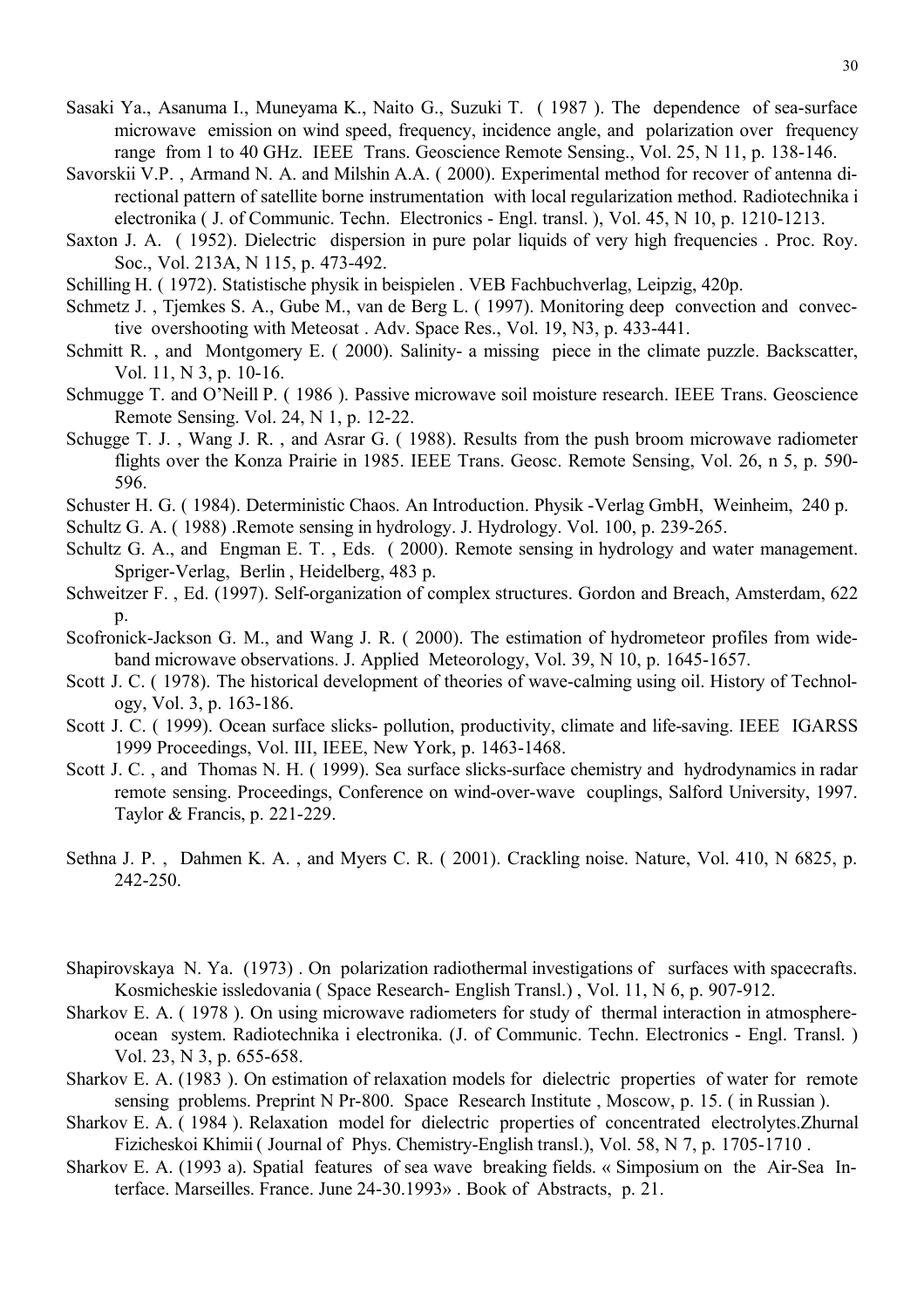- Sharkov E. A. (1993 b ). Scaling properties of sea wave breaking fields. Annales Geophysicae. Part II, Suppl. II to Vol. 11, p. C310.
- Sharkov E. A. and Bondur V. G. ( 1993 ).Statistical characteristics of linear and area geometry of foam structures on the disturbed sea surface. «A Simposium on the Air-Sea Interface . Marseilles. France. June 24-30.1993.» Book of Abstracts, p. 177.
- Sharkov E.A.(1994). Experimental investigations of lifetimes for breaking wave disperse zone. Izvestia Acad. Nauk. Fizika atmosphery i okeana (Izvestiya, Atmospheric and Oceanic Physics - Engl. Transl.), Vol.30, N 6, p.844-847.
	- Sharkov E. A. (1995 ). Optical investigations of temporal evolution of foam structures on sea surface. Earth Obs. Rem. Sens., Vol. 12, N 1, p. 88-101.
	- Sharkov E.A. (1996a). The global tropical cyclogenesis as relaxation oscillator of the kinetic-diffusional type. Annales Geophysicae, Supplement II to Vol.14, Part II, p.C654.
	- Sharkov E.A. (1996b). The global tropical cyclogenesis model for climate applications. «31 st Sci. Assembly of COSPAR, 1421 July 1996». Abstracts. The University of Birmingham. England, p.8.
	- Sharkov E. A. ( 1996 c ). Precision relaxation model of dielectric properties of water for remote sensing problems. Earth Obs. Rem. Sens., Vol.  $13$ , N  $6$ , p.  $887-902$ .
	- Sharkov E. A. ( 1996 d ) . The nonlinear evolution of breaking sea gravity waves. Annales Geophysicae, Suppl. II to Vol. 14, Part II, p. C542.
- Sharkov E. A. ( 1997 a). Airspace observations of tropical cyclones. Earth Research from Space (Earth Obs. Remote Sensing - Engl. Transl. ). 1997. N 6. P. 78-111.
- Sharkov E.A. (1997 b). The global tropical cyclogenesis as a geophysical system slightly out of equilibrium. Earth Obs. Remote Sensing . 1997. Vol. 14. N6. P. 865-874.
	- Sharkov E. A. ( 1998). Remote sensing of tropical regions. Chichester, N. Y., Weinheim, Brisbane, Singapore, Toronto. John Wiley and Sons / PRAXIS . 320 p.
	- Sharkov E. A. (2000). Global Tropical Cyclogenesis .London, Berlin,Heidelberg, New York, etc. Springer/PRAXIS. 375 p.
	- Sharkov E. A., and Etkin V. S. (1976). Possibilities of remote sensing of Earth surface with radio-physical instruments. In " Space investigations of Earth's resources ", Moscow, "Nauka" Publ. House, p. 99109 ( in Russian ).
	- Shchuko O. B. and Kartashov D. W. ( 1999) . Dependence of the Mercury radio emission from the upper cover structure and composition. Izvestia VUZ. Radiofizika. ( Izvestiya , Radiophysics and Quantum Electronics - Engl. Transl.), Vol. 42, N 3, p. 203-214.
	- Shepard M. K., Brackett R. A., and Arvidson R. E. (1995). Self-affine (fractal) topography: surface parameterization and radar scattering. J. Geophysical Research, Vol. 100, N E6, p. 11,709-11,718.
	- Shepard M. K., and Campbell B. A. (1999). Radar scattering from a self-affine fractal surface: near-nadir regime. Icarus, Vol. 141, N 1, p. 156-171.
	- Shibata A. (2000). AMSR/AMSR-E algorithm development and data distribution. IEEE IGARSS 2000 Proceedings, Vol. I, IEEE, New York, p. 59-61.
	- Shifrin K. S. (1951). Scattering of light by a turbid medium. Moscow, Gostechizdat, 288p. ( in Russian )

.

- Shifrin K. S. , Ed. ( 1968). Tables for light scattering. Vol. III. Coefficients of extinction, scattering and beam pressure. Leningrad, Hydrometeorological Publishing House, 350p. (in Russian ).
- Shifrin K. S. (1971). Investigation of substance's properties by single-scattering. In "Theoretical and applied problems of light's scattering ". Minsk, "Nauka i technika" Publ. House, p. 228-244.
- Shimoda H. ( 2000). Global change observation mission ( GCOM). IEEE IGARSS 2000 Proceedings, Vol. I, IEEE, New York, p. 53-55.
- Shin R. T. and Kong J. A. ( 1982 ). Theory for thermal microwave emission from a homogeneous layer with rough surfaces containing spherical scatterers. J. Geophys. Research, Vol. 87, N 7, p. 5566-5576.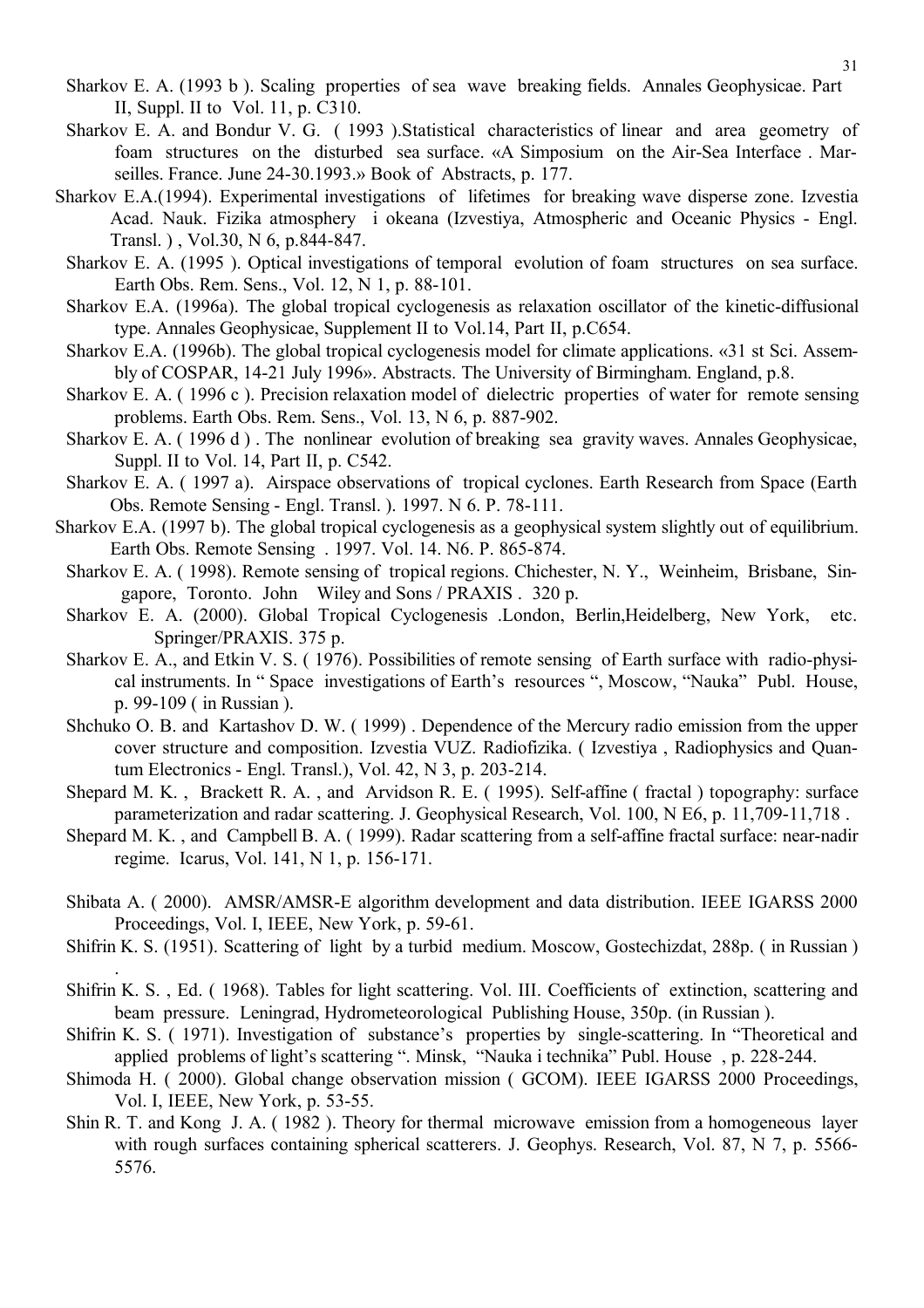- 32
- Shulgina E. M. ( 1975 ). Radioemission of a vertically nonuniform medium. Trudy GGO (Trans. Main Geophysical Observatory), N 331, p. 64-72 (in Russian).
- Shulgina E. M. ( 1972). Calculation of emissivity of disturbed sea surface at microwave band. Izvestia AN. Fizika atmosphery i okeana. (Izvestiya. Atmospheric and Oceanic Physics- Engl. Transl.) Vol. 8, N 7, p. 773-776.
- Shutko A. M. ( 1982 ). Microwave radiometry of lands under natural and artificial moistening. IEEE Trans. Geosci. Remote Sensing. Vol. 20, N 1, p. 18-26.
- Shutko A. M. ( 1986). Microwave radiometry of water surface and soils. "Nauka" Publ. House, Moscow, 189p. ( in Russian ).
- Siegel R. and Howell J. R. (1972). Thermal radiation heat transfer. New York, McGraw-Hill Book Company, 910p.
- Sihvola A.H. and Kong J. A. ( 1988). Effective permittivity of dielectric mixtures. IEEE Trans. Geosci. Remote Sensing, Vol. 26, N4, p. 420-429.
- Siegel R. and Howell J. R. (1972). Thermal radiation heat transfer. McGraw-Hill Book Company, New York, 420 pp.
- Singh R. P., Mishra N. C. , and Sahoo P.K. ( 2000). Seasonal variations of brightness temperature at 85 GHz over India. Adv. Space Res., Vol. 26, N 7, p. 1081-1084.
- Simpson J., Ed. (1988). Report of the science steering group for a Tropical Rainfall Measuring Mission (TRMM). GSFC, Maryland, 94 p.
- Simpson J., Adler R.F., North G.R. (1988). A Proposed Tropical Rainfall Measuring Missions (TRMM) Satellite. Bull. Americ. Meteor. Soc. Vol.69, N 3, p. 278-295.
- Simpson J., Kummerow C. D. , Meneghini R. , Hou A., Adler R. F., Huffman G., Barkstorm B., Wielicki B., Goodman S.J., Christian H., Krishnamurti T. N., Yang S., and Ferrier B. (2000). The tropical rainfall measuring mission (TRMM). Earth Research from Space (Earth Obs. Remote Sensing - Engl. Transl. ). N4. P. 71-90.
- Sinyukov V. V. (1976). Structure of the single-atom fluids, water and water solutions of electrolytes. Moscow, Nauka Publ. House, 256p. ( in Russian ).
- Skofronick-Jackson G. M., and Wang J. R. (2000). The estimation of hydrometeor profiles from wideband microwave observations. J. Appled Meteorology, Vol. 39, N10, p. 1645-1656.
- Skolnik M. I. (1980). Introduction to radar systems. McGraw-Hill Book Company, New York, 450 pp.
- Slater J. C. (1942). Microwave transmission. McGraw-Hill Book Company, New York, London. 308 pp.
- Smirnov M. T. (1984). Modeling of rain radioemission by Monte-Carlo method. Izvestia AN. Fizika atmosphery i okeana . (Izvestiya. Atmospheric and Oceanic Physics- Engl. Transl. ) Vol. 12, N 9, p. 820 826.
- Smirnov A. I. and Sharkov E. A. ( 1979). On dielectric and emissive properties of the strong salt water. Izvestya VUZ, Radiofizika ( Radiophysics and Quantum Electronics English Transl. ), Vol. 22, N 10, p. 1285-1287.
- Smith P. M. ( 1988). The emissivity of sea foam at 19 and 37 GHz. IEEE Trans. Geosci. Remote Sensing, Vol. 26, N 5, p. 541-547.
- Smith D. M. , Kniveton D.R. , and Barrett E. C. (1998). A statistical modeling approach to passive microwave rainfall retrieval. J. Applied Meteorology, Vol. 37, N 2, p. 135-154.
- Sobolev V. V. (1963). A treatise on radiative transfer.Van Norstrand, Princeton , N. J. , 319p.
- Sobolev S. L. (1997). Local non-equilibrium transport models. Physics-Uspekhi, Vol. 40, N10, p. 1043-1053.
- Sobti A. , and Moore R. K. ( 1976). Correlation between microwave scattering and emission from land and sea at 13,9 GHz. IEEE Trans. Geoscince Electronics, Vol. 14, N 4, p. 93-96.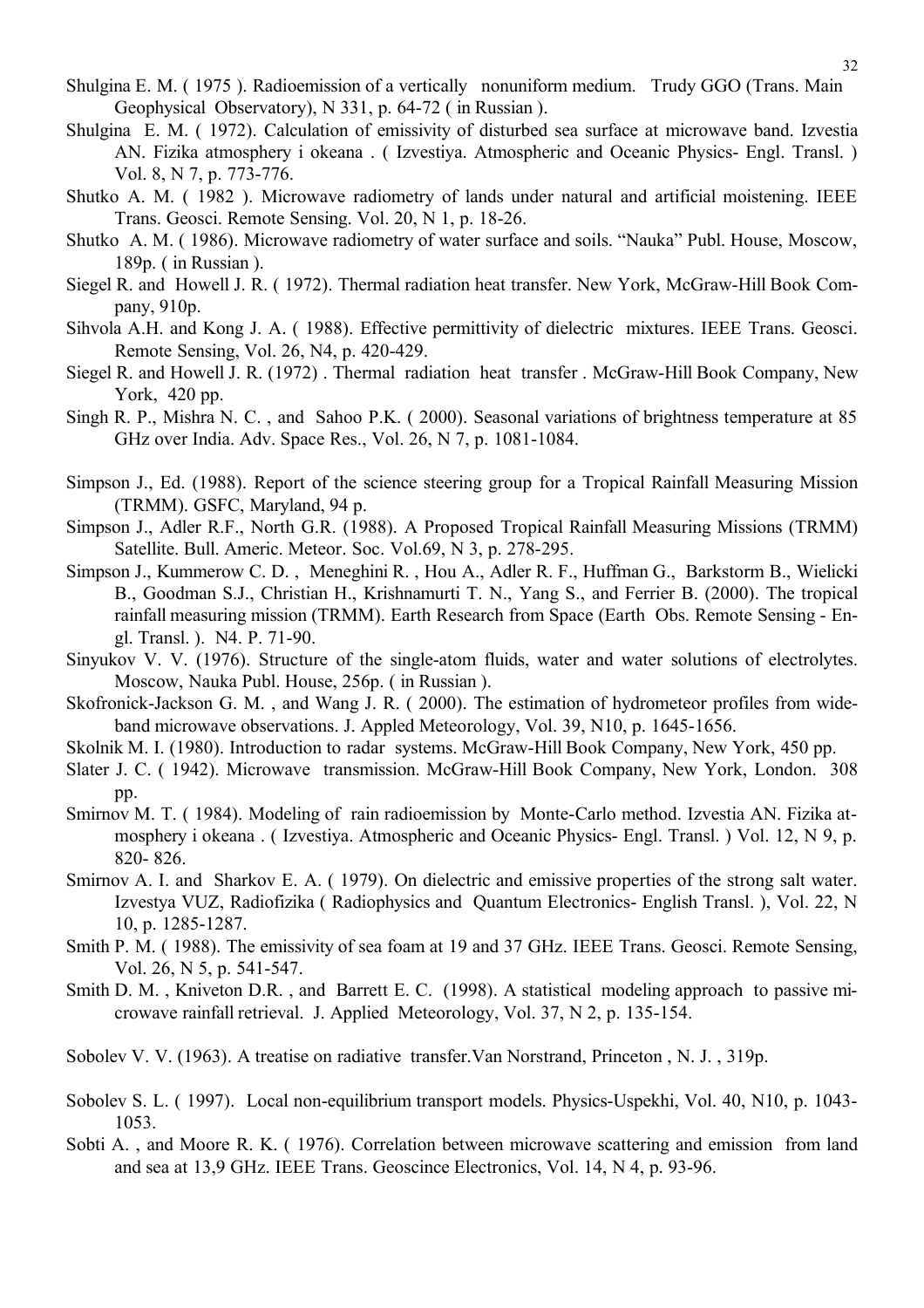- Sobue S., Tomii N., Moriyama T., Ishida C., Kohji T., and Kamijo S. ( 2000). NASDA's future Earth observation satellite plan. IEEE IGARSS 2000 Proceedings, Vol. VI, IEEE, New York, p. 2596 2598.
- Soglasnova V. A. and Sholomitskii G.B. ( 1971) On bolometric measurements of cosmic microwave bachground radiation. Preprint N Pr-90, Space Research Institute, Moscow, p. 8 (in Russian).
- Sorai K., Nishiyama K., Nasegawa T., Miyaji T., and Ukita N. (1998). A 500-MHz acousto-optical spectrometer for the Nobeyama 45-m radio telescope. Technical report N 60, Nobeyama Radio Observatory, Nagano, 10p.
- Sornette D. ( 2000). Critical phenomena in natural sciences.Springer. Berlin, Heidelberg, New York, etc. , 434 p.
- Sorooshian S., Hsu K.-L., Gao X., Gupta H. V., Imama B., and Braithwaite D. (2000). Evaluation of PERSIANN system satellite-based estimates of tropical rainfall. Bull. Amerc. Meteor. Soc., Vol. 81, N 9, p. 2035-2046.
- Srokosz M. A. ( 1986). On the probability of wave breaking in deep water. J. Physical Oceanography, Vol. 16, N 2, p. 3832-385.
- Staelin D. H. ( 1969). Passive remote sensing at microwave wavelengths. Proc. IEEE, Vol. 57, N 4, p. 427439.
- Staelin D. H. ( 1981). Passive microwave techniques for geophysical sensing of the Earth from satellites. IEEE Trans. Antennas Propagation, Vol. 29, N 4, p. 683-687.
- Steel M., Sheppard R. , and Grant E. ( 1984). A precision method for measuring the complex permittivity of solid tissue in the frequency domain between 2 and 18 GHz. J. Phys. E: Sci. Instr. , Vol. 17, N 1, p. 3034.
- Stephens G. L., Jakob C., and Miller M. (1998). Atmospheric ice a major gap in understanding the effects of clouds on climate. GEWEX News, Vol. 8, N 1, p. 1, 4-8.
- Steranka L., Rodgers E. B., Gentry R. (1986). The relationship between satellite measured convective bursts and tropical cyclone intensification. Mon. Weather Rev., Vol.114, N8, p.1539-1546.
- Stockade T. N., Anderson D. L. T., Alves J. O. S., and Balmaseda M. A. ( 1998 ) . Global seasonal rainfall forecasting using a coupled ocean-atmosphere model. Nature. Vol. 392. N 6674.p. 370-373.
- Stoffregen H., Zenker T., and Wessolek G. ( 2002). Accuracy of soil water content measurements using ground penetrating radar: comparision of ground penetrating radar and lysimeter data. J. Hydrology, Vol. 267, N 3-4, p. 201-206.
- Stogryn A. (1967 ). The apparent temperature of the sea at microwave frequencies. IEEE Trans. Antennas Propagat., Vol. AP-15, N 3, p. 278-286.
- Stogryn A. (1970 ). The brightness temperature of a vertically structured medium. Radio Science , Vol. 12, N 12, p. 1397-1406.
- Stogryn A. ( 1971). Equations for calculating the dielectric constant for saline water. IEEE Trans. Microwave Theory Technology, vol.  $19$ , N 8, p. 733-736.
- Stogryn A. ( 1972). The emissivity of sea foam at microwave frequencies. J. Geophysical Research , Vol. 77, N 9, p. 1658-1666.
- Stogryn A. (1986). Study of the microwave brightness temperature of snow from the point of view of strong fluctuation theory. IEEE Trans. Geosci. Remote Sensing, Vol. 24, N2, p. 220-231.
- Stogrin A. P. , Buttler C. T. , and Bartolac T. J. ( 1994) Ocean surface wind retrievals from special sensor microwave imager data witth neural networs. J. Geophysical Research, Vol. 99, p. 981-984.
- Stone K. ( 1979). Ocean science. J. Wiley and Sons, N. Y., Chichester , 609 p.
- Stratton J. A. (1941). Electromagnetic theory. New York, London, McGraw-Hill Book Company, Inc., 615p.
- Strukov I. A. , and Skulachev D. P. ( 1984). "Relict" experiment. The first results. Pisma v astronomicheskii journal (Astronomy Letters- English transl.), Vol. 10, N1, p. 3-13.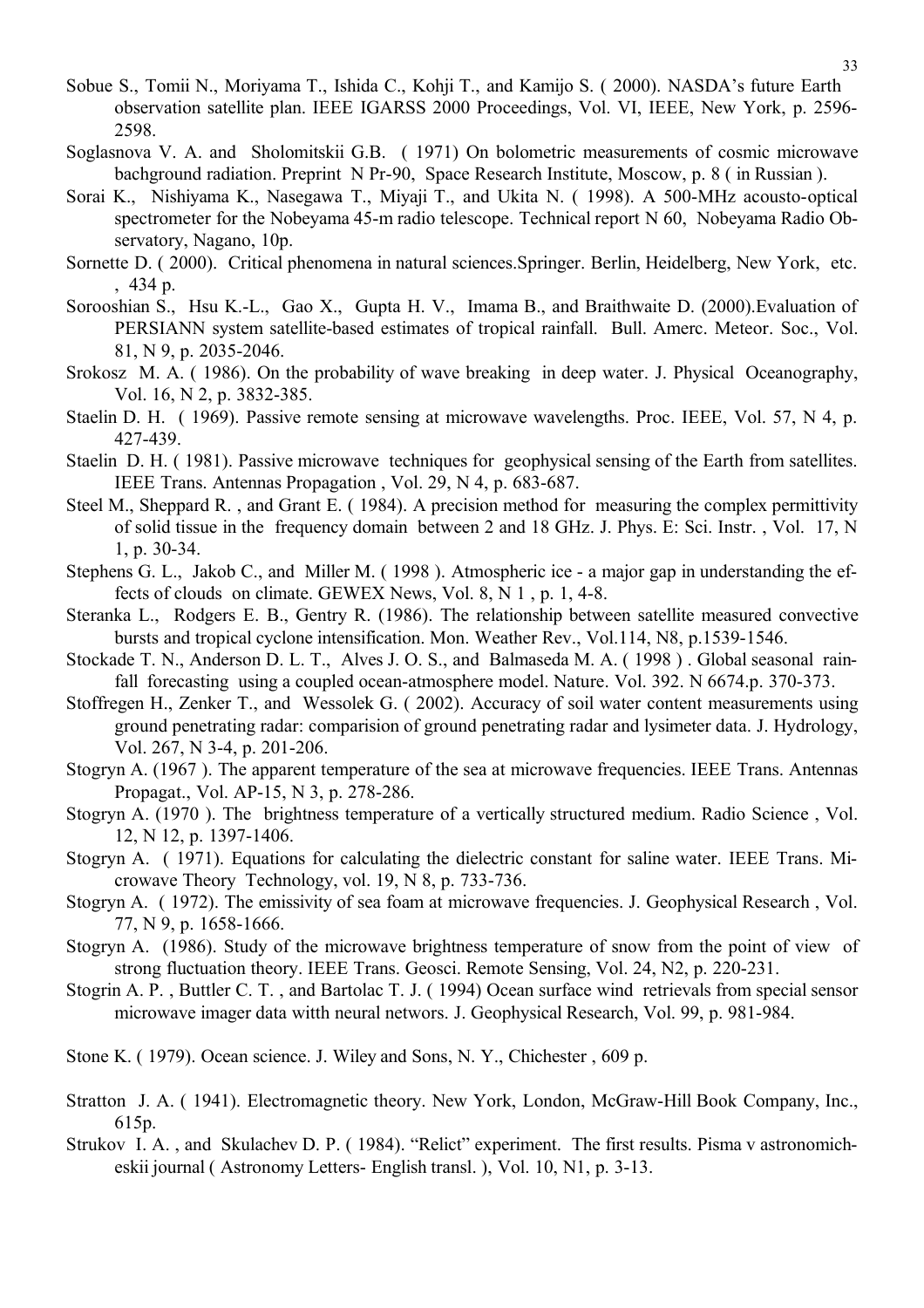- Strukov I. A. , and Skulachev D. P. ( 1986). Investigations of the anisotropy of cosmic microwave background. "Relict" experiment. In "Results of sciences and technique . Astronomy." Vol. 31. Astrophysics and space physics. Ed. by Sunyev R. A. Moscow, VINITY Publ. House, p. 37-73.
- Sunyaev R. A. , Ed.( 1986). Space Physics. Small encyclopaedia. Moscow, "Soviet encyclopaedia" Publ. House. 783p. ( in Russian ).
- Szwarnowski R. ( 1982). A transmission line cell measuring the permittivity of liquids over the frequency range 90 MHz to  $2$  GHz. J. Phys. E.: Sci. Instrum., Vol.15, N 10, p. 1068-1072.
- Tack R. E. (1994). Commercial distribution of data from RADARSAT, Canada's Earth observation satellite. Earth Research from Space, N 2, p. 118-124.
- Takanashi N., Kawanishi T., Kojima K., Oikawa K., Kuroiwa H., Okamoto K., Kozu T., Okumura M., Nakatsuka H. and Nishikawa K ( 2000). Two year operation of the Precipitation Radar ( PR) onboard TRMM satellite. IEEE IGARSS 2000 Proceedings, Vol. III, IEEE, New York. P 1343-1345.
- Takayasu H. ( 1984). Stable distribution and Levy process in fractal turbulence. Progress of Theoretical Physics, Vol. 72, N 3, p. 471-479.
- Takayasu H. ( 1988). Fractal clusters and stable distribution. J. Physical Society Japan, Vol. 57, N 8, p. 25852587.
- Tang C. C. H. (1974). The effect of droplets in the air-sea transition zone on the sea brightness temperature. J. Physical Oceanography, Vol. 4, N  $10$ , p. 579-593.
- Taylor J. P. and English S. J. ( 1995). The retrieval of cloud radiative and microphysical properties using combined near-infrared and microwave radiometry. O. J. R. Meteorol. Soc., Vol. 121, p. 1083-1112.
- Taylor R. P. , Micolich A. P. , and Jonas D. ( 1999). Fractal analysis of Pollock's drip paitings. Nature, Vol. 399, N 6735, p. 422.
- Terradellas E., Morales G., Cuxart J., and Yague C. ( 2001). Wavelet method: application to the study of the stable atmospheric boundary layer under nonstationary conditions. Dynamics of Atmospheres and Oceans, Vol. 34, N 3-4, p. 225-244.
- Theon J.S., Matsuno T., Sakato T., Fuguno N., Eds. ( 1992). The global role of tropical rainfall. A. Deepak Publishing , Hampton, Va., 350 p.
- Thomas G. E. and K. Stamnes ( 1999). Radiative transfer in the atmosphere and ocean. Cambridge U. P. , New York, 517 p.
- Tichonov A. N., and Arsenin V. Y. (1979). Methods of solution for non-correct problems. Moscow, "Nauka" Publ. House, 288p.
- Tikhonova T.V. , and Troitskii V. S. ( 1970). The thermal emission of the Moon and physical properties of its surface layer. Izvestia VUZ. Radiofizika. (Izvestiya , Radiophysics and Quantum Electronics Engl. Transl.), Vol. 13, N 9, p. 1273-1311.
- Tilford S.G., Asrar G., Backlund P.W.( 1994). Mission to planet Earth. Adv. Space Res., Vol.14, N1, p.5 9.
- Trenberth K. E. ( 1997) . Atmospheric moisture residence times and cycling: implications for how precipitation may change as climate changes. GEWEX News, Vol. 7, N 3, p. 1, 46.
- Trier S. B., Skamarock W. C., LeMone M. A. ( 1997 ). Structure and evolution of the 22 February 1993 TOGA COARE squall line: organization mechanism inferred from numerical simulation . J. Atmospheric Science, Vol. 54, N 3, p. 386-407.
- TRMM Office ( 1994). Meeting of the Tropical Rainfall Measuring Mission (TRMM) Joint Science Team (JTST). NASA/GSFC pub., Greenbelt, Maryland, Sept. 13-15, 1994, 266 pp.
- Troitskii V. S. ( 1951). On the theory of the measurement of weak signals with continuous spectrum. Jurnal technicheskoi phisiki (Journal of technical physics). Vol. 21, N3, p. 994-1003 (in Russian).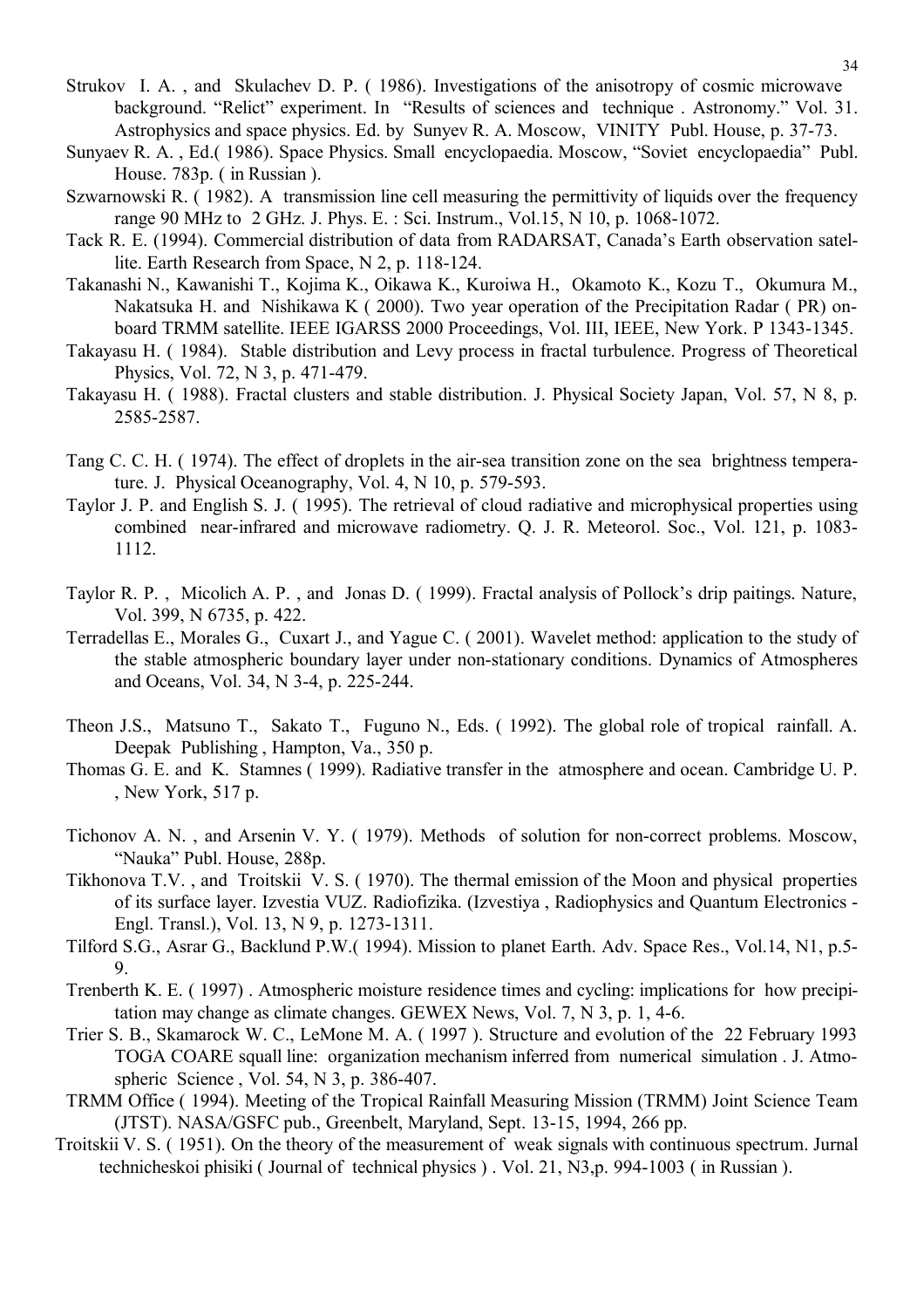- Troitskii V. S. ( 1954). On the theory of Moon's radioemission. Astronomicheskii jurnal (Astronomical Journal), Vol. 31, N 6, p. 511-528 (in Russian).
- Troitskii V. S. (1967). Results of the Moon's investigation by its self-radiation. Izvestia VUZ. Radiofizika. (Izvestiya, Radiophysics and Quantum Electronics - Engl. Transl.), Vol. 10, N 9-10, p. 1266-1282.
- Troitsky A. V. ( 1983). On possibility of atmospheric pressure remote determination by radiometric method from the Earth artificial satellite. Earth Research from Space (Earth Obs. Remote Sensing Engl. transl. ),  $N$  4, p.33-38.
- Troitsky A. V. , Gajkovich K. P. , Gromov V. D., Kadygrov E. N., and Kosov A. S. (1993). Thermal sounding of the atmospheric boundary layer in the oxygen absorption band center at 60 GHz. IEEE Trans. Geoscience Remote Sensing, Vol. 31, N 1, p. 116-120.
- Trokhimovskii Yu. G. ( 1997). The model for microwave thermal emission of sea surface with waves. Earth Research from Space (Earth Obs. Remote Sensing - Engl. transl.), N1, p. 39-49.
- Trokhimovski Yu.G., Westwater E. R. , Han Y., and Leuski V. E. ( 1998) . Air and sea surface temperature measurements using a 60-GHz microwave rotating radiometer. IEEE Trans. Geoscience Remote Sensing, Vol. 36, N 1, p. 3-15.
- Trokhimovski Yu.G., Irisov V. G., Westwater E. R. , Fedor L. S. , and Leuski V. E. (2000). Comparison of tha sea surface brightness temperature measured during the Coastal Ocean Probing Experiment ( COPE'95) from a blimp with model calculations. In "Microwave Radiometry and Remote Sensing of the Earth's Surface and Atmosphere". Eds.: Pampaloni P. and Paloscia S., VSP BV, Utrecht, Boston, Koln, Tokyo, p. 13-20.
- Truman W. M., Balanis C. A., and Holmes J. I. (1977). Three-dimensional vector modeling and restoration of flat finite wave tank radiometric measurements. IEEE Trans. Antennas Propag., Vol. 25, N 1  $, p. 95-104.$
- Tsang L., Njoku E. , and Kong J.A. ( 1975). Microwave thermal emisson from a stratified medium with nonuniform temperature distribution. J. Applied Physics, Vol. 47, N 12, p. 5127-5133.
- Tsang L., and Kong J.A. (1976). Microwave remote sensing of a two-layer random medium. IEEE Trans. Antennas Propagation, Vol. 24, N  $3$ , p. 283-288.
- Tsang L., and Kong J.A. ( 1977). Theory for thermal microwave emission from a bounded medium containing spherical scatterers. J. Applied Physics, Vol. 48, N 8, p. 3593-3599.
- Tsang L., Kong J. A., Njoku E., Staelin D. H., Waters J. W. ( 1977 ). Theory for microwave thermal emission from a layer of cloud or rain. IEEE Trans. Antennas Propag., Vol.  $25$ , N  $5$ , p.  $650-657$ .
- Tseitlin N. M. ( 1966). Application of radioastronomical methods in antennas technique. Moscow, "Sov. Radio" Publ. House, 213p. ( in Russian ).
- Tuchkov L. T. (1968) . Natural noise emissions at radiofrequencies. Moscow, "Sov. Radio" Publ., 161 p. ( in Russian ).
- Ulaby F. T., Moore R. K., Fung A.K. (1981, 1982, 1986). Microwave remote sensing-active and passive. Vol. I, II, III. Addison-Wesley Pub. Co., Reading, Mass., 2162 p.
- Ulaby F. T., Haddock T. F., Austin R. T. (1988). Fluctuation statistics of millimeter-wave scattering from distributed targets. IEEE Trans. Geoscience Remote Sensing, Vol.26, N 3, p. 268-281.
- Vasil'ev L. N., Tyuflin A. S. ( 1992). The fractal nature of the spatial structure of geosystems. Sov. J. Remote Sensing, Vol. 9, N4, p. 630-642.
- Van Loon R. , and Finsy R. ( 1975). The precise microwave permittivity measurement of liquids using a multipoint technique and curve-fitting procedure. J. Phys. D : Appl. Phys., Vol. 8, N 10, p. 1232-1243.
- Varadan V. K. , Bringi V. N., Varadan V. V. , and Ishimaru A. ( 1983). Multiple scattering theory for waves in discrete random media and comparision with experiments. Radio Science, Vol. 18, N 3, p. 321327.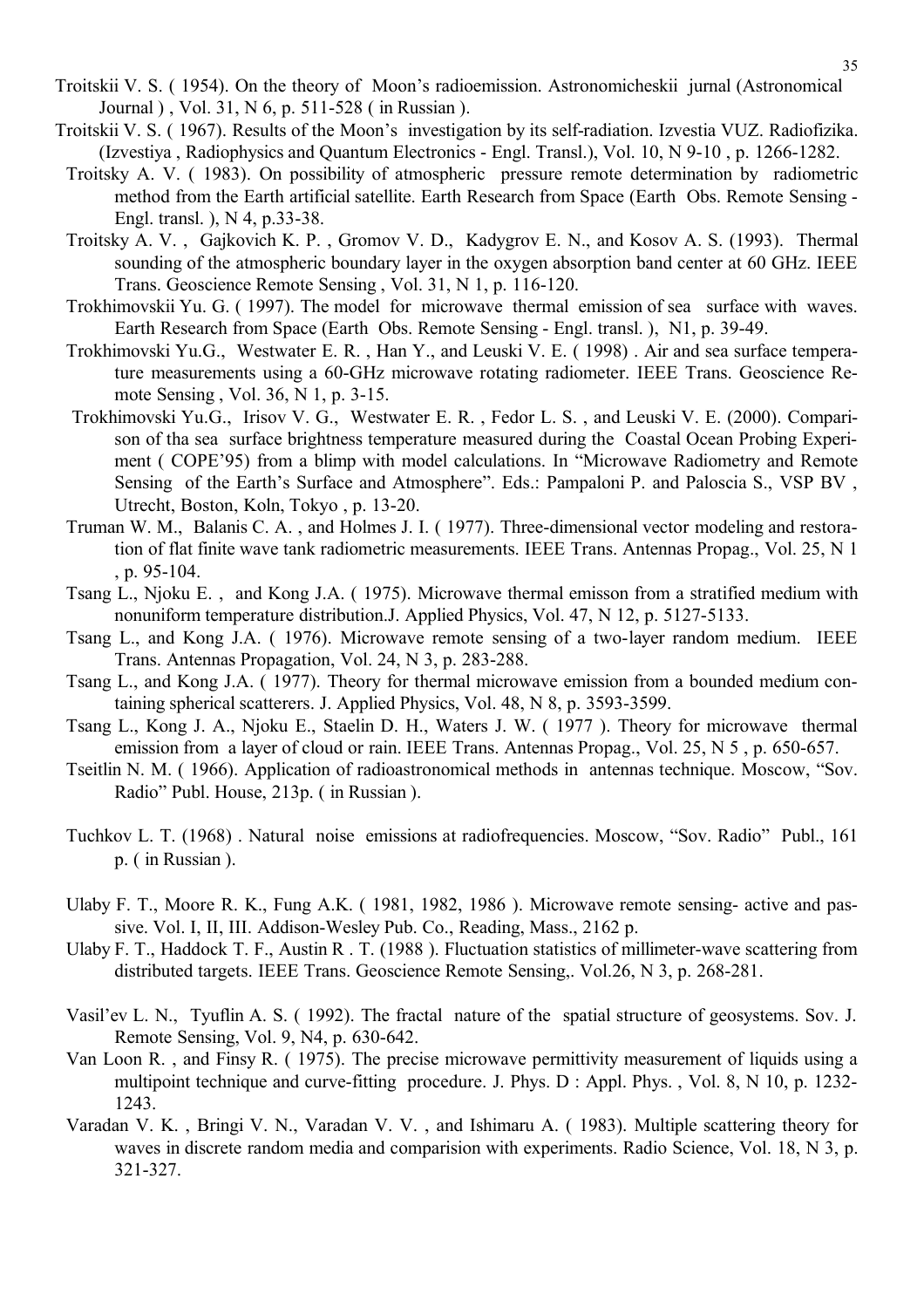- Velden C. S. and Smith W.L. (1983). Monitoring tropical cyclone evolution with NOAA satellite microwave observations. J. Climate and Applied Meteor., Vol.22, N5, p.714724.
- Venslavskii V. B., Vorsin N. N. , Gaidanskii S. I., Gershenson V. E. , Glotov A. A. , Gromov V. K. , Lazarenko Y. P. , Mirovskii V. G., Stepanov K. G., Shamba A. S., and Etkin V. S. ( 1987). Shipborne gyrostabilizated set for the microwave remote sensing of sea surface. Preprint N Pr-1246, Space Research Istitute, Moscow, 34p.(in Russian ).
- Veremey V. V. , Gorbunova T. A. , and Pugovkin L. V. ( 1978) . Energy balance with a light reflection from isotropic media boundary. Optika i spectroscopia ( Optics and spectroscopy) , Vol. 44, N2, p. 345 350 ( in Russian ) .
- Veselov V.M., Militskii Yu.A., Mirovskii V.G., Sharkov E. A. and Etkin V.S.(1981) Experimental techniques for on-board radiometric antenna parameter determination . Sov. J. Remote Sensing, N2, p. 247-262.
- Vetlov I.P. and Veltishev N.F., Eds. (1982). Guide on using of satellite data for weather analysis and forecasting. Leningrad, Gidrometeoizdat, 292 pp (in Russian).
- Vicsek T. ( 1992 ). Fractal growth phenomena. World Scientific , Singapore etc., 528p.\*\*
- Viltard N., Obligis E., Marecal V. , and Klapisz C. ( 1998). Retrieval of precipitation from microwave airborne sensors during TOGA COARE. J. Applied Meteorology, Vol. 37, N 7, p. 701-717.
- Vinnikov K. Y., Robock A., Qiu S., Entin J. K., Owe M., Choudhury B. J., Hollinger S. E. and Njoku E. G. ( 1999) . Satellite remote sensing of soil moisture in Illinois, United States. J. Geophysical Research, Vol. 104, N D4, p. 4145-4168.
- Vinogradov B. V. (1976). Spacio-temporal characteristics of radiothermal emission in the tropics on ESMR data from "Nimbus-5". Doklady Acad. Nauk (Trans. of Russian Academy of Sciences / Earth Science Section Eng. Transl.), Vol.228, N5, p.1057-1060.
- Vinogradova M. B., Rudenko O. V., and Suchorukov A. P. ( 1979). Waves theory. Moscow, " Nauka" Publishing House, 383 p. ( in Russian ).
- Volkov A. A. , Irisova N. A. , Lebedev S. N. , and Maltsev V. I. ( 1980). Measurements of ε′ and ε′′ of fluids at submillimeter band using the method of LRW-spectroscopy. Abstracts of III all-union Symp. on mm and submm waves. Gorkii, Vol.I, p. 215-216. (in Russian).
- Vorsin N. N. ,Glotov A. A., Mirovskii V. G., Raizer V. Y., Troizkii I. A., Sharkov E.A., and Etkin V. S. ( 1984). Natural radioemissive measurements of sea foam structures. Sov. J. Remote Sensing , Vol. 2, N3, p. 520-525.
- Voss R. (1989). Random fractals: self-affinity in noise, music, mountains and clouds. Physica D, Vol. 38, p. 362-371.
- Wang J. R., Boncyk W. C., Dod L. R., and Sharma A. K. (1992). Retrieval of total precipitable water over high-latitude regions using radiometric measurements near 90 and 183 GHz. J. Applied Meteorology, Vol. 31, N 1'2, p. 1368-1378.
- Wang J. R. , Meneghini R., Kumagai H., Wilheit T. T., Boncyk W. C., Racette P., Tesmer J. R. , and Maves B. ( 1994). Airborne active and passive microwave observations of super typhoon Flo. IEEE Trans. Geoscience Remote Sensing, Vol. 32, N 2, p. 231-242.
- Wang J. R., Racette P., and Chang L. A. (1997a). MIR measurements of atmospheric water vapor profiles. IEEE Trans. Geoscience Remote Sensing, Vol. 35, N 2, p. 212-223.
- Wang J. R., Spinhirne J. D. , Racette P., Chang L. A. , and Hart W. ( 1997b). The effect of clouds on water vapor profiling from the millimeter-wave radiomentric measurements. J. Applied Meteorology, Vol. 36, N 9, p. 1232-1244.
- Wang J. R., Zhang J., and Racette P. (1997c). Storm-associated microwave signatures in the frequency range of 90-220 GHz. J. Atmospheric Oceanic Technology, Vol. 14, N 1, p. 13-31.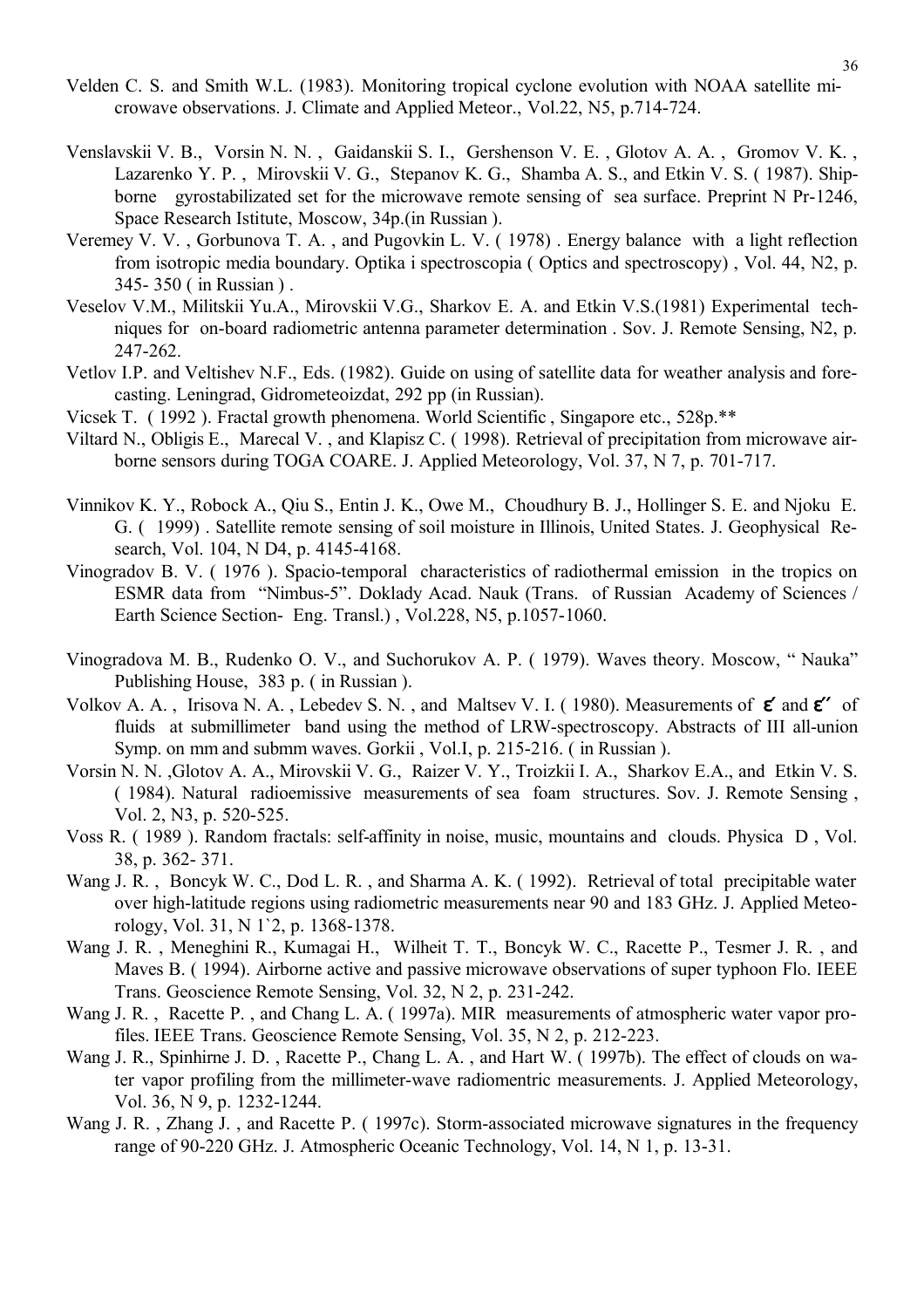- Wang J. R. , Zhang J. , and Racette P. ( 1998a) . Multiple aircraft microwave observations of storms over the western Pacific Ocean. Radio Science, Vol. 33, N 2, p. 531-368.
- Wang J. R., Racette P., Spinhirne J. D., Evans K. F., and Hart W. D. (1998b). Observations of cirrus clouds with airborne MIR, CLS, and MAS during SUCCESS . Geophysical Research Letters, Vol. 25, N 8, p. 1145-1148.
- Weaire D., and Hutzler S. ( 2000). The physics of foams . Oxford University Press, Oxford, 224p.
- Webster P. J. (1994). The role of hydrological processes in ocean-atmosphere interactions. Reviews of Geophysics, vol. 32, N 4, p. 427-476.
- Weinstock E. M., Hintsa E. J., Dessler A. E., and Anderson J. G. ( 1995 ). Measurement of water vapour in the tropical lower stratosphere during the CEPEX campaign: results and interpretation. Geophys. Research Lett., Vol. 22, N 23 p., 3231-3234.
- Wen B., Tsang L., Winebrenner D. P., and Ishimaru A. (1990). Dense medium radiative transfer theory: comparison with experiment and application to microwave remote sensing and polarimetry. IEEE Trans. Geoscience Remote Sensing, Vol. 28, N 1, p. 46-59.
- Wende C. D. (2000). NASA remote sensing mission and frequency issues. IEEE IGARSS 2000 Proceedings, Vol. VI, IEEE, New York, p. 2447-2451.
- Weng F., Zhao L., Ferraro R. R., Poe G., Li X. and Grody N. C. ( 2003). Advanced microwave sounding unit cloud and precipitation algorithms. Radio Science, Vol. 38, N4, 8068, doi:10.1029/2002RS002679.
- Wentz F. J. (1975). A two-scale scattering model for foam-free sea microwave brightness temperatures. J. Geophysical Research, Vol. 80, N 24, p. 3441-3446.
- Wentz F. J., Mattox L. A., and Peteherych S. (1986). New algorithms for microwave measurements of ocean winds : applications to Seasat and the special sensors microwave imager. J. Geophysical Research, Vol. 91, N C2, p. 2289-2307.
- West R. D., Moghaddam M., Johnson W. T. K. , Janssen M.A., Hamilton G. A., Liepack O. G., Bunker A., Berkun A. C., and Roth L. E. (2000). Cassini observes the Earth with Ku-band radar and radiometry. IEEE IGARSS 2000 Proceedings, Vol.I, IEEE, New York, p. 298-300.
- Wiesmann A. and Matzler Ch. ( 1999). Microwave emission model of layered snowpacks. Remote Sens. Environment, Vol. 70, N3, p. 307-316.
- Wiesmann A., Fierz C., and Matzler Ch. ( 2000). Simulation of microwave emission from physically modeled snowpacks. Annals of Glaciology, Vol. 31, p. 397-405.
- Wigneron J. P., Calvet J. C., Chanzy A., Grosjean O., Laguerre L. (1995). A composite discrete-continuous approach to model the microwave emission of vegetation. IEEE Trans. Geosci. Remote Sensing, Vol. 33, N 1, p. 201-211.
- Wigneron J.-P., Waldteufel P., Chanzy A., Calvet J.-C., Marloie O., Hanocq F., and Kerr Y. (2000). Retrival capabilities of L-band 2-D interferometric radiometry over land surfaces ( SMOS mission ). In "Microwave Radiometry and Remote Sensing of the Earth's Surface and Atmosphere". Eds.: Pampaloni P. and Paloscia S. VSP BV, Utrecht, Boston, Koln, Tokyo, p. 485-492.
- Wigneron J.P. , Calvet J.C. , Pellarin T., Van de Griend A. A., Berger M., and Ferrazzoli P. ( 2003). Retrieving near-surface soil moisture from microwave radiometric observations: current status and future plans. Remote Sensing of Environment, Vol. 85, N 4, p. 489-506.
- Wilheit T. T. ( 1978). Radiative transfer in a plane stratified dielectric. IEEE Trans. Geosci. Electronics, Vol. 16, N 2, p. 138-143.
- Wilheit T. T. (1979). A model for the microwave emissivity of the ocean's surface as function of wind speed. IEEE Trans. Geosci. Electronics, Vol. 17, N 4, p. 960-972.
- Wilheit T. T. and Fowler M. G. (1977). Microwave radiometric determinations of wind speed at the surface of the ocean during BESEX. IEEE Trans. Antennas Propagation, Vol. 25, N 1, p. 111120.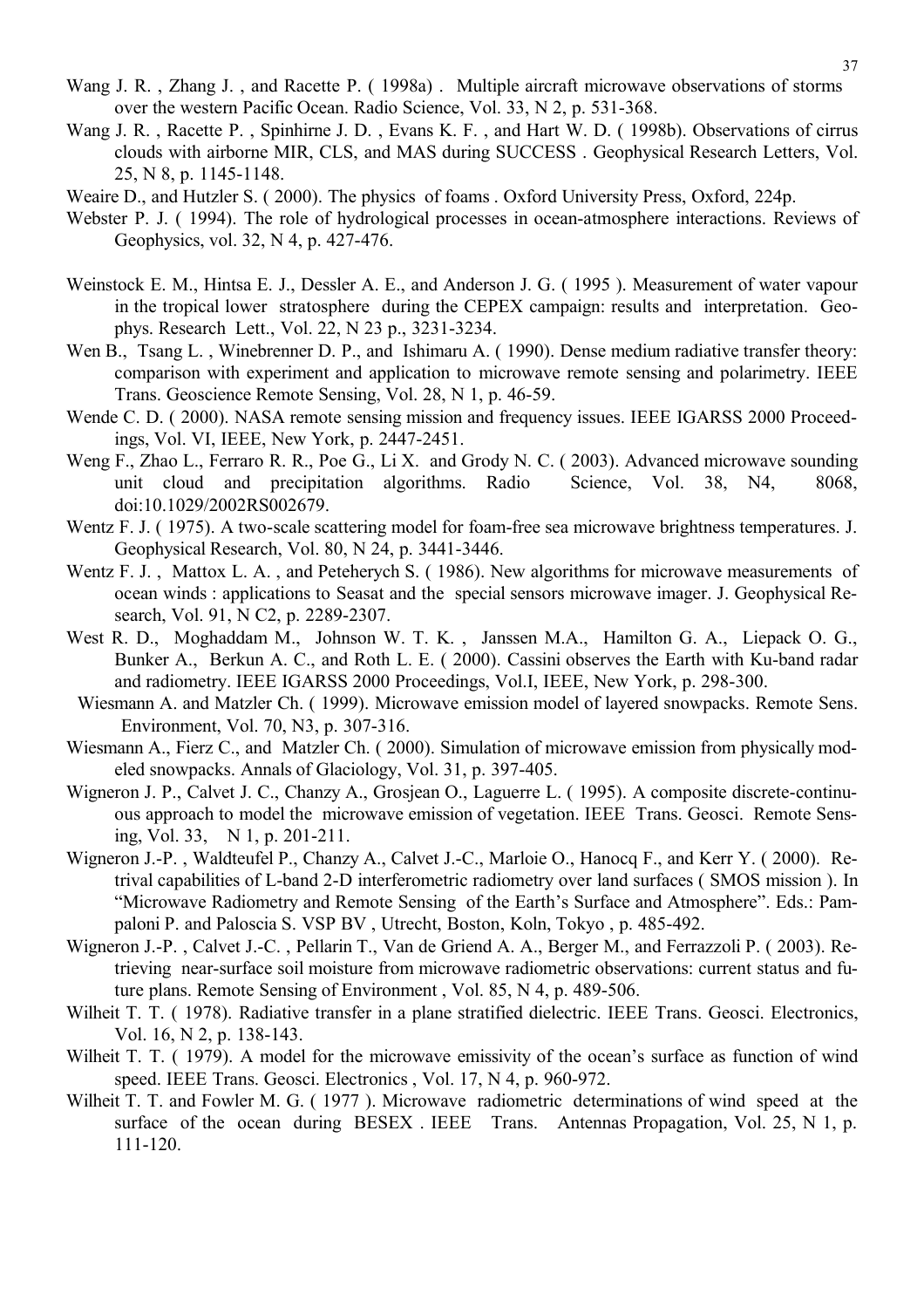- Wilheit T.T. and Chang A.T.C. (1980). An algorithm for retrieval of ocean and atmospheric parameters from the observations of the scanning multichannel microwave radiometer. Radio Science. Vol. 15, N  $3$ , p. 525-544.
- Wilheit T. T. , Gleaves J. R., Gatlin J. A., Han D., Krupp B.M., Milman A. S., and Chang E. S. ( 1984). Retrieval of ocean surface parameters from the Scanning Multifrequency Microwave Radiometer ( SMMR ) on the Nimbus-7 satellite. IEEE Trans. Geosci. Remote Sensing, Vol. 22, N2, p. 133-143.
- Williams G. F. (1969). Microwave radiometry of the ocean and the possibility of marine wind velocity determination from satellite observations. J. Geophysical Research, Vol. 74, N 18, p. 4591-4594.
- Williams G. F. ( 1971). Microwave emissivity measurements of bubbles and foam. IEEE Trans. Geoscience Electronics, Vol. 9, N  $4$ , p. 221-224
- Wilson T. L. and Huttemeister S. (2000). Tools of radio astronomy: problems and solutions. Springer-Verlag, New York, 162p.
- Wilson W. J., Njoku E. G. and Yueh S. H. (2000). Active/passive microwave system with deployable mesh antenna for spaceborne ocean salinity measurements. IEEE IGARSS 2000 Proceedings, Vol. VI, IEEE, New York, p. 2549-2551.
- WMO, (1990 a). WCRP, Global Precipitation Climatology Project implementation and data management plan. WMO/TD-N 367, Geneva, 47 p.
- WMO , (1990 b). Scientific plan for the TOGA coupled ocean-atmosphere response experiment. WCRP Publ. Series N 3 Addendum, WMO/TD-N 64 Addendum, WMO, Geneva, p. 75.
- Wolf D. A. de, and Zwiesler A. J. (1996). Rayleigh-Mie approximation for line-of-sight propagation through rain at 5-90 GHz. IEEE Trans. Antennas Propagation, Vol. 44, N3, p. 273-279.
- Wu J. (1981). Bubble population and spectra in near-surface ocean : summary and review of field measurements. J. Geophysical Research, Vol. 86, N C1, p. 457-463.
- Wu J., Dong X., Huang Y., and Jiang J. (2000). Some basic considerations of synthetic aperture radiometer. IEEE IGARSS 2000 Proceedings, Vol. VII, IEEE, New York, p. 3157-3159.
- Wu S. T., and Fung A. K. (1972). A noncoherent model for microwave emissions and backscattering from the sea surface. J. Geophysical Research, Vol. 77, N 30, p. 5917-5929.
- Wu S. C., Chen M. F., Fung A. K. (1988). Scattering from non-gaussian randomly rough surfaces-cylindrical case. IEEE Trans. Geosci. Remote Sensing. Vol. 26, N 6, p. 790-798.
- Wu Z. and Liu A. ( 2002). Scattering of solar and atmospheric background radiation from a target. Int. J. Infrared and Millimeter Waves, Vol. 23, N6, p. 907-917.
- Xu Yong Fu , and Sun De An ( 2002). A fractal model for soil pores and its application to determination of water permeability. Physica A, Vol. 316, N 1-4, p. 56-64.
- Yamamoto K., Otsuka S., Ando M., Kawabe K. and Tsubono K. ( 2001). Experimental study of thermal noise caused by an inhomogeneosly distributed loss. Physics Letters, Vol. 280, N 5-6, p. 289-296.
- Yang B. T. ( 1995 ). The first ocean remote sensing payload of the ROC: an introduction . COSPAR Colloquium . Space Remote Sensing of Subtropical Oceans. Taipei, Taiwan, p. 13A2-1 - 13A2-3.
- Yano J.I., Moncrieff M. W. , Wu X., and Yamada. ( 2001a). Wavelet analysis of simulated tropical convective cloud systems. Part I: basic analysis. J. Atmospheric Sciences, Vol. 58, N 8, p. 850-867.
- Yastremskii P.S. .( 1961). Dielectric permittivity and structure of water solutions of electrolytes. Zhurnal Structurnoi Khimii ( J. Structural Chemistry ), Vol. 2, N 3, p. 268-278 (in Russian ).
- Yechieli Y., and Wood W. W. ( 2002). Hydrogeological processes in saline systems: playas, sabkhas, and saline lakes. Earth-Science Reviews, Vol. 58, N 3-4, p. 343-365.